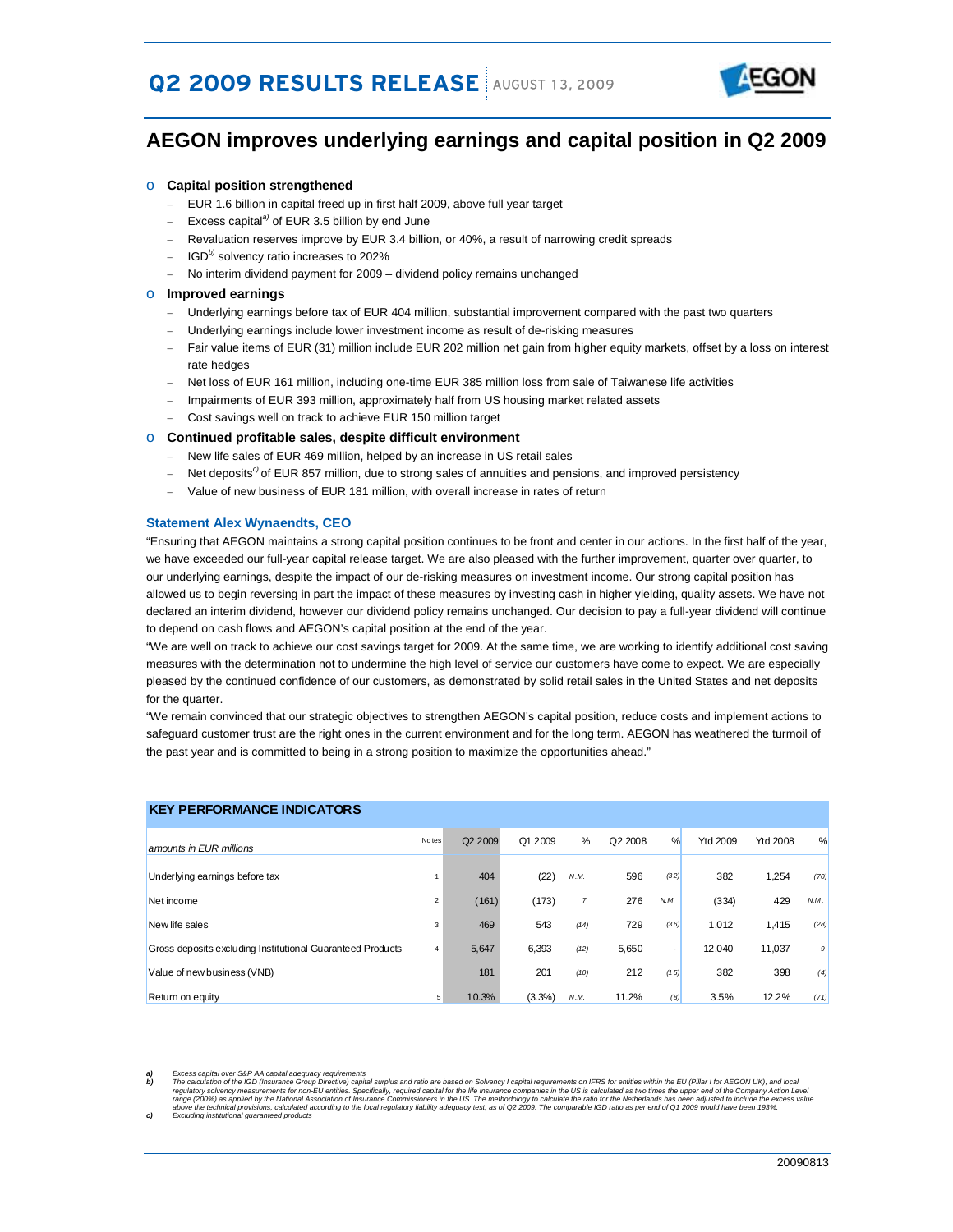# Strategic highlights and short-term priorities

Last year, AEGON set out three long-term strategic priorities:

- 1. To reallocate capital toward businesses with higher growth and return prospects;
- 2. To improve growth and returns from existing businesses;
- 3. To manage AEGON as an international company.

Subsequently, AEGON identified and announced three priorities to counter the challenges of the current global financial crisis and position the company for future growth:

- o Focus on capital preservation and accelerate the capital release program;
- o EUR 150 million in cost saving measures for 2009;
- o Develop contingency plans for possible deterioration in financial markets.

AEGON further aims to reduce its earnings sensitivity to financial markets to realize more stable earnings.

### **Portfolio review**

AEGON is continuing to review its portfolio of businesses to ensure they meet the criteria outlined in the company's strategy. Recent developments:

- o Sale of life business in Taiwan, decreasing AEGON's long-term interest rate exposure and substantially lowering required economic capital;
- o Withdrawal from Group Risk market in the UK, releasing EUR 55 million in capital over next three years.

Consistent with its strategy to allocate capital to businesses and geographies that offer attractive growth and higher return prospects, AEGON completed its acquisition of a 50% stake in Mongeral, Brazil's sixth largest independent life insurer, and the acquisition of Banca Transilvania's 50% share in BT AEGON, a Romanian pension business the two companies set up in 2008.

#### **Cost measures**

- o Cost saving measures well on track to achieve the full-year EUR150 million target;
- o Operating expenses down 5% in the first half of 2009, excluding impact from restructuring charges, increased employee benefit plan expenses and currency effects.

#### **Capital preservation**

- o A total of EUR 1.6 billion in capital released from AEGON's businesses in H1, above target of EUR 1.5 billion for full year;
- o AEGON started to invest cash in higher yielding quality assets, which will in part reverse earnings impact from de-risking measures;
- o AEGON aims to maintain an amount of excess capital substantially above AA capital adequacy requirements.

#### **Capital management**

#### *Excess capital*

- o Excess capital at the end of June 2009 totaled EUR 3.5 billion over AA capital adequacy requirements, up EUR 0.8 billion from the end of Q1 2009;
- o The positive impact from improved capital markets, the company's capital release program and statutory earnings were partly offset by impairments and rating migration in the Americas. At the end of Q2 2009, AEGON had an IGD solvency ratio of 202%;
- **o** Because of uncertain economic conditions, AEGON still expects an elevated level of asset impairments in its investment portfolio in 2009 compared with its long-term assumptions. Impairments negatively impacted the company's capital position in Q2 2009, reducing excess capital by approximately EUR 0.3 billion. In addition, rating migration in the Americas' asset portfolio was limited to a EUR 0.1 billion increase in capital requirements.

#### *IFRS core capital*

o At the end of June 2009, core capital, excluding the revaluation reserves, totaled EUR 15.8 billion, 75% of the total capital base, well above AEGON's minimum target of  $70\%^{7,8}$ . Core capital, including the revaluation reserves, was EUR 10.6 billion, consisting of EUR 7.6 billion in shareholders' equity and a further EUR 3 billion in convertible core capital securities. AEGON's revaluation reserves improved by 40% during Q2 2009, or EUR 3.4 billion, to a negative EUR 5.1 billion.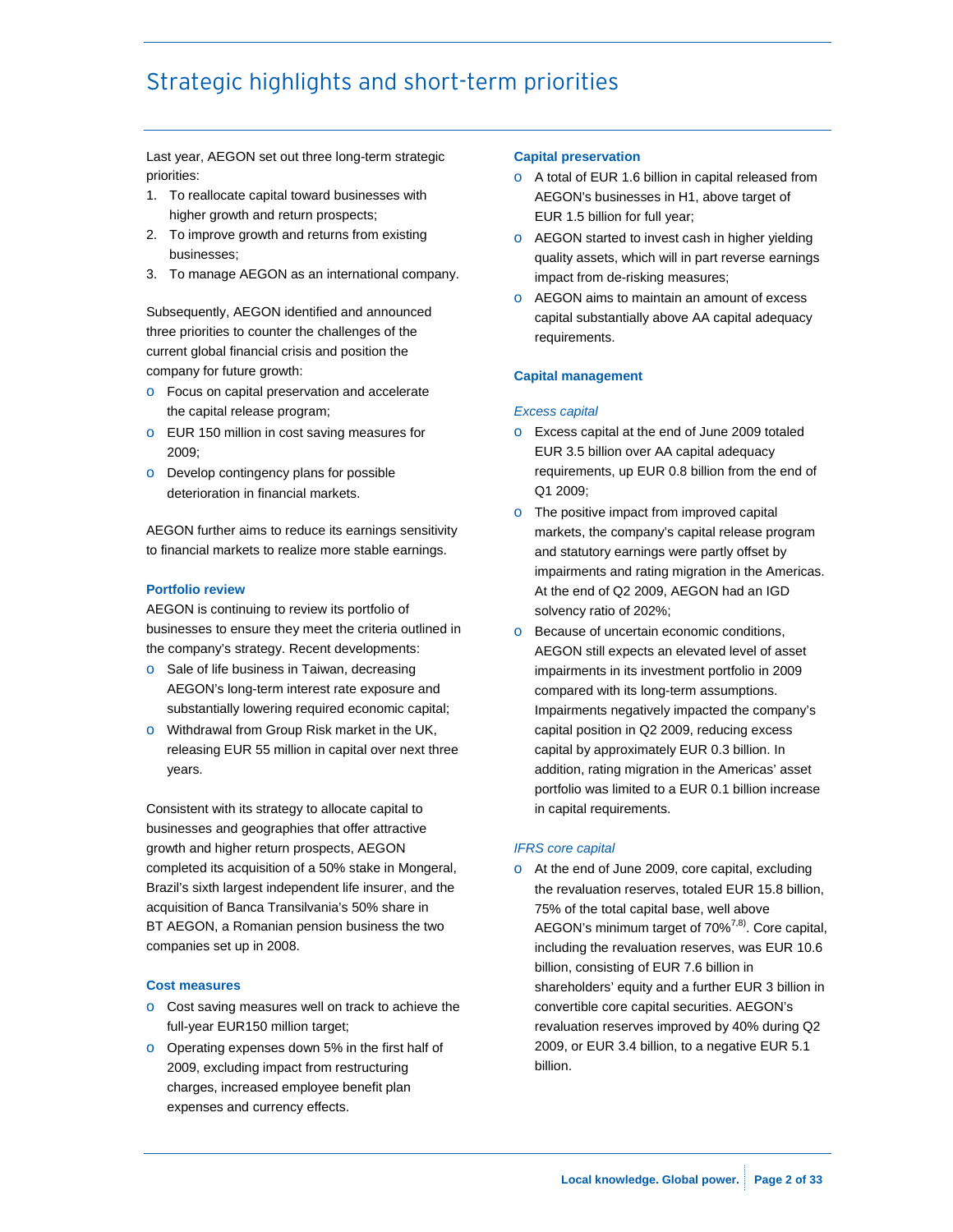The improved revaluation reserves were the main driver behind an increase in shareholders' equity. The revaluation reserves improved primarily due to the impact of narrowing credit spreads on bond values.

#### *Dividend*

o AEGON has not declared an interim dividend to common shareholders for 2009. The company's dividend policy, however, remains unchanged, i.e. the payment of a dividend depends on the capital position and cash flows of the company. A decision on a final dividend will be announced with the Q4 2009 results.

#### **Risk management**

#### *Equity market sensitivities*

o During Q2 2009, AEGON implemented a macro hedge program for equity exposure related to its retail variable annuity portfolio to reduce the sensitivity of AEGON's capital position to equity market movements. This program, a combination of out-of-the-money put options and linear hedge instruments, is in place for twelve months, but can be extended for a longer period. The hedge instruments will be carried at fair value through profit or loss and will be reported under fair value items.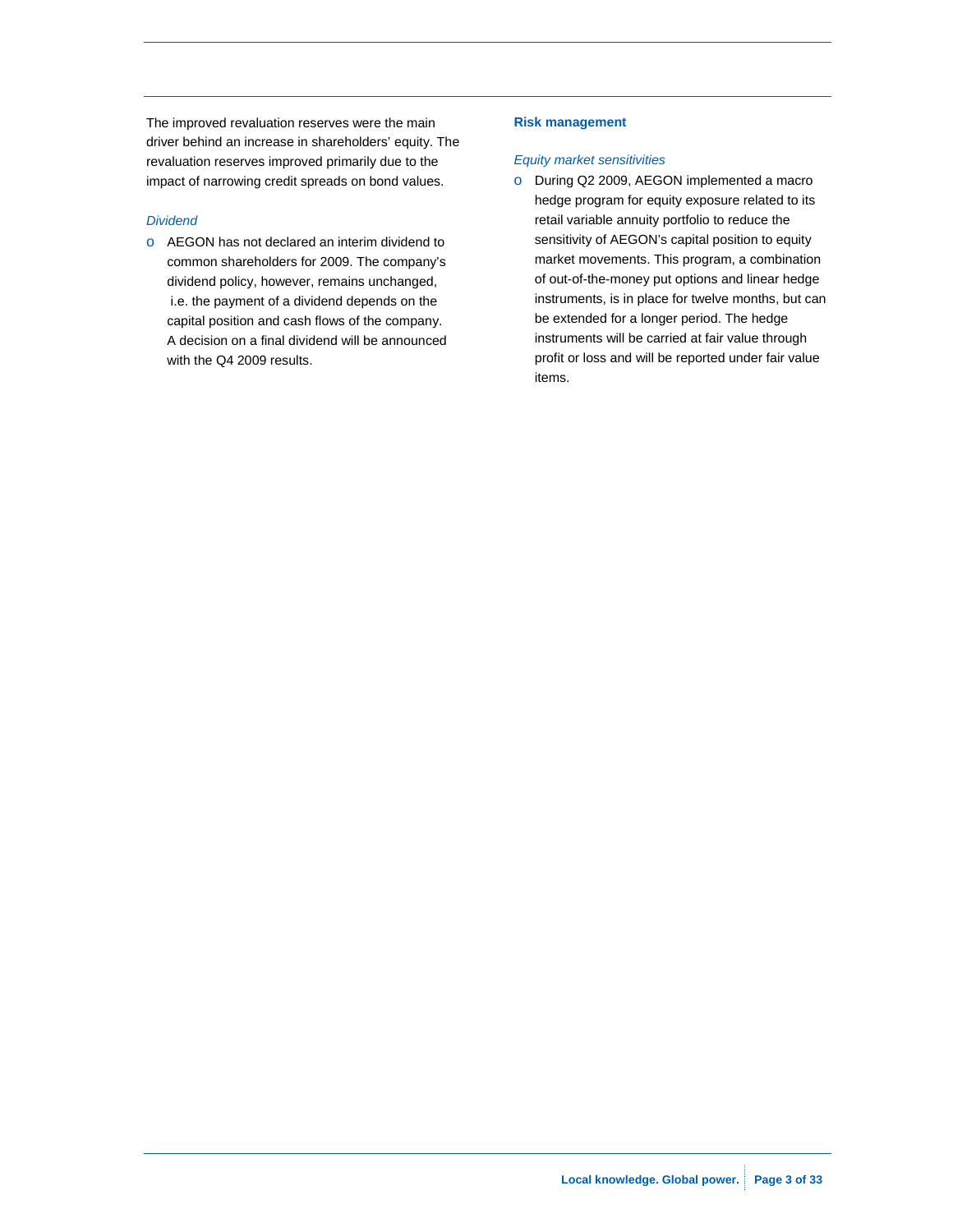# Financial highlights

### **FINANCIAL OVERVIEW**

| <b>EUR</b> millions                                | Q2 2009      | Q1 2009        | %              | Q <sub>2</sub> 2008 | %                | Ytd 2009 | <b>Ytd 2008</b> | %              |
|----------------------------------------------------|--------------|----------------|----------------|---------------------|------------------|----------|-----------------|----------------|
|                                                    |              |                |                |                     |                  |          |                 |                |
| Underlying earnings before tax by line of business |              |                |                |                     |                  |          |                 |                |
| Life and protection                                | 266          | 239            | 11             | 252                 | 6                | 505      | 504             |                |
| Individual savings and retirement products         | 62           | (313)          | N.M.           | 115                 | (46)             | (251)    | 231             | N.M.           |
| Pensions and asset management                      | 83           | 42             | 98             | 129                 | (36)             | 125      | 250             | (50)           |
| Institutional products                             | 29           | 89             | (67)           | 99                  | (71)             | 118      | 207             | (43)           |
| Life reinsurance                                   | 13           | (23)           | N.M.           |                     | N.M.             | (10)     | 43              | N.M.           |
| <b>Distribution</b>                                | $\mathbf{1}$ | 6              | (83)           | 8                   | (88)             | 7        | 17              | (59)           |
| General insurance                                  | 12           | (1)            | N.M.           | 20                  | (40)             | 11       | 37              | (70)           |
| Interest charges and other                         | (72)         | (63)           | (14)           | (38)                | (89)             | (135)    | (55)            | (145)          |
| Share in net results of associates                 | 10           | 2              | N.M.           | 11                  | (9)              | 12       | 20              | (40)           |
| Underlying earnings before tax                     | 404          | (22)           | N.M.           | 596                 | (32)             | 382      | 1,254           | (70)           |
| Over/(under) performance of fair value items       | (31)         | (197)          | 84             | 48                  | (165)            | (228)    | (393)           | 42             |
| Operating earnings before tax                      | 373          | (219)          | N.M.           | 644                 | (42)             | 154      | 861             | (82)           |
| Operating earnings before tax by line of business  |              |                |                |                     |                  |          |                 |                |
| Life and protection                                | 270          | 179            | 51             | 264                 | $\boldsymbol{2}$ | 449      | 477             | (6)            |
| Individual savings and retirement products         | 88           | (306)          | N.M.           | 139                 | (37)             | (218)    | 81              | N.M.           |
| Pensions and asset management                      | 35           | (135)          | N.M.           | 97                  | (64)             | (100)    | 78              | N.M.           |
| Institutional products                             | 131          | 13             | N.M.           | 155                 | (15)             | 144      | 100             | 44             |
| Life reinsurance                                   | 61           | 59             | 3              | 3                   | N.M.             | 120      | 34              | N.M.           |
| <b>Distribution</b>                                | $\mathbf{1}$ | 6              | (83)           | 8                   | (88)             | 7        | 17              | (59)           |
| General insurance                                  | 12           | (1)            | N.M.           | 20                  | (40)             | 11       | 37              | (70)           |
| Interest charges and other                         | (235)        | (36)           | N.M.           | (53)                | N.M.             | (271)    | 17              | N.M.           |
| Share in net results of associates                 | 10           | $\overline{2}$ | N.M.           | 11                  | (9)              | 12       | 20              | (40)           |
| Operating earnings before tax                      | 373          | (219)          | N.M.           | 644                 | (42)             | 154      | 861             | (82)           |
| Gains/(losses) on investments                      | 35           | 173            | (80)           | (212)               | N.M.             | 208      | (126)           | N.M.           |
| Impairment charges                                 | (393)        | (386)          | (2)            | (98)                | N.M.             | (779)    | (130)           | N.M.           |
| Other income/(charges)                             | (353)        | (23)           | N.M.           | 9                   | N.M.             | (376)    | (45)            | N.M.           |
| Income before tax                                  | (338)        | (455)          | 26             | 343                 | N.M.             | (793)    | 560             | N.M.           |
| Income tax                                         | 177          | 282            | (37)           | (67)                | N.M.             | 459      | (131)           | N.M.           |
| <b>Net income</b>                                  | (161)        | (173)          | $\overline{7}$ | 276                 | N.M.             | (334)    | 429             | N.M.           |
| Net underlying earnings                            | 357          | (14)           | N.M.           | 437                 | (18)             | 343      | 940             | (64)           |
| Net operating earnings                             | 331          | (163)          | N.M.           | 479                 | (31)             | 168      | 654             | (74)           |
| Underlying earnings geographically                 |              |                |                |                     |                  |          |                 |                |
| Americas                                           | 280          | (68)           | N.M.           | 441                 | (37)             | 212      | 919             | (77)           |
| The Netherlands                                    | 129          | 72             | 79             | 116                 | 11               | 201      | 229             | (12)           |
| <b>United Kingdom</b>                              | 20           | $\overline{7}$ | 186            | 48                  | (58)             | 27       | 93              | (71)           |
| Other countries                                    | 47           | 30             | 57             | 29                  | 62               | 77       | 68              | 13             |
| Holding and other                                  | (72)         | (63)           | (14)           | (38)                | (89)             | (135)    | (55)            | (145)          |
| Underlying earnings before tax                     | 404          | (22)           | N.M.           | 596                 | (32)             | 382      | 1,254           | (70)           |
| Operating earnings geographically                  |              |                |                |                     |                  |          |                 |                |
| Americas                                           | 461          | (100)          | N.M.           | 541                 | (15)             | 361      | 645             | (44)           |
| The Netherlands                                    | 76           | (118)          | N.M.           | 79                  | (4)              | (42)     | 38              | N.M.           |
| United Kingdom                                     | 22           | 4              | N.M.           | 48                  | (54)             | 26       | 93              | (72)           |
| Other countries                                    | 49           | 31             | 58             | 29                  | 69               | 80       | 68              | 18             |
| Holding and other                                  | (235)        | (36)           | N.M.           | (53)                | N.M.             | (271)    | 17              | N.M.           |
| Operating earnings before tax                      | 373          | (219)          | N.M.           | 644                 | (42)             | 154      | 861             | (82)           |
|                                                    |              |                |                |                     |                  |          |                 |                |
| Commissions and expenses                           | 1,504        | 1,618          | (7)            | 1,515               | (1)              | 3,122    | 2,931           | $\overline{7}$ |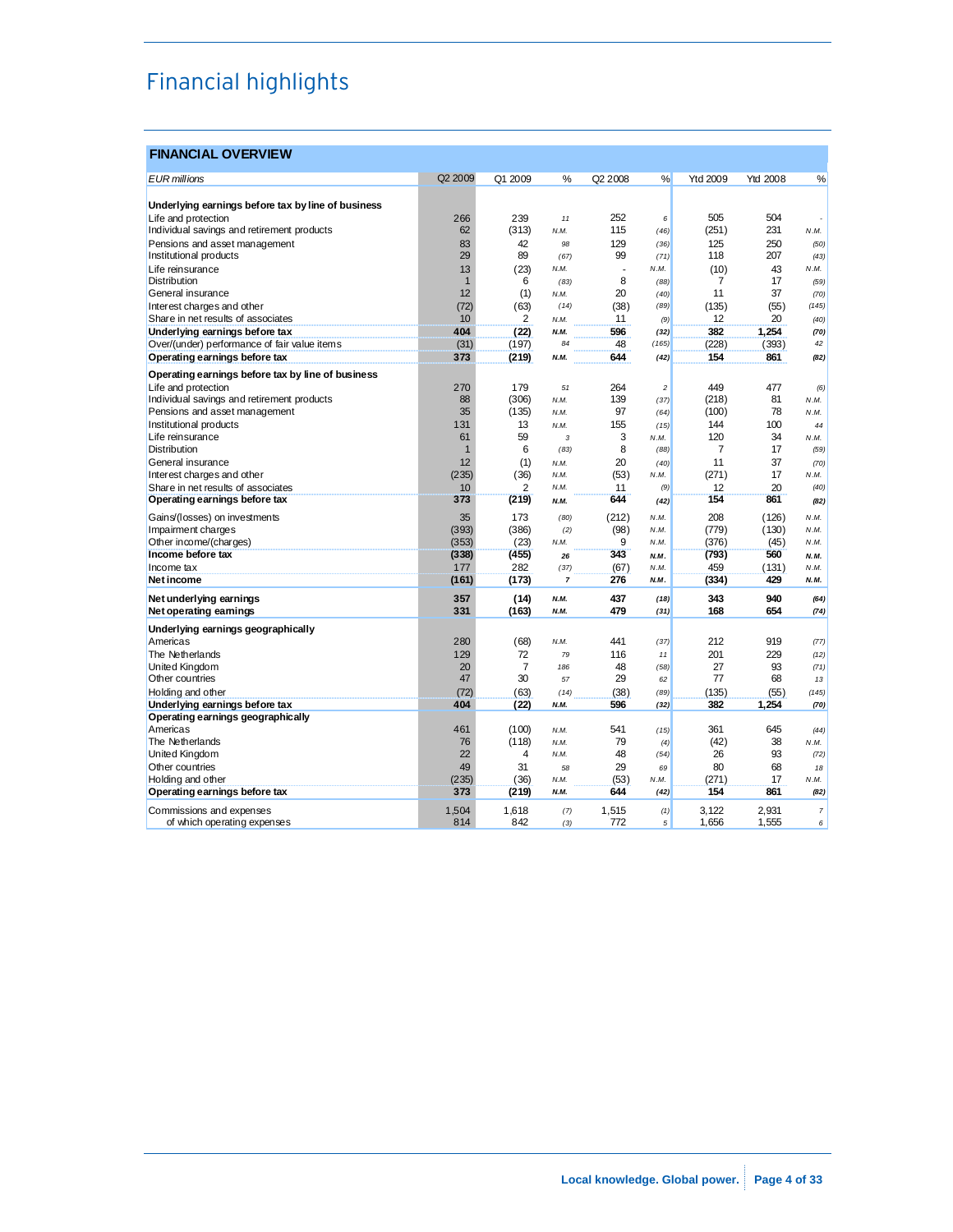#### **Overview**

AEGON reported a net loss of EUR 161 million for Q2 2009, including a one-time EUR 385 million loss from the sale of the company's Taiwanese life insurance business. Excluding this one-time loss, net income was EUR 224 million, a strong improvement compared with previous quarters.

Underlying earnings before tax amounted to EUR 404 million, a substantial increase from the first quarter of 2009.

Fair value items contributed a negative EUR 31 million to earnings in Q2 2009, again a strong improvement compared with recent quarters.

Net income during the second quarter of 2009 was negatively impacted by impairment charges of EUR 393 million, associated in part with investments in structured residential mortgage assets in the Americas. Impairments of EUR 330 million in the Americas would have amounted EUR 255 million under US GAAP.

Net income in the second quarter of 2009 also included a tax gain of EUR 228 million related to cross border intercompany reinsurance transactions between Ireland and the United States. This gain was a partial reversal of previous tax charges from these internal transactions during 2008.

#### **Underlying earnings before tax**

In Q2 2009, underlying earnings before tax for the company totaled EUR 404 million, a substantial improvement compared with recent quarters. Underlying earnings were impacted by a few exceptional items totaling EUR 36 million. Excluding these exceptional items, underlying earnings would have been EUR 440 million. Underlying earnings were also impacted by de-risking measures in the first half of 2009, which affected earnings by EUR 45 million. The main exceptional items were:

- o US employee benefit plan accounting mismatch of EUR (15) million:
- o Restructuring charges of EUR (18) million;
- o Accelerated amortization of DPAC related to universal life in Canada of EUR (23) million;
- o Reserve adjustments of EUR 20 million.

Underlying earnings in the Americas improved significantly compared with Q1 2009 when lower equity markets led to a strengthening in minimum guarantee reserves and accelerated amortization of deferred policy acquisition costs (DPAC).

Compared with Q2 2008 however, earnings from the Americas decreased to USD 371 million, a result of lower investment spreads, reduced fees from lower asset balances, increased employee benefit plan expenses (USD 60 million), accelerated amortization of DPAC in the Life and Protection line (USD 30 million), and one-time restructuring costs (USD 14 million) related to cost saving initiatives. In Q2 2008, earnings from the Americas had included a one-off reserve strengthening of USD 49 million in the life reinsurance business.

In the Netherlands, underlying earnings totaled EUR 129 million, including a one-time EUR 20 million release of provisions.

Underlying earnings in the United Kingdom, meanwhile, totaled GBP 17 million, lower than Q2 2008, due primarily to the impact of lower equity and corporate bond markets on fund related charges in the pension business.

Underlying earnings from Other countries, which exclude earnings from the Taiwanese life business this quarter, amounted to EUR 47 million, up from EUR 29 million in Q2 2008. Earnings for the second quarter 2008 had included a EUR 6 million underlying loss in Taiwan. The increase in earnings in Other Countries was the result of a strong earnings performance from AEGON's operations in Central & Eastern Europe and the company's bancassurance joint ventures in Spain.

#### **Net income**

Net income for the second quarter of 2009 included a total underperformance of fair value items of EUR 31 million. Fair value items primarily include certain (alternative) investment classes, as well as a number of products containing financial guarantees.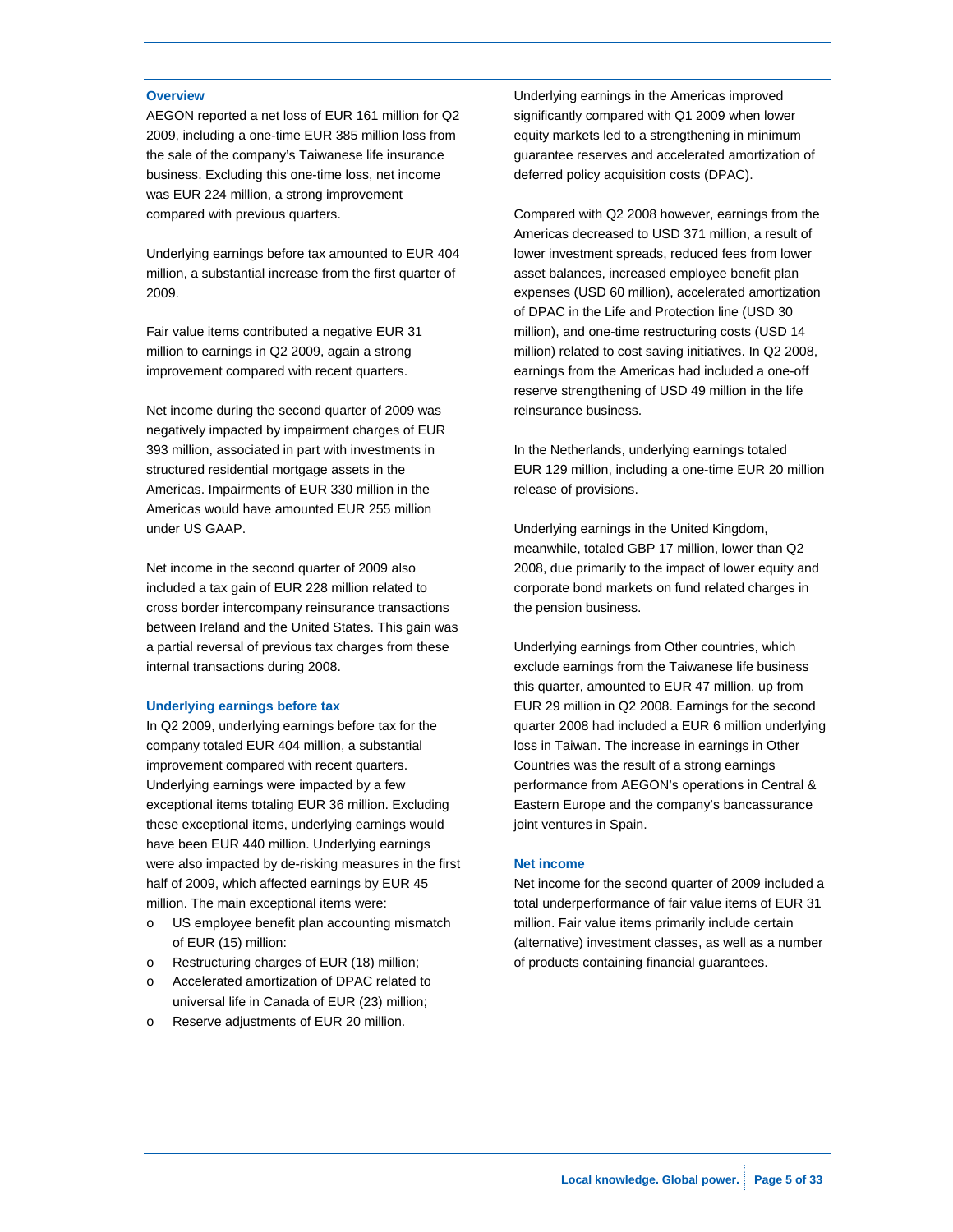In the Americas, fair value items showed an overperformance of USD 240 million, a result primarily of increased market values for credit derivatives, as well as a positive contribution from both total return annuities and the impact of lower implied equity market volatilities on the fair value of GMWB guarantees. The results of AEGON's macro equity hedge program are reported under fair value items and amounted to a gain of USD 26 million in the second quarter 2009. Alternative assets in the Americas, such as real estate partnerships and private equity, however, showed an underperformance.

In Q2 2009, fair value items included a EUR 54 million charge related to fair value movements of guarantees and related hedges in the Netherlands. During the second quarter of 2009, a EUR 186 million gain from higher equity markets, as well as the benefit from lower equity market volatility, were more than offset by losses from the company's program for managing guarantee related interest exposures.

Three bonds issued by AEGON N.V. and their hedge instruments are held at fair value through profit or loss. In previous quarters, the widening of AEGON's credit spread had a positive contribution to earnings. In Q2 2009 however, AEGON's credit spread narrowed substantially, leading to a loss of EUR 163 million.

#### **Gains on investments**

Gains on investments during the second quarter of 2009 amounted to EUR 35 million, including gains on economic hedges. These gains were partly offset by losses from the revaluation of direct residential real estate investments in the Netherlands.

#### **Impairment charges**

Impairments during the second quarter of 2009 totaled EUR 393 million. This included EUR 123 million relating to subprime mortgage asset backed securities and a further EUR 85 million to residential mortgage backed securities, both in the Americas. The remainder was mainly related to corporate credits in the Americas, the United Kingdom and the Netherlands. Impairments of EUR 330 million in the Americas would have amounted to EUR 255 million under US GAAP.

#### **Tax**

Net income in the second quarter of 2009 included a tax gain of EUR 228 million related to cross border intercompany reinsurance transactions between Ireland and the United States. These reinsurance transactions are accounted for at fair value in both tax jurisdictions. While losses in the United States were taxed at 35%, gains in Ireland were taxed at 12.5%. The gain was a partial reversal of previous tax charges on these internal transactions in 2008.

The loss from the sale of AEGON's Taiwanese life activities did not lead to tax relief on earnings for the second quarter of 2009.

#### **Commissions and expenses**

Compared with Q1 2009, commissions and expenses decreased by 7% to EUR 1.5 billion. Operating expenses were down 3% to EUR 814 million as a result of cost saving initiatives, partly offset by restructuring charges and higher employee benefit plan expenses. Excluding the impact from restructuring charges, increased employee benefit plan expenses and currencies, operating expenses were down 5% in the first half of 2009 compared with the same period last year.

Compared with Q2 2008, commissions and expenses were down 5% on a constant currency basis. On the same basis, operating expenses were up 1% as an increase in employee benefit plan expenses and restructuring charges offset further cost savings. Operating expenses also increased as a result of acquisitions in Central & Eastern Europe in 2008 and the inclusion of new joint ventures in Spain.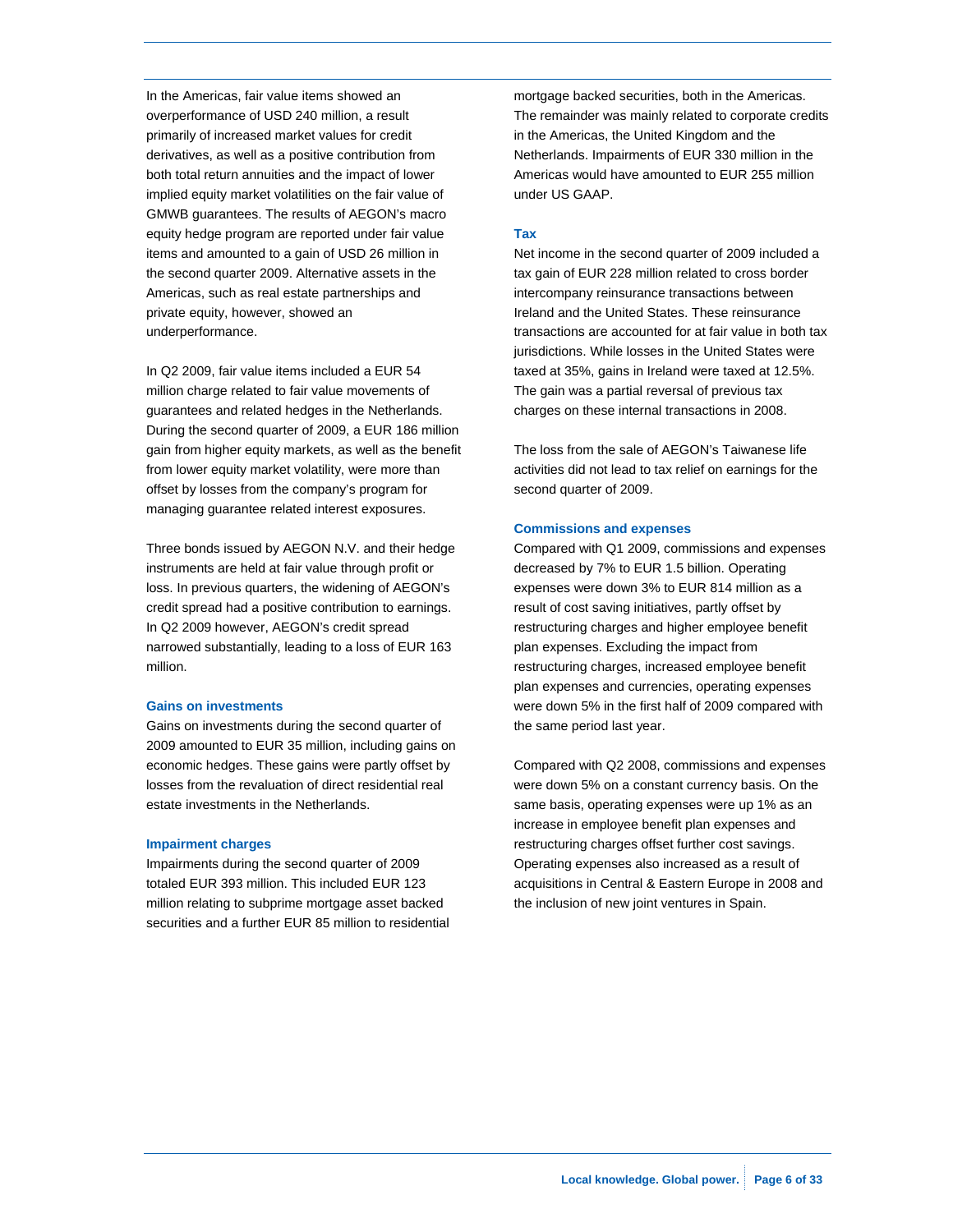### **SALES**

| <b>EUR</b> millions                                          | Q2 2009  | Q1 2009 | %    | Q2 2008  | %              | <b>Ytd 2009</b> | <b>Ytd 2008</b> | %              |
|--------------------------------------------------------------|----------|---------|------|----------|----------------|-----------------|-----------------|----------------|
| New life sales                                               |          |         |      |          |                |                 |                 |                |
| Life single premiums                                         | 1,504    | 2.025   | (26) | 2.880    | (48)           | 3,529           | 5.637           | (37)           |
| Life recurring premiums annualized                           | 318      | 341     | (7)  | 441      | (28)           | 659             | 851             | (23)           |
| Total recurring plus 1/10 single                             | 469      | 543     | (14) | 729      | (36)           | 1,012           | 1,415           | (28)           |
| New premium production accident and health insurance         | 146      | 164     | (11) | 141      | $\overline{4}$ | 310             | 307             | $\mathbf{1}$   |
| New premium production general insurance                     | 11       | 12      | (8)  | 16       | (31)           | 23              | 32              | (28)           |
| Gross deposits (on and off balance) by line of business      |          |         |      |          |                |                 |                 |                |
| <b>Fixed annuities</b>                                       | 928      | 1,628   | (43) | 875      | 6              | 2,556           | 1,181           | 116            |
| Variable annuities                                           | 949      | 714     | 33   | 717      | 32             | 1.663           | 1.402           | 19             |
| Saving deposits                                              | 779      | 580     | 34   | 688      | 13             | 1.359           | 1.336           | $\overline{c}$ |
| Retail mutual funds                                          | 671      | 642     | 5    | 908      | (26)           | 1,313           | 1.472           | (11)           |
| Pensions and asset management                                | 2,319    | 2.829   | (18) | 2.461    | (6)            | 5.148           | 5.644           | (9)            |
| Institutional guaranteed products                            | 1,115    | 1,848   | (40) | 3.481    | (68)           | 2,963           | 6.730           | (56)           |
| Life reinsurance                                             | 1        |         | N.M. | 1        |                | 1               | 2               | (50)           |
| Total gross deposits                                         | 6,762    | 8,241   | (18) | 9,131    | (26)           | 15,003          | 17,767          | (16)           |
| Total gross deposits excl. institutional guaranteed products | 5,647    | 6,393   | (12) | 5,650    |                | 12,040          | 11,037          | 9              |
| Net deposits (on and off balance) by line of business        |          |         |      |          |                |                 |                 |                |
| <b>Fixed annuities</b>                                       | 145      | 688     | (79) | (24)     | N.M.           | 833             | (819)           | N.M.           |
| Variable annuities                                           | 412      | 78      | N.M. | (102)    | N.M.           | 490             | (254)           | N.M.           |
| Saving deposits                                              | 43       | (67)    | N.M. | 114      | (62)           | (24)            | 42              | N.M.           |
| Retail mutual funds                                          | 23       | (98)    | N.M. | 416      | (94)           | (75)            | 587             | N.M.           |
| Pensions and asset management                                | 246      | 506     | (51) | 180      | 37             | 752             | 1.350           | (44)           |
| Institutional guaranteed products                            | (1, 432) | (2,354) | 39   | 401      | N.M.           | (3,786)         | (794)           | N.M.           |
| Life reinsurance                                             | (12)     | (16)    | 25   | (14)<br> | 14             | (28)            | (29)            | 3              |
| Total net deposits                                           | (575)    | (1,263) | 54   | 971      | N.M.           | (1,838)         | 83              | N.M.           |
| Total net deposits excl. institutional quaranteed products   | 857      | 1,091   | (21) | 570      | 50             | 1,948           | 877             | 122            |

### **REVENUE GENERATING INVESTMENTS**

|                                             | June 30, | Mar. 31. |                |
|---------------------------------------------|----------|----------|----------------|
|                                             | 2009     | 2009     | %              |
| Revenue generating investments (total)      | 341.815  | 334.280  | 2 <sup>1</sup> |
| Investments general account                 | 131.533  | 133.130  | (1)            |
| Investments for account of policyholders    | 112.107  | 103.312  | 9              |
| Off balance sheet investments third parties | 98.175   | 97.838   |                |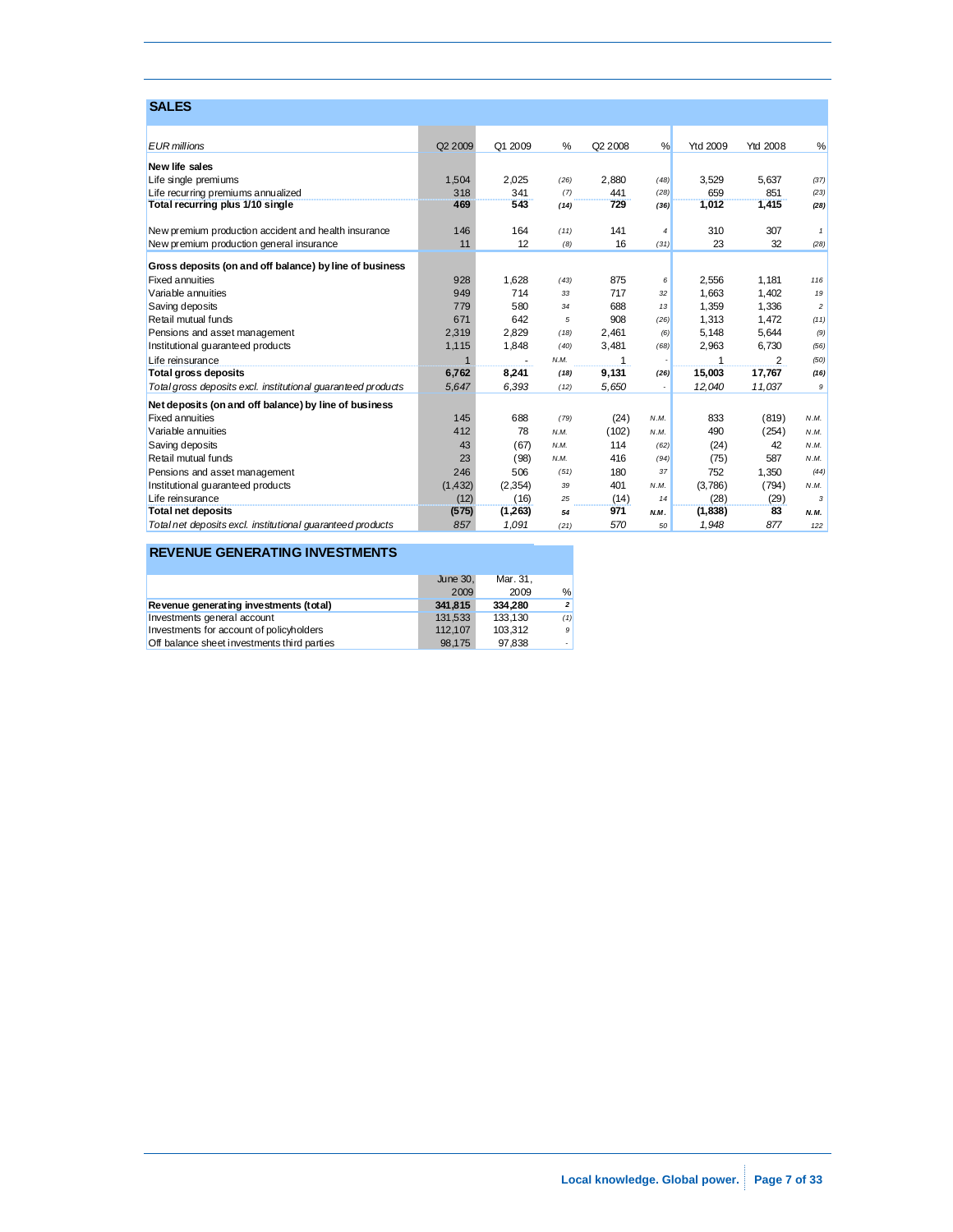#### **Sales**

Total new life sales in Q2 2009, excluding Taiwan, were down 13% compared with Q1 2009.

Total new life sales in the Americas were in line with Q1 2009. Retail life sales increased 7% from Q1 2009 reflecting expanded distribution, particularly in the term life insurance market, offset by lower sales of both BOLI/COLI and life reinsurance.

In the Netherlands, pension sales slowed significantly during the second quarter of 2009 and proved volatile after the standstill in the group pension market during the third and fourth quarters of last year. The first quarter of 2009 had seen strong group pension sales.

New life sales in the United Kingdom in the second quarter of the year were down 16% compared with Q1 2009, due primarily to a decline in sales of annuities.

In Other countries new life sales, excluding Taiwan, increased by 9% compared with Q1 2009. New life sales in Spain rose to EUR 24 million, a reflection of higher sales at AEGON's bancassurance joint ventures. Sales through Caja de Ahorros del Mediterráneo (CAM), AEGON's largest bank partner in Spain, remained strong at EUR 57 million (on a 100% basis) in Q2 2009. It should be noted that CAM is an associate of AEGON and its results are therefore not consolidated.

In Central & Eastern Europe, new life sales totaled EUR 18 million, up 13% compared with Q1 2009, due to higher recurring premium sales.

With the exception of Spain, all country units showed a decline in sales compared with Q2 2008. In Other countries, sales were down year-on-year primarily as a result of the sale of AEGON's Taiwanese life business and lower unit-linked sales in Central & Eastern Europe. Sales were also affected by a decline in certain parts of the retail market in the Americas, as well as lower life reinsurance sales and the impact of the financial crisis on sales of BOLI/COLI contracts. In the United Kingdom, sales declined year-on-year across most lines of business. Q2 2008 had been a record sales quarter in the United Kingdom. Sales in the Netherlands were also down year-on-year, primarily because of a slowdown in the Dutch group pension market and lower demand for unit-linked products, as well as lower annuity sales due to conservative pricing.

#### **Deposits**

Total gross deposits of EUR 5.6 billion in Q2 2009, both on and off balance, excluding institutional guaranteed products, were down 12% compared with Q1 2009. The decline was due mainly to lower fixed annuity deposits in the Americas – the result of a reduction in AEGON's crediting rates since the end of Q1 2009. Pension deposits in the Americas remained strong, but were down compared with the previous quarter, a reflection of seasonal factors. Sales of variable annuities were up by 33% compared with Q1 2009 due to improved markets.

Gross deposits in Other countries amounted to EUR 653 million, down from the previous quarter as a result of a decline in sales from AEGON's asset management joint venture in China. Gross deposits in Central & Eastern Europe were up 7% compared with Q1 2009. Despite an adverse economic environment, pension deposits remained strong, reflecting the overall growth of the business. In Q2 2009, deposits in Other countries also included sales of European variable annuities, amounting to EUR 162 million.

Net deposits, excluding institutional guaranteed products, totaled EUR 0.9 billion, an increase compared with Q2 2008, but a decrease compared with Q1 2009. Compared with the first quarter of 2009, net inflows in fixed annuities and the pension and asset management business in the Americas declined. The variable annuities and mutual fund businesses both saw strong sales and lower outflows, leading to net inflows during Q2 2009. Net deposits in Other countries declined compared with Q1 2009, primarily as a result of outflows from AEGON's Chinese asset management joint venture.

#### **Value of new business**

Value of new business (VNB) amounted to EUR 181 million in the Q2 2009. Declines in VNB compared with Q1 2009 in the Americas, the United Kingdom and Central & Eastern Europe were partly offset by increases in the Netherlands and Spain. AEGON's internal rate of return amounted to 21.9%, higher than Q1 2009, a result of improved returns in most country units, and a change in the geographical mix of new business.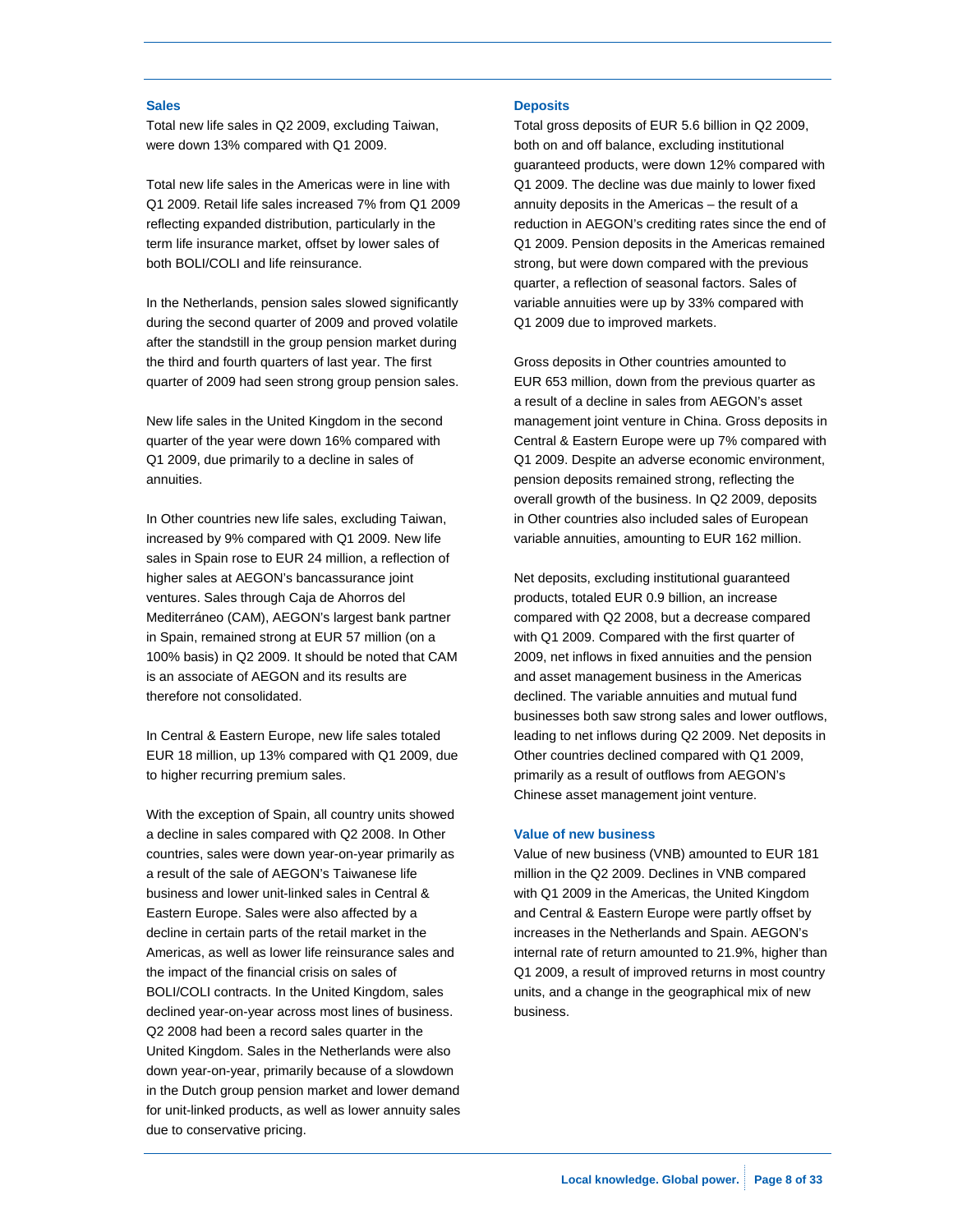# Appendix I • Americas • The Netherlands • United Kingdom • Other countries

|            |                          | <b>FINANCIAL OVERVIEW, Q2 2009 GEOGRAPHICALLY</b>  |       |                      |                |           |                                                  |              |
|------------|--------------------------|----------------------------------------------------|-------|----------------------|----------------|-----------|--------------------------------------------------|--------------|
|            |                          |                                                    |       |                      |                |           | amounts in million EUR (unless otherwise stated) |              |
|            |                          |                                                    |       |                      |                |           | Holding,                                         |              |
|            | United                   |                                                    |       |                      |                |           | $x$ her                                          |              |
| Americas   | Kingdom                  |                                                    |       | The                  | United         | Other     | activities &                                     | Total        |
| <b>USD</b> | <b>GBP</b>               |                                                    |       | Americas Netherlands | Kingdom        | countries | eliminations                                     | <b>EUR</b>   |
|            |                          | Underlying earnings before tax by line of business |       |                      |                |           |                                                  |              |
| 217        | 11                       | Life and protection                                | 159   | 75                   | 14             | 18        |                                                  | 266          |
| 79         | $\overline{\phantom{a}}$ | Individual savings and retirement products         | 66    | (10)                 | $\blacksquare$ | 6         |                                                  | 62           |
| 17         | 8                        | Pensions and asset management                      | 13    | 57                   | 8              | 5         |                                                  | 83           |
| 41         | $\overline{a}$           | Institutional products                             | 29    |                      |                |           |                                                  | 29           |
| 17         | $\overline{\phantom{a}}$ | Life reinsurance                                   | 13    |                      |                |           |                                                  | 13           |
|            | (2)                      | <b>Distribution</b>                                |       | 3                    | (2)            |           |                                                  | $\mathbf{1}$ |
|            | $\overline{\phantom{a}}$ | General insurance                                  |       | $\overline{4}$       |                | 8         |                                                  | 12           |
|            |                          | Interest charges and other                         |       |                      |                |           | (72)                                             | (72)         |
|            | $\blacksquare$           | Share in net results of associates                 |       |                      |                | 10        |                                                  | 10           |
| 371        | 17                       | Underlying earnings before tax                     | 280   | 129                  | 20             | 47        | (72)                                             | 404          |
| 240        | $\overline{2}$           | Over/(under) performance of fair value items       | 181   | (53)                 | 2              | 2         | (163)                                            | (31)         |
| 611        | 19                       | Operating earnings before tax                      | 461   | 76                   | 22             | 49        | (235)                                            | 373          |
|            |                          |                                                    |       |                      |                |           |                                                  |              |
|            |                          | Operating earnings before tax by line of business  |       |                      |                |           |                                                  |              |
| 228        | 11                       | Life and protection                                | 167   | 71                   | 14             | 18        |                                                  | 270          |
| 110        | $\blacksquare$           | Individual savings and retirement products         | 90    | (10)                 |                | 8         |                                                  | 88           |
| 15         | 10                       | Pensions and asset management                      | 12    | 8                    | 10             | 5         |                                                  | 35           |
| 174        | $\overline{\phantom{a}}$ | Institutional products                             | 131   |                      |                |           |                                                  | 131          |
| 84         | $\overline{\phantom{a}}$ | Life reinsurance                                   | 61    |                      |                |           |                                                  | 61           |
|            | (2)                      | <b>Distribution</b>                                |       | 3                    | (2)            |           |                                                  | $\mathbf{1}$ |
|            | $\blacksquare$           | General insurance                                  |       | 4                    |                | 8         |                                                  | 12           |
|            |                          | Interest charges and other                         |       |                      |                |           | (235)                                            | (235)        |
|            |                          | Share in net results of associates                 |       |                      |                | 10        |                                                  | 10           |
| 611        | 19                       | Operating earnings before tax                      | 461   | 76                   | 22             | 49        | (235)                                            | 373          |
|            |                          |                                                    |       |                      |                |           |                                                  |              |
| (4)        | 25                       | Gains/(losses) on investments                      | (3)   | (42)                 | 28             | 2         | 50                                               | 35           |
| (449)      | (31)                     | Impairment charges                                 | (330) | (28)                 | (35)           |           |                                                  | (393)        |
|            | 30                       | Other income/(charges)                             | (1)   |                      | 33             | (385)     |                                                  | (353)        |
| 158        | 43                       | Income before tax                                  | 127   | 6                    | 48             | (334)     | (185)                                            | (338)        |
| 214        | (25)                     | Income tax                                         | 155   | (2)                  | (28)           | (9)       | 61                                               | 177          |
| 372        | 18                       | Net income                                         | 282   | 4                    | 20             | (343)     | (124)                                            | (161)        |
|            |                          |                                                    |       |                      |                |           |                                                  |              |
| 343        | 21                       | Net underlying earnings                            | 259   | 93                   | 24             | 38        | (57)                                             | 357          |
| 505        | 22                       | Net operating earnings                             | 380   | 54                   | 25             | 40        | (168)                                            | 331          |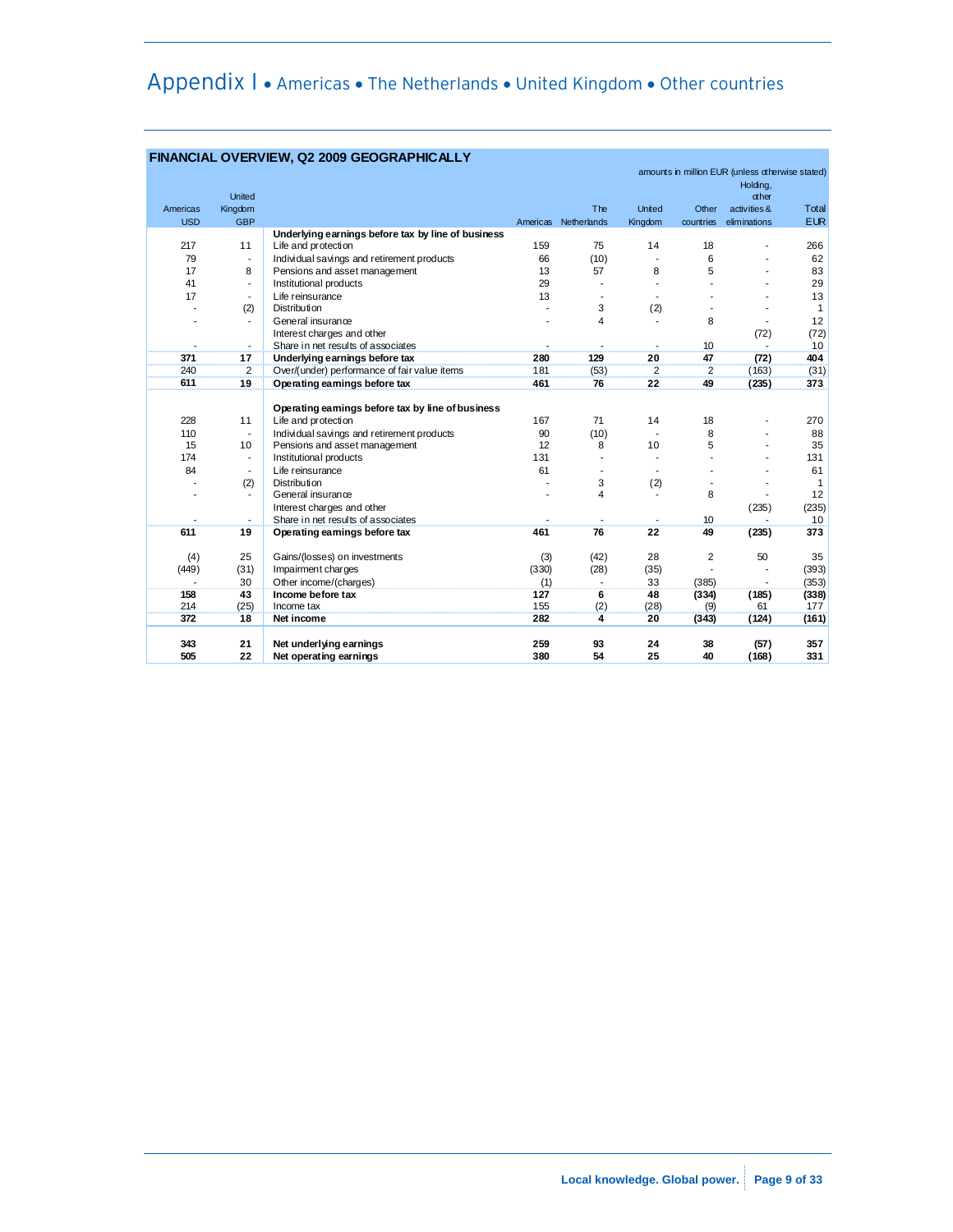# Americas

- o **Underlying earnings before tax of USD 371 million, a substantial improvement on recent quarters**
- o **Net income includes USD 240 million contribution from fair value items driven by tightening credit spreads and lower equity market volatilities**
- o **Impairments of USD 449 million, primarily on mortgage-backed assets and corporate bonds**
- o **Retail life sales up compared to Q1 2009; net deposits of USD 1.0 billion (excluding institutional guaranteed products)**

#### **Overview**

Earnings from the Americas in Q2 2009 were up significantly compared to Q1 2009 as financial markets improved during the quarter. Compared with last year however, earnings from the Americas decreased to USD 371 million, mainly due to lower investment spreads, reduced fees from lower asset balances, increased employee benefit plan expenses (USD 60 million), accelerated amortization of DPAC in the Life and Protection line (USD 30 million), and one-time restructuring costs (USD 14 million) related to cost savings initiatives. In Q2 2008, earnings from the Americas had included a one-off reserve strengthening of USD 49 million in the life reinsurance business.

Net impairments amounted to USD 449 million, of which USD 284 million was related to structured residential mortgage asset impairments. Impairments would have amounted to USD 340 million under US GAAP.

Net income also included a tax gain related to cross border intercompany reinsurance transactions between Ireland and the United States (USD 305 million).

Retail life sales increased 7% over Q1 2009 reflecting expanded distribution, particularly in the term life insurance market.

#### **Underlying earnings before tax**

AEGON reported underlying earnings before tax in the Americas for Q2 2009 of USD 371 million, a strong improvement compared to an underlying loss of USD 88 million in Q1 2009. However, underlying earnings declined compared to Q2 2008;

Earnings from Life & Protection amounted to USD 217 million and included several one-off items; USD 30 million DPAC charge in the Canadian life business, USD 18 million in reserve strengthening in the US life business and USD 8 million of restructuring charges, partially offset by USD 21 million of reserve releases in accident and health. Earnings also include USD 33 million in increased employee benefit plan expenses and the impact of lower investment spreads and reduced fee income;

- o Individual Savings & Retirement earnings totaled USD 79 million. The decline in earnings compared to Q2 2008 was the result primarily of lower fee income in the variable annuity and mutual fund business, as well as a narrowing of spreads. Earnings in Q2 2009 included USD 10 million from increased employee benefit plan expenses;
- o Pensions & Asset Management earnings decreased to USD 17 million from USD 50 million in Q2 2008, a result mainly of lower fees from reduced asset balances and increased employee benefit plan expenses (USD 10 million);
- o Earnings from the Institutional business amounted to USD 41 million, down from USD 155 million in Q2 2008. Earnings last year had benefited from a widening in spreads due to a decline in short-term rates. In Q2 2009, earnings were severely impacted by narrowing in spreads as a result of a higher asset allocation to cash following the decision to scale down AEGON's institutional spread business;
- o In the Life Reinsurance business underlying earnings amounted to USD 17 million. Earnings in Q2 2008 included a USD 49 million reserve strengthening charge. Earnings in Q2 2009 were affected by adverse mortality experience (USD 10 million), as well as lower investment spreads.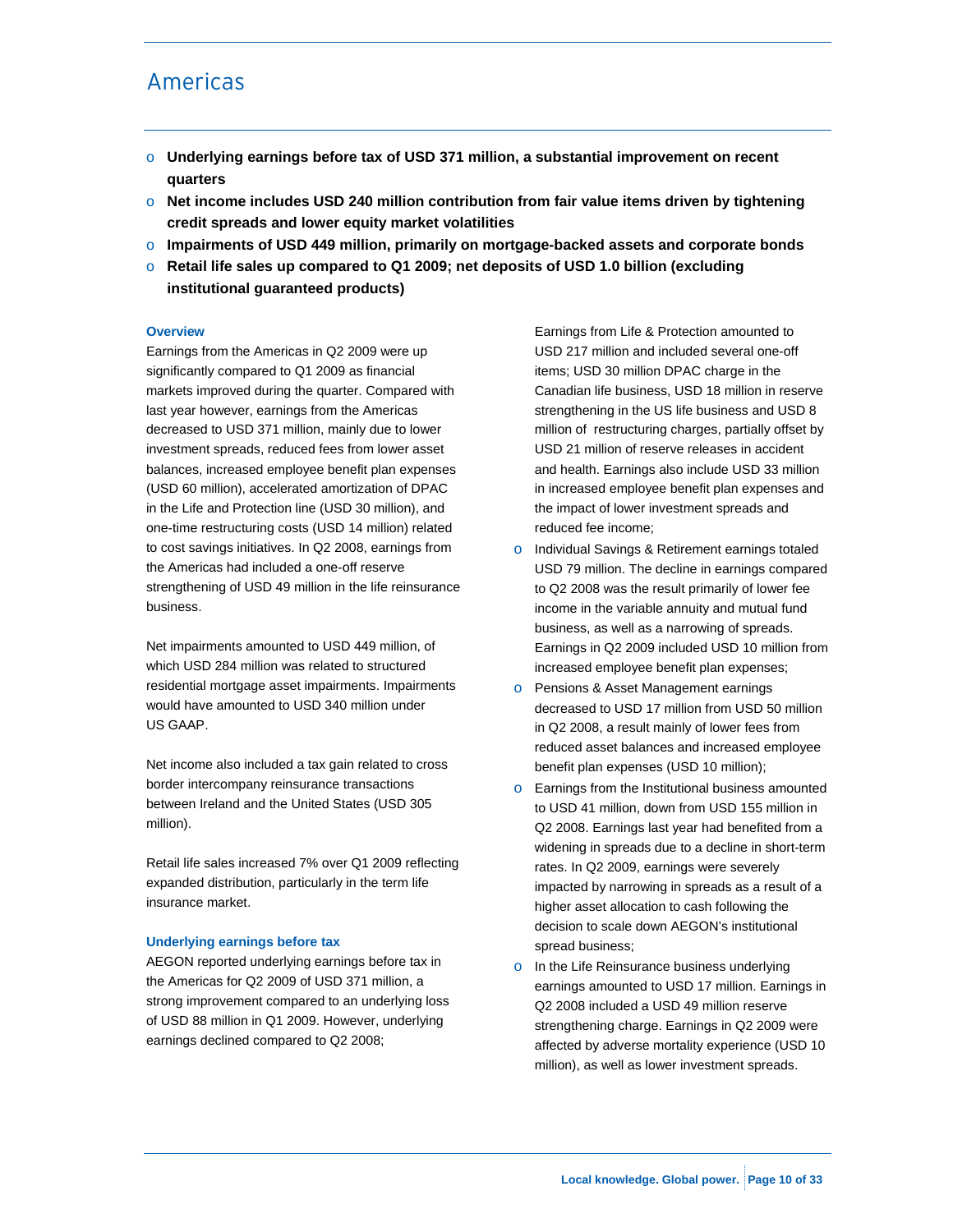#### **Net income**

AEGON reported net income in the Americas for Q2 2009 of USD 372 million.

Fair value items showed an overperformance of USD 240 million, a result primarily of increased market values for credit derivatives, as well as a positive contribution from total return annuities and the positive impact of lower implied equity market volatilities on the fair value of GMWB guarantees and GMWB related hedges. The gain from AEGON's macro equity hedge program amounted to USD 26 million in the second quarter of 2009. Alternative assets, like real estate partnerships, as well as private equity, underperformed.

Net income in the Americas included USD 449 million in net impairments, of which the majority (USD 284 million) was related to structured asset impairments, including securities backed by subprime mortgages (USD 169 million). Impairments would have amounted to USD 340 million under US GAAP.

Net income included a tax gain related to cross border intercompany reinsurance transactions (USD 305 million) between Ireland and the United States. These reinsurance transactions were accounted for at fair value in both tax jurisdictions, while losses in the United States were taxed at 35% and gains in Ireland were taxed at 12.5%. The gain was a partial reversal of previous tax charges on these internal transactions in 2008.

#### **Commissions and expenses**

Total commissions and expenses were down 5% in Q2 2009 compared to the same period last year. Q2 2009 operating expenses were up 4% due to an increase in employee benefit plan expenses of USD 60 million as well as restructuring expenses of USD 14 million.

#### **Sales and deposits**

Total new life sales in the Americas were in line with Q1 2009. Retail life sales increased 7% over Q1 2009 reflecting expanded distribution, particularly in the term life insurance market, offset by lower sales of both BOLI/COLI and life reinsurance.

Sales of accident and health products were down 10% compared with Q2 2008, the result partly of a decision to discontinue the auto credit business.

Total gross deposits, excluding institutional guaranteed products, were down 14% compared to Q1 2009. Net deposits, excluding institutional guaranteed products, totaled USD 1.0 billion in Q2 2009.

Following the reduction in AEGON's crediting rates since the end of Q1 2009, fixed annuities sales were down, in line with expectations. Sales of variable annuities rose by 37% due to improved market conditions. Retail mutual fund sales recovered from the low levels seen during the previous quarters, a result of higher equity markets.

Sales of retirement plans in the pension business continued to be strong, particularly taking into account the impact of lower financial markets. Institutional guaranteed products sales were low, following AEGON's decision early 2009 to scale down its institutional spread based business.

#### **Value of new business**

Value of new business in the Americas amounted to USD 90 million, down from Q1 2009. The internal rate of return (IRR) was 11.1%, an improvement compared to Q1 2009. The decline in VNB is primarily the result of lower fixed annuity sales, offset by higher volumes and a more profitable product mix in the retail life business.

Please refer to page 30 for more detailed information on VNB.

#### **Revenue-generating investments**

AEGON's total revenue-generating investments in the Americas at the end of June 2009 totaled USD 295 billion, up 6% from three months earlier.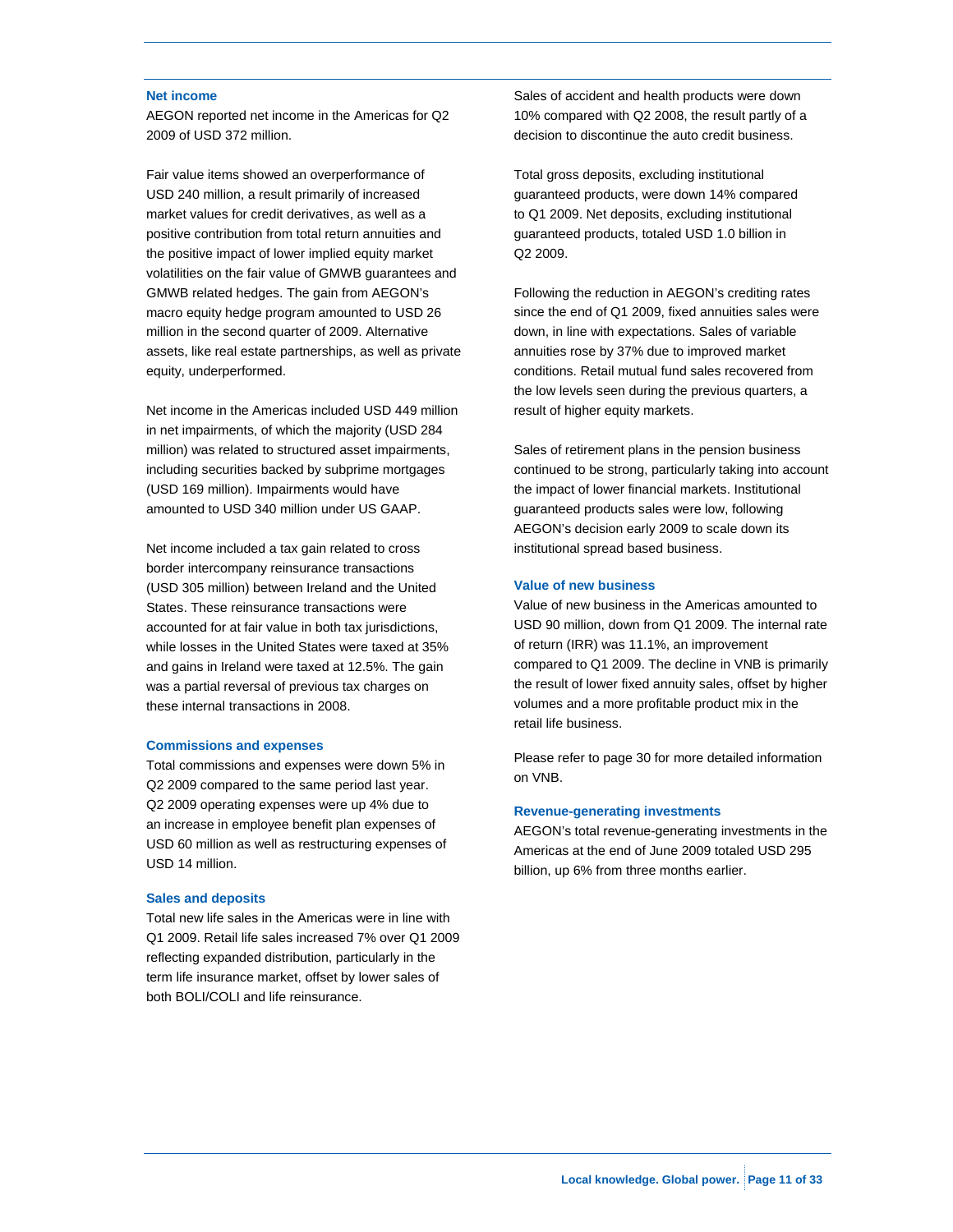| <b>USD millions</b><br>%<br><b>Ytd 2008</b><br>%<br>Q2 2009<br>Q1 2009<br>Q2 2008<br>%<br>Ytd 2009<br>Underlying earnings before tax by line of business<br>118<br>153<br>214<br>271<br>373<br>Life<br>(45)<br>(27)<br>(23)<br>99<br>68<br>94<br>167<br>209<br>Accident and health<br>5<br>(20)<br>46<br>217<br>221<br>308<br>438<br>582<br>Life and protection<br>(30)<br>(25)<br>(2)<br><b>Fixed annuities</b><br>60<br>86<br>146<br>200<br>(30)<br>105<br>(43)<br>(27)<br>Variable annuities<br>29<br>(480)<br>N.M.<br>(57)<br>(451)<br>138<br>N.M.<br>68<br>Retail mutual funds<br>(10)<br>(9)<br>3<br>(19)<br>7<br>N.M.<br>N.M.<br>(11)<br>176<br>345<br>Individual savings and retirement products<br>79<br>(403)<br>(324)<br>N.M.<br>(55)<br>N.M.<br>(66)<br>(72)<br>Pensions and asset management<br>17<br>10<br>70<br>50<br>27<br>95<br>Institutional quaranteed products<br>30<br>105<br>141<br>(79)<br>135<br>282<br>(52)<br>(71)<br><b>BOLI/COLI</b><br>11<br>12<br>14<br>23<br>35<br>(8)<br>(21)<br>(34)<br>Institutional products<br>117<br>(65)<br>(74)<br>158<br>317<br>(50)<br>41<br>155<br>Life reinsurance<br>17<br>(30)<br>1<br>(13)<br>66<br>N.M.<br>N.M.<br>N.M.<br>$\mathbf{1}$<br>(3)<br>$\overline{2}$<br>(3)<br>Share in net results of associates<br>N.M.<br>N.M.<br>N.M.<br>371<br>(88)<br>691<br>(46)<br>283<br>1.407<br>Underlying earnings before tax<br>N.M.<br>(80)<br>240<br>(42)<br>198<br>Over/(under) performance of fair value items<br>N.M.<br>141<br>70<br>(419)<br>N.M.<br>481<br>Operating earnings before tax<br>611<br>(130)<br>832<br>(27)<br>988<br>N.M.<br>(51)<br>Operating earnings before tax by line of business | <b>AMERICAS - EARNINGS</b> |
|---------------------------------------------------------------------------------------------------------------------------------------------------------------------------------------------------------------------------------------------------------------------------------------------------------------------------------------------------------------------------------------------------------------------------------------------------------------------------------------------------------------------------------------------------------------------------------------------------------------------------------------------------------------------------------------------------------------------------------------------------------------------------------------------------------------------------------------------------------------------------------------------------------------------------------------------------------------------------------------------------------------------------------------------------------------------------------------------------------------------------------------------------------------------------------------------------------------------------------------------------------------------------------------------------------------------------------------------------------------------------------------------------------------------------------------------------------------------------------------------------------------------------------------------------------------------------------------------------------------------------------------------------------------------|----------------------------|
|                                                                                                                                                                                                                                                                                                                                                                                                                                                                                                                                                                                                                                                                                                                                                                                                                                                                                                                                                                                                                                                                                                                                                                                                                                                                                                                                                                                                                                                                                                                                                                                                                                                                     |                            |
|                                                                                                                                                                                                                                                                                                                                                                                                                                                                                                                                                                                                                                                                                                                                                                                                                                                                                                                                                                                                                                                                                                                                                                                                                                                                                                                                                                                                                                                                                                                                                                                                                                                                     |                            |
|                                                                                                                                                                                                                                                                                                                                                                                                                                                                                                                                                                                                                                                                                                                                                                                                                                                                                                                                                                                                                                                                                                                                                                                                                                                                                                                                                                                                                                                                                                                                                                                                                                                                     |                            |
|                                                                                                                                                                                                                                                                                                                                                                                                                                                                                                                                                                                                                                                                                                                                                                                                                                                                                                                                                                                                                                                                                                                                                                                                                                                                                                                                                                                                                                                                                                                                                                                                                                                                     |                            |
|                                                                                                                                                                                                                                                                                                                                                                                                                                                                                                                                                                                                                                                                                                                                                                                                                                                                                                                                                                                                                                                                                                                                                                                                                                                                                                                                                                                                                                                                                                                                                                                                                                                                     |                            |
|                                                                                                                                                                                                                                                                                                                                                                                                                                                                                                                                                                                                                                                                                                                                                                                                                                                                                                                                                                                                                                                                                                                                                                                                                                                                                                                                                                                                                                                                                                                                                                                                                                                                     |                            |
|                                                                                                                                                                                                                                                                                                                                                                                                                                                                                                                                                                                                                                                                                                                                                                                                                                                                                                                                                                                                                                                                                                                                                                                                                                                                                                                                                                                                                                                                                                                                                                                                                                                                     |                            |
|                                                                                                                                                                                                                                                                                                                                                                                                                                                                                                                                                                                                                                                                                                                                                                                                                                                                                                                                                                                                                                                                                                                                                                                                                                                                                                                                                                                                                                                                                                                                                                                                                                                                     |                            |
|                                                                                                                                                                                                                                                                                                                                                                                                                                                                                                                                                                                                                                                                                                                                                                                                                                                                                                                                                                                                                                                                                                                                                                                                                                                                                                                                                                                                                                                                                                                                                                                                                                                                     |                            |
|                                                                                                                                                                                                                                                                                                                                                                                                                                                                                                                                                                                                                                                                                                                                                                                                                                                                                                                                                                                                                                                                                                                                                                                                                                                                                                                                                                                                                                                                                                                                                                                                                                                                     |                            |
|                                                                                                                                                                                                                                                                                                                                                                                                                                                                                                                                                                                                                                                                                                                                                                                                                                                                                                                                                                                                                                                                                                                                                                                                                                                                                                                                                                                                                                                                                                                                                                                                                                                                     |                            |
|                                                                                                                                                                                                                                                                                                                                                                                                                                                                                                                                                                                                                                                                                                                                                                                                                                                                                                                                                                                                                                                                                                                                                                                                                                                                                                                                                                                                                                                                                                                                                                                                                                                                     |                            |
|                                                                                                                                                                                                                                                                                                                                                                                                                                                                                                                                                                                                                                                                                                                                                                                                                                                                                                                                                                                                                                                                                                                                                                                                                                                                                                                                                                                                                                                                                                                                                                                                                                                                     |                            |
|                                                                                                                                                                                                                                                                                                                                                                                                                                                                                                                                                                                                                                                                                                                                                                                                                                                                                                                                                                                                                                                                                                                                                                                                                                                                                                                                                                                                                                                                                                                                                                                                                                                                     |                            |
|                                                                                                                                                                                                                                                                                                                                                                                                                                                                                                                                                                                                                                                                                                                                                                                                                                                                                                                                                                                                                                                                                                                                                                                                                                                                                                                                                                                                                                                                                                                                                                                                                                                                     |                            |
|                                                                                                                                                                                                                                                                                                                                                                                                                                                                                                                                                                                                                                                                                                                                                                                                                                                                                                                                                                                                                                                                                                                                                                                                                                                                                                                                                                                                                                                                                                                                                                                                                                                                     |                            |
|                                                                                                                                                                                                                                                                                                                                                                                                                                                                                                                                                                                                                                                                                                                                                                                                                                                                                                                                                                                                                                                                                                                                                                                                                                                                                                                                                                                                                                                                                                                                                                                                                                                                     |                            |
|                                                                                                                                                                                                                                                                                                                                                                                                                                                                                                                                                                                                                                                                                                                                                                                                                                                                                                                                                                                                                                                                                                                                                                                                                                                                                                                                                                                                                                                                                                                                                                                                                                                                     |                            |
|                                                                                                                                                                                                                                                                                                                                                                                                                                                                                                                                                                                                                                                                                                                                                                                                                                                                                                                                                                                                                                                                                                                                                                                                                                                                                                                                                                                                                                                                                                                                                                                                                                                                     |                            |
|                                                                                                                                                                                                                                                                                                                                                                                                                                                                                                                                                                                                                                                                                                                                                                                                                                                                                                                                                                                                                                                                                                                                                                                                                                                                                                                                                                                                                                                                                                                                                                                                                                                                     |                            |
| Life<br>132<br>120<br>232<br>252<br>367<br>10<br>(43)<br>(31)                                                                                                                                                                                                                                                                                                                                                                                                                                                                                                                                                                                                                                                                                                                                                                                                                                                                                                                                                                                                                                                                                                                                                                                                                                                                                                                                                                                                                                                                                                                                                                                                       |                            |
| 96<br>56<br>98<br>152<br>207<br>(27)<br>Accident and health<br>71<br>(2)                                                                                                                                                                                                                                                                                                                                                                                                                                                                                                                                                                                                                                                                                                                                                                                                                                                                                                                                                                                                                                                                                                                                                                                                                                                                                                                                                                                                                                                                                                                                                                                            |                            |
| 176<br>330<br>404<br>574<br>Life and protection<br>228<br>30<br>(31)<br>(30)                                                                                                                                                                                                                                                                                                                                                                                                                                                                                                                                                                                                                                                                                                                                                                                                                                                                                                                                                                                                                                                                                                                                                                                                                                                                                                                                                                                                                                                                                                                                                                                        |                            |
| <b>Fixed annuities</b><br>41<br>(39)<br>122<br>141<br>81<br>98<br>133<br>(13)                                                                                                                                                                                                                                                                                                                                                                                                                                                                                                                                                                                                                                                                                                                                                                                                                                                                                                                                                                                                                                                                                                                                                                                                                                                                                                                                                                                                                                                                                                                                                                                       |                            |
| 39<br>(426)<br>69<br>(43)<br>(387)<br>N.M.<br>Variable annuities<br>N.M.<br>(34)                                                                                                                                                                                                                                                                                                                                                                                                                                                                                                                                                                                                                                                                                                                                                                                                                                                                                                                                                                                                                                                                                                                                                                                                                                                                                                                                                                                                                                                                                                                                                                                    |                            |
| (10)<br>3<br>(19)<br>Retail mutual funds<br>(9)<br>N.M.<br>(11)<br>N.M.<br>7                                                                                                                                                                                                                                                                                                                                                                                                                                                                                                                                                                                                                                                                                                                                                                                                                                                                                                                                                                                                                                                                                                                                                                                                                                                                                                                                                                                                                                                                                                                                                                                        |                            |
| 205<br>114<br>Individual savings and retirement products<br>110<br>(394)<br>(284)<br>N.M.<br>(46)<br>N.M.                                                                                                                                                                                                                                                                                                                                                                                                                                                                                                                                                                                                                                                                                                                                                                                                                                                                                                                                                                                                                                                                                                                                                                                                                                                                                                                                                                                                                                                                                                                                                           |                            |
| N.M.<br>(72)<br>12<br>92<br>(87)<br>Pensions and asset management<br>15<br>(3)<br>54                                                                                                                                                                                                                                                                                                                                                                                                                                                                                                                                                                                                                                                                                                                                                                                                                                                                                                                                                                                                                                                                                                                                                                                                                                                                                                                                                                                                                                                                                                                                                                                |                            |
| 166<br>8<br>218<br>174<br>119<br>Institutional guaranteed products<br>(24)<br>N.M.<br>46                                                                                                                                                                                                                                                                                                                                                                                                                                                                                                                                                                                                                                                                                                                                                                                                                                                                                                                                                                                                                                                                                                                                                                                                                                                                                                                                                                                                                                                                                                                                                                            |                            |
| <b>BOLI/COLI</b><br>8<br>18<br>10<br>17<br>34<br>(53)<br>(47)<br>(20)                                                                                                                                                                                                                                                                                                                                                                                                                                                                                                                                                                                                                                                                                                                                                                                                                                                                                                                                                                                                                                                                                                                                                                                                                                                                                                                                                                                                                                                                                                                                                                                               |                            |
| 18<br>25<br>235<br>(26)<br>192<br>153<br>Institutional products<br>174<br>N.M.                                                                                                                                                                                                                                                                                                                                                                                                                                                                                                                                                                                                                                                                                                                                                                                                                                                                                                                                                                                                                                                                                                                                                                                                                                                                                                                                                                                                                                                                                                                                                                                      |                            |
| 53<br>Life reinsurance<br>84<br>76<br>160<br>7<br>11<br>N.M.<br>N.M.                                                                                                                                                                                                                                                                                                                                                                                                                                                                                                                                                                                                                                                                                                                                                                                                                                                                                                                                                                                                                                                                                                                                                                                                                                                                                                                                                                                                                                                                                                                                                                                                |                            |
| $\overline{2}$<br>(3)<br>$\mathbf{1}$<br>(3)<br>Share in net results of associates<br>N.M.<br>N.M.<br>N.M.                                                                                                                                                                                                                                                                                                                                                                                                                                                                                                                                                                                                                                                                                                                                                                                                                                                                                                                                                                                                                                                                                                                                                                                                                                                                                                                                                                                                                                                                                                                                                          |                            |
| 611<br>(130)<br>832<br>481<br>988<br>Operating earnings before tax<br>N.M.<br>(27)<br>(51)                                                                                                                                                                                                                                                                                                                                                                                                                                                                                                                                                                                                                                                                                                                                                                                                                                                                                                                                                                                                                                                                                                                                                                                                                                                                                                                                                                                                                                                                                                                                                                          |                            |
| Gains/(losses) on investments<br>(4)<br>36<br>32<br>(73)<br>(144)<br>N.M.<br>95<br>N.M.                                                                                                                                                                                                                                                                                                                                                                                                                                                                                                                                                                                                                                                                                                                                                                                                                                                                                                                                                                                                                                                                                                                                                                                                                                                                                                                                                                                                                                                                                                                                                                             |                            |
| Impairment charges<br>(449)<br>(370)<br>(819)<br>(126)<br>(147)<br>(21)<br>N.M.<br>N.M.                                                                                                                                                                                                                                                                                                                                                                                                                                                                                                                                                                                                                                                                                                                                                                                                                                                                                                                                                                                                                                                                                                                                                                                                                                                                                                                                                                                                                                                                                                                                                                             |                            |
| 1<br>Other income/(charges)<br>1<br>N.M.<br>N.M.<br>N.M.                                                                                                                                                                                                                                                                                                                                                                                                                                                                                                                                                                                                                                                                                                                                                                                                                                                                                                                                                                                                                                                                                                                                                                                                                                                                                                                                                                                                                                                                                                                                                                                                            |                            |
| Income before tax<br>(463)<br>697<br>158<br>633<br>(305)<br>N.M.<br>(75)<br>N.M.                                                                                                                                                                                                                                                                                                                                                                                                                                                                                                                                                                                                                                                                                                                                                                                                                                                                                                                                                                                                                                                                                                                                                                                                                                                                                                                                                                                                                                                                                                                                                                                    |                            |
| 214<br>290<br>(179)<br>504<br>(282)<br>Income tax<br>(26)<br>N.M.<br>N.M.                                                                                                                                                                                                                                                                                                                                                                                                                                                                                                                                                                                                                                                                                                                                                                                                                                                                                                                                                                                                                                                                                                                                                                                                                                                                                                                                                                                                                                                                                                                                                                                           |                            |
| 372<br>(173)<br>415<br>Net income<br>454<br>199<br>N.M.<br>(18)<br>(52)                                                                                                                                                                                                                                                                                                                                                                                                                                                                                                                                                                                                                                                                                                                                                                                                                                                                                                                                                                                                                                                                                                                                                                                                                                                                                                                                                                                                                                                                                                                                                                                             |                            |
| 343<br>286<br>Net underlying earnings<br>(57)<br>502<br>1.024<br>N.M.<br>(32)<br>(72)                                                                                                                                                                                                                                                                                                                                                                                                                                                                                                                                                                                                                                                                                                                                                                                                                                                                                                                                                                                                                                                                                                                                                                                                                                                                                                                                                                                                                                                                                                                                                                               |                            |
| 505<br>(90)<br>415<br>727<br>Net operating earnings<br>N.M.<br>616<br>(18)<br>(43)                                                                                                                                                                                                                                                                                                                                                                                                                                                                                                                                                                                                                                                                                                                                                                                                                                                                                                                                                                                                                                                                                                                                                                                                                                                                                                                                                                                                                                                                                                                                                                                  |                            |
| 1.311<br>1.328<br>Commissions and expenses<br>1.262<br>2.573<br>2.497<br>(4)<br>(5)                                                                                                                                                                                                                                                                                                                                                                                                                                                                                                                                                                                                                                                                                                                                                                                                                                                                                                                                                                                                                                                                                                                                                                                                                                                                                                                                                                                                                                                                                                                                                                                 |                            |
| 577<br>562<br>555<br>$\overline{4}$<br>1,139<br>1,102<br>of which operating expenses<br>3                                                                                                                                                                                                                                                                                                                                                                                                                                                                                                                                                                                                                                                                                                                                                                                                                                                                                                                                                                                                                                                                                                                                                                                                                                                                                                                                                                                                                                                                                                                                                                           |                            |

For the amounts in euro see the Financial Supplement.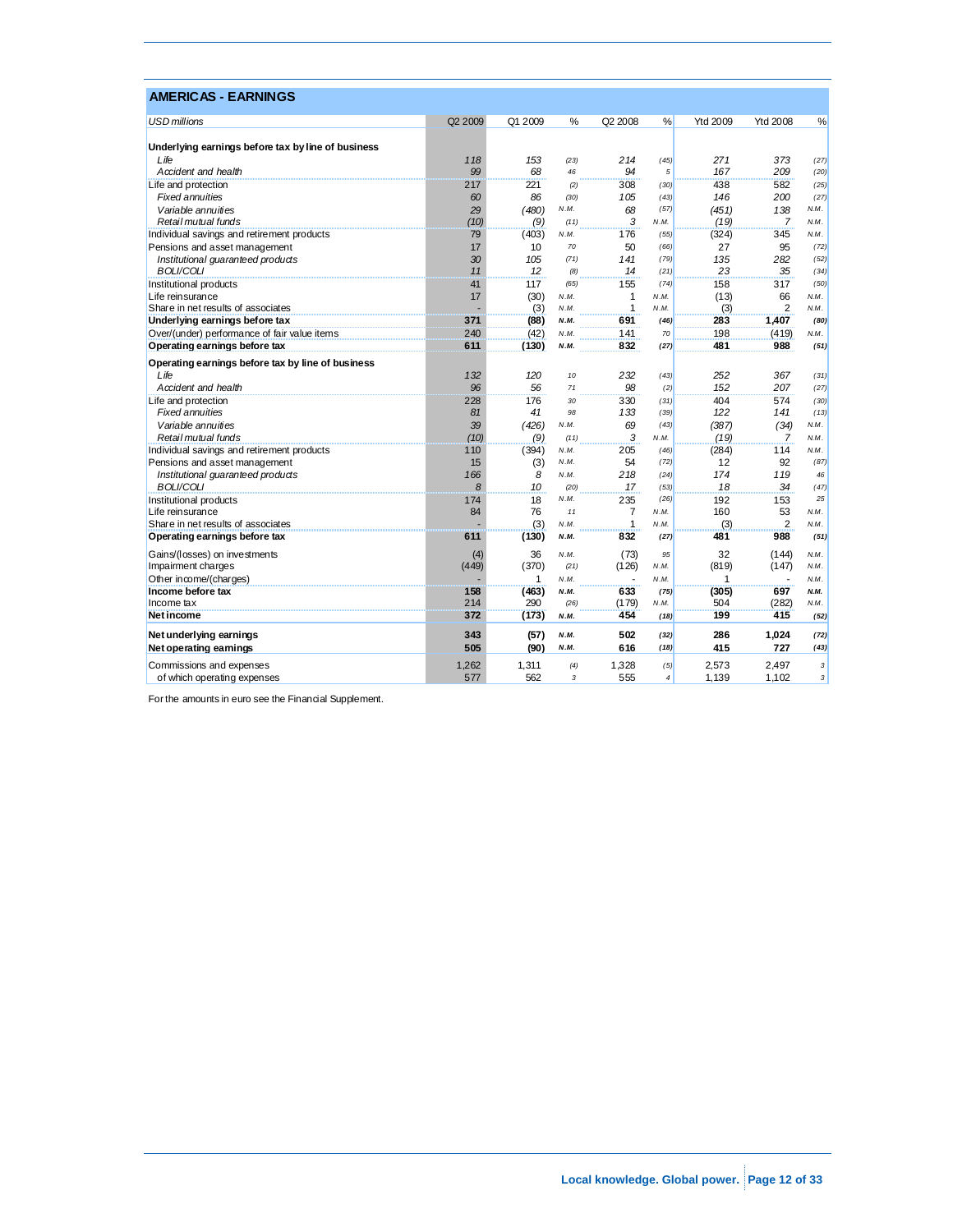| <b>AMERICAS - SALES</b>                                                           |         |         |                |         |                |          |                 |      |
|-----------------------------------------------------------------------------------|---------|---------|----------------|---------|----------------|----------|-----------------|------|
| <b>USD</b> millions                                                               | Q2 2009 | Q1 2009 | %              | Q2 2008 | %              | Ytd 2009 | <b>Ytd 2008</b> | %    |
| New life sales                                                                    |         |         |                |         |                |          |                 |      |
| Life single premiums                                                              | 138     | 91      | 52             | 218     | (37)           | 229      | 459             | (50) |
| Life recurring premiums annualized                                                | 170     | 173     | (2)            | 240     | (29)           | 343      | 478             | (28) |
| Total recurring plus 1/10 single                                                  | 184     | 182     | $\mathbf{1}$   | 262     | (30)           | 366      | 524             | (30) |
| Life                                                                              | 137     | 128     | $\overline{7}$ | 184     | (26)           | 265      | 371             | (29) |
| <b>BOLI/COLI</b>                                                                  |         | 2       | N.M.           | 6       | N.M.           | 2        | 20              | (90) |
| Life reinsurance                                                                  | 47      | 52      | (10)           | 72      | (35)           | 99       | 133             | (26) |
| Total recurring plus 1/10 single                                                  | 184     | 182     | $\mathbf{1}$   | 262     | (30)           | 366      | 524             | (30) |
| New premium production accident and health insurance                              | 193     | 203     | (5)            | 215     | (10)           | 396      | 452             | (12) |
|                                                                                   |         |         |                |         |                |          |                 |      |
| Gross deposits (on and off balance) by line of business<br><b>Fixed annuities</b> | 1.292   | 2.120   | (39)           | 1.349   | (4)            | 3,412    | 1.808           | 89   |
| Variable annuities                                                                | 1.071   | 780     | 37             | 1.047   | $\overline{c}$ | 1.851    | 2.021           | (8)  |
| Retail mutual funds                                                               | 513     | 307     | 67             | 886     | (42)           | 820      | 1.659           | (51) |
| Pensions and asset management                                                     | 2,623   | 3.169   | (17)           | 3.130   | (16)           | 5.792    | 7.382           | (22) |
| Institutional quaranteed products                                                 | 1,548   | 2,407   | (36)           | 5,433   | (72)           | 3,955    | 10,303          | (62) |
| Life reinsurance                                                                  |         |         | N.M.           | 1       |                | 1        | 3               | (67) |
| Total gross deposits                                                              | 7,048   | 8,783   | (20)           | 11,846  | (41)           | 15,831   | 23,176          | (32) |
| Total gross deposits excl. institutional quaranteed products                      | 5,500   | 6,376   | (14)           | 6,413   | (14)           | 11,876   | 12,873          | (8)  |
| Net deposits (on and off balance) by line of business                             |         |         |                |         |                |          |                 |      |
| <b>Fixed annuities</b>                                                            | 216     | 896     | (76)           | (62)    | N.M.           | 1,112    | (1,254)         | N.M. |
| Variable annuities                                                                | 353     | (40)    | N.M.           | (228)   | N.M.           | 313      | (507)           | N.M. |
| Retail mutual funds                                                               | 104     | (256)   | N.M.           | 474     | (78)           | (152)    | 721             | N.M. |
| Pensions and asset management                                                     | 331     | 1.053   | (69)           | 489     | (32)           | 1,384    | 2.133           | (35) |
| Institutional guaranteed products                                                 | (1,989) | (3,065) | 35             | 576     | N.M.           | (5,054)  | (1,216)         | N.M. |
| Life reinsurance                                                                  | (18)    | (20)    | 10             | (21)    | 14             | (38)     | (44)            | 14   |
| <b>Total net deposits</b>                                                         | (1,003) | (1,432) | 30             | 1,228   | N.M.           | (2, 435) | (167)           | N.M. |
| Total net deposits excl. institutional quaranteed products                        | 986     | 1.633   | (40)           | 652     | 51             | 2,619    | 1.049           | 150  |

### **REVENUE GENERATING INVESTMENTS**

|                                             | June 30. | Mar. 31. |                |
|---------------------------------------------|----------|----------|----------------|
|                                             | 2009     | 2009     | %              |
| Revenue generating investments (total)      | 295.325  | 279.399  | 6              |
| Investments general account                 | 123.131  | 117.934  | $\overline{4}$ |
| Investments for account of policyholders    | 62,000   | 55.791   | 11             |
| Off balance sheet investments third parties | 110.194  | 105.674  | $\vert$ 4      |

For the amounts in euro see the Financial Supplement.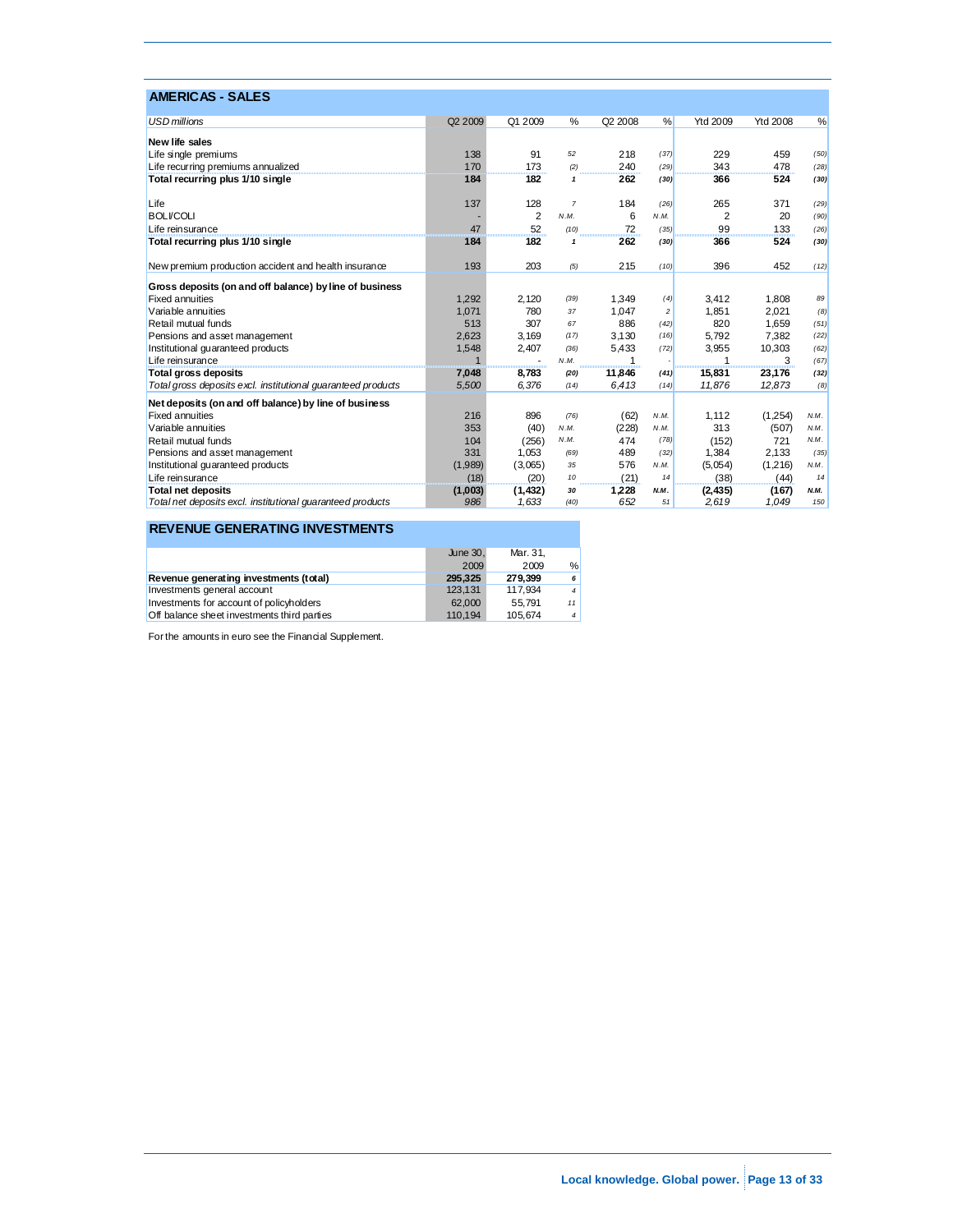# The Netherlands

- o **Underlying earnings before tax increase to EUR 129 million**
- o **Life sales of EUR 32 million; decline from Q1 due to volatility in group pension market**
- o **Value of new business rises to EUR 36 million, a result of high margins on mortgage sales**

#### **Overview**

AEGON reported underlying earnings of EUR 129 million in the Netherlands in Q2 2009. Earnings in Q2 2009 included a one-time EUR 20 million release of provisions.

Fair value items underperformed long-term expectations. Impairments, primarily on bonds, totaled EUR 28 million, while investment losses, largely due to the revaluation of investments in residential real estate in the Netherlands, amounted to EUR 42 million.

#### **Underlying earnings before tax**

- o Earnings from Life & Protection amounted to EUR 75 million, up from Q2 2008 primarily because of a EUR 20 million one-time release of provisions and higher investment income in the Life business;
- o The Savings business reported a loss of EUR 10 million, due to continued pressure on margins and volumes from fierce competition in the savings market;
- o Earnings from Pensions & Asset Management amounted to EUR 57 million, slightly down from earnings in Q2 2008, which had included a onetime release of accruals. Technical results improved compared to Q2 2008, but lower asset balances resulted in lower fee income;
- o Earnings from Distribution amounted to EUR 3 million, down from Q2 2008 because of a slowdown in the real estate market;
- o General insurance earnings totaled EUR 4 million, lower than Q2 2008 due to higher claims.

#### **Net income**

Fair value items in Q2 2009 included a EUR 54 million charge from the net impact of movements in the fair value of guarantees and related hedges. The significant benefits of higher equity markets and lower equity market volatility were more than offset by losses from the company's program for managing guarantee-related interest exposures.

Impairments of EUR 28 million were related primarily to corporate credit investments. Net losses on investments in Q2 2009 amounted to EUR 42 million, mainly the result of a revaluation of direct residential real estate investments (EUR 29 million). AEGON has a direct real estate portfolio of EUR 2.1 billion, mainly invested in residential housing in the Netherlands.

#### **Commissions and expenses**

Commissions and expenses were down 8%, while operating expenses decreased by 7%, both compared to Q2 2008. Operating expenses were down as a result of cost initiatives taken during the quarter, e.g. a reduction in staff and in project-related expenses.

#### **Sales and deposits**

Pension sales slowed significantly during the second quarter of 2009 and proved volatile after the standstill in the Dutch group pension market during the third and fourth quarters of last year. The first quarter of 2009 had seen strong group pension sales. Sales of single premium individual life products were down compared to Q1 2009, following increased pricing competition in the immediate annuity market.

Net mortgage production in the second quarter of 2009 amounted to EUR 537 million. AEGON sells mainly mortgages with a national mortgage guarantee (NHG).

Gross deposits were up 42% compared with Q1 2009. Net deposits in the savings business showed an improvement from the previous quarter, because of seasonal factors.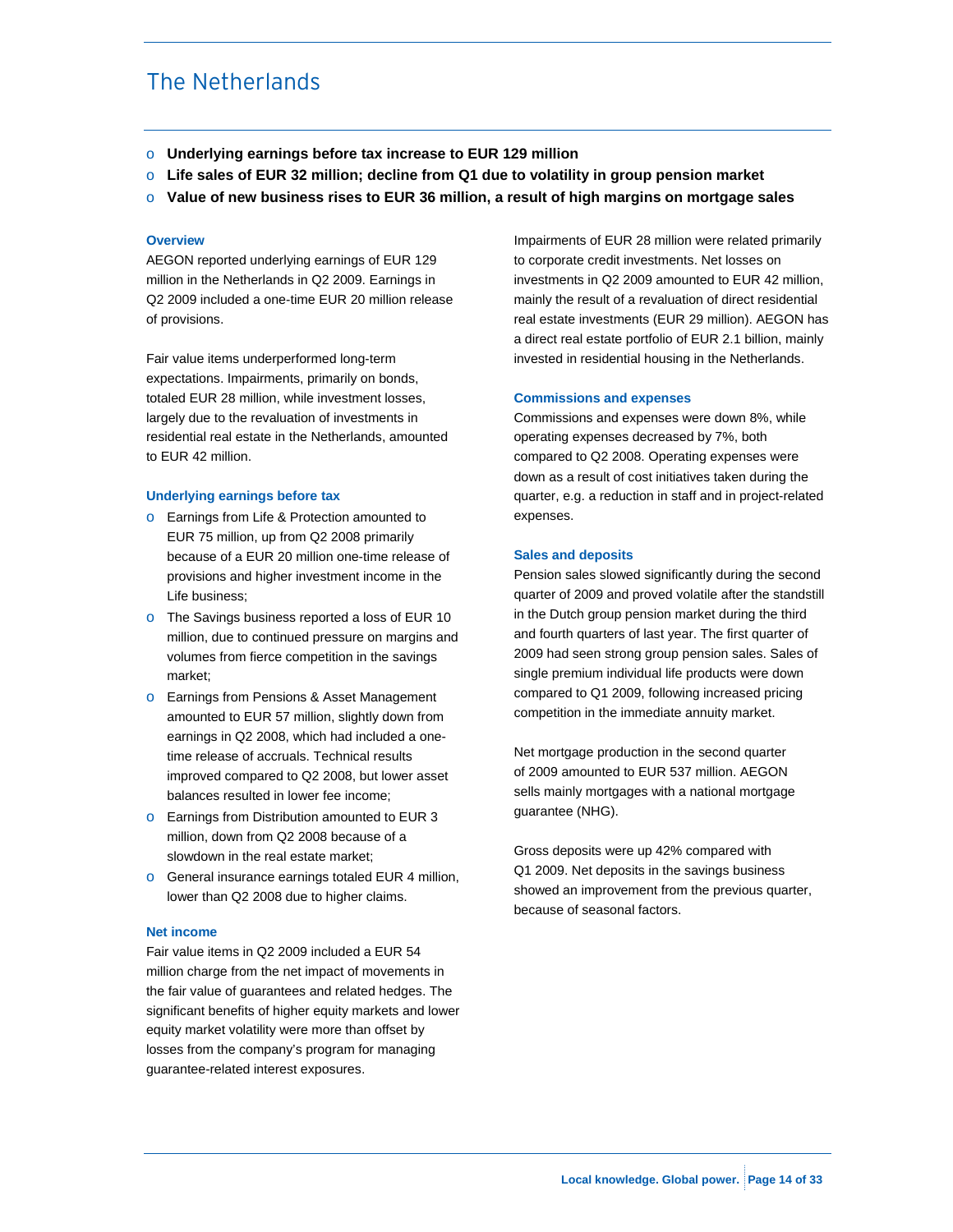#### **Value of new business**

The value of new business increased to EUR 36 million, while the internal rate of return improved to 29%. The IRR benefited from both high margins and low capital requirements on the mortgage production.

Please refer to page 30 for more detailed information on VNB.

### **Revenue-generating investments**

By the end of June 2009, AEGON's revenuegenerating investments in the Netherlands increased 4% to EUR 65.8 billion.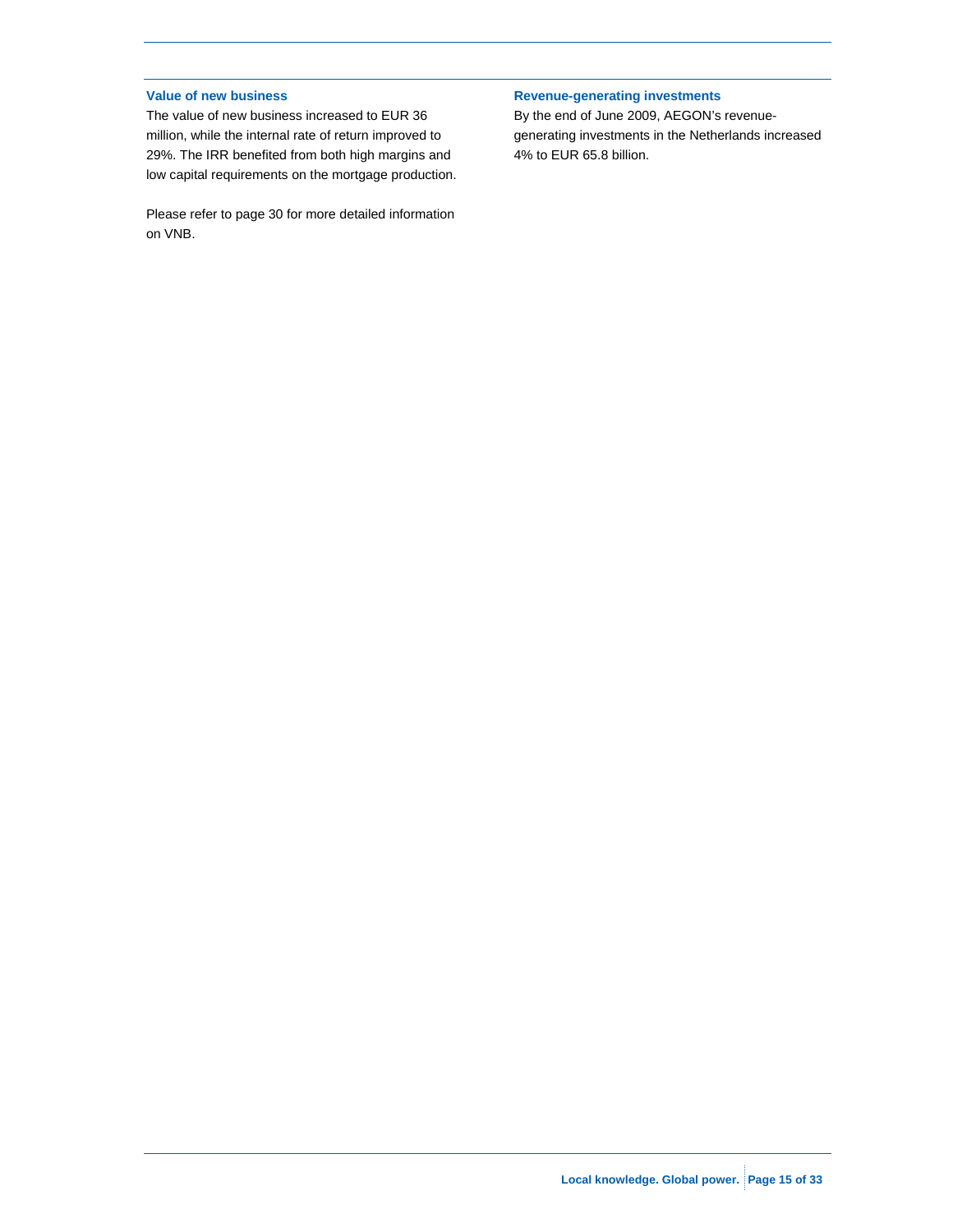| THE NETHERLANDS - EARNINGS                         |                     |                          |      |                |              |          |                 |       |
|----------------------------------------------------|---------------------|--------------------------|------|----------------|--------------|----------|-----------------|-------|
| <b>EUR</b> millions                                | Q <sub>2</sub> 2009 | Q1 2009                  | %    | Q2 2008        | %            | Ytd 2009 | <b>Ytd 2008</b> | %     |
| Underlying earnings before tax by line of business |                     |                          |      |                |              |          |                 |       |
| $L$ ife                                            | 68                  | 44                       | 55   | 29             | 134          | 112      | 61              | 84    |
| $Acident$ and health                               | $\overline{7}$      | 11                       | (36) | 4              | 75           | 18       | 12              | 50    |
| Life and protection                                | 75                  | 55                       | 36   | 33             | 127          | 130      | 73              | 78    |
| Saving products                                    | (10)                | (9)                      | (11) |                | N.M.         | (19)     | $\mathbf{1}$    | N.M.  |
| Individual savings and retirement products         | (10)                | (9)                      | (11) |                | N.M.         | (19)     | 1               | N.M.  |
| Pensions and asset management                      | 57                  | 26                       | 119  | 60             | (5)          | 83       | 111             | (25)  |
| <b>Distribution</b>                                | 3                   | 9                        | (67) | 8              | (63)         | 12       | 19              | (37)  |
| General insurance                                  | $\overline{4}$      | (9)                      | N.M. | 9              | (56)         | (5)      | 19              | N.M.  |
| Share in net results of associates                 |                     | $\overline{\phantom{a}}$ | N.M. | 6              | N.M.         |          | 6               | N.M.  |
| Underlying earnings before tax                     | 129                 | 72                       | 79   | 116            | 11           | 201      | 229             | (12)  |
| Over/(under) performance of fair value items       | (53)                | (190)                    | 72   | (37)           | (43)         | (243)    | (191)           | (27)  |
| Operating earnings before tax                      | 76                  | (118)                    | N.M. | 79             | (4)          | (42)     | 38              | N.M.  |
| Operating earnings before tax by line of business  |                     |                          |      |                |              |          |                 |       |
| Life                                               | 64                  | 18                       | N.M. | 27             | 137          | 82       | 40              | 105   |
| $Acident$ and health                               | $\overline{7}$      | 11                       | (36) | 4              | 75           | 18       | 12              | 50    |
| Life and protection                                | 71                  | 29                       | 145  | 31             | 129          | 100      | 52              | 92    |
| Saving products                                    | (10)                | (9)                      | (11) |                | N.M.         | (19)     | $\mathbf{1}$    | N.M.  |
| Individual savings and retirement products         | (10)                | (9)                      | (11) | $\overline{a}$ | N.M.         | (19)     | $\mathbf{1}$    | N.M.  |
| Pensions and asset management                      | 8                   | (138)                    | N.M. | 25             | (68)         | (130)    | (59)            | (120) |
| <b>Distribution</b>                                | 3                   | 9                        | (67) | 8              | (63)         | 12       | 19              | (37)  |
| General insurance                                  | $\overline{4}$      | (9)                      | N.M. | 9              | (56)         | (5)      | 19              | N.M.  |
| Share in net results of associates                 |                     |                          | N.M  | 6              | N.M.         |          | 6               | N.M.  |
| Operating earnings before tax                      | 76                  | (118)                    | N.M. | 79             | (4)          | (42)     | 38              | N.M.  |
| Gains/(losses) on investments                      | (42)                | 110                      | N.M. | (115)          | 63           | 68       | (39)            | N.M.  |
| Impairment charges                                 | (28)                | (78)                     | 64   | (4)            | N.M.         | (106)    | (21)            | N.M.  |
| Income before tax                                  | 6                   | (86)                     | N.M. | (40)           | N.M.         | (80)     | (22)            | N.M.  |
| Income tax                                         | (2)                 | 45                       | N.M  | 45             | N.M.         | 43       | 46              | (7)   |
| Net income                                         | 4                   | (41)                     | N.M. | 5              | (20)         | (37)     | 24              | N.M.  |
| Net underlying earnings                            | 93                  | 55                       | 69   | 92             | $\mathbf{1}$ | 148      | 184             | (20)  |
| Net operating earnings                             | 54                  | (87)                     | N.M. | 64             | (16)         | (33)     | 42              | N.M.  |
| Commissions and expenses                           | 274                 | 307                      | (11) | 299            | (8)          | 581      | 609             | (5)   |
| of which operating expenses                        | 192                 | 217                      | (12) | 207            | (7)          | 409      | 426             | (4)   |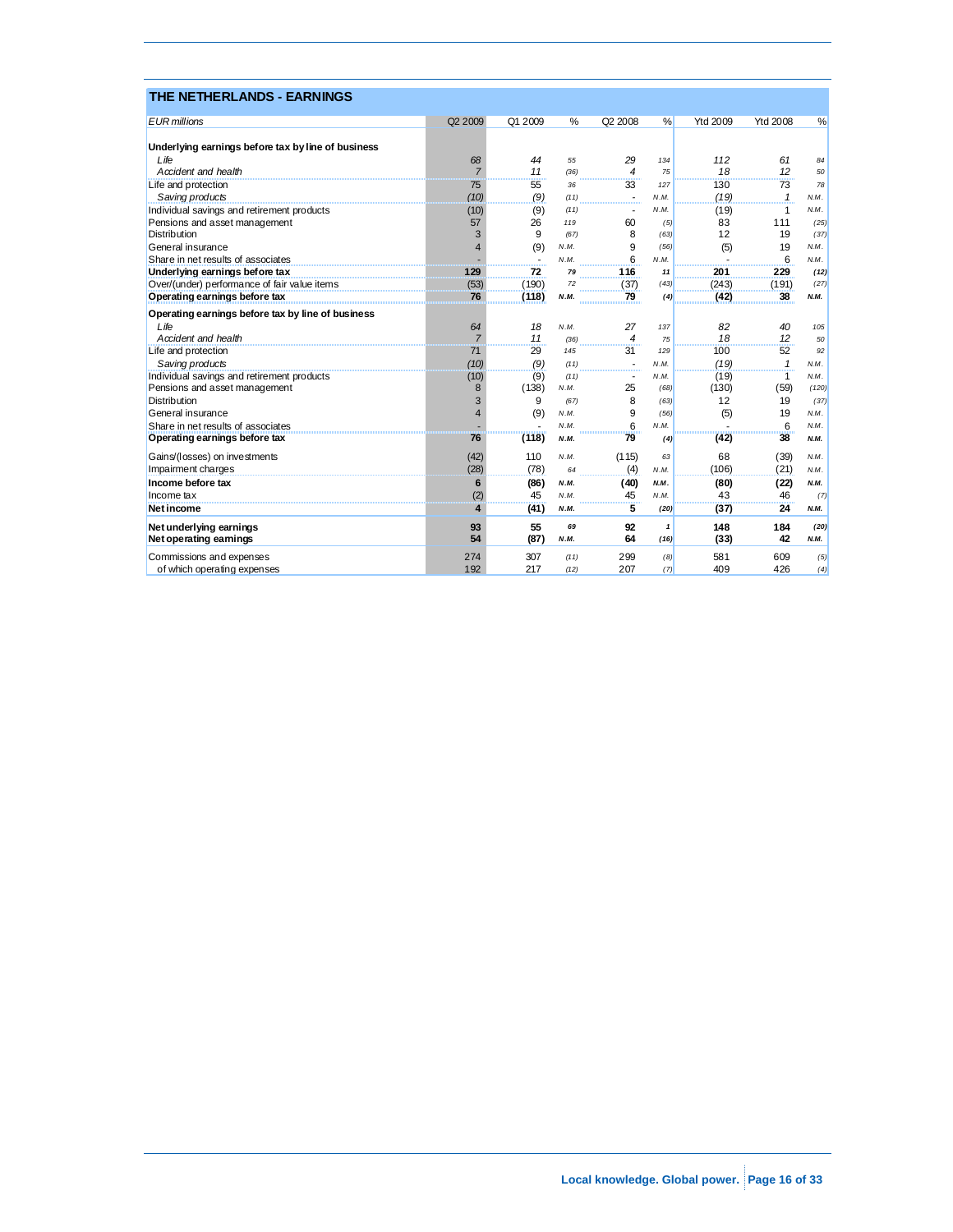| <b>THE NETHERLANDS - SALES</b>                          |                     |         |      |                                   |      |          |                 |                |
|---------------------------------------------------------|---------------------|---------|------|-----------------------------------|------|----------|-----------------|----------------|
| <b>EUR</b> millions                                     | Q <sub>2</sub> 2009 | Q1 2009 | %    | Q2 2008                           | %    | Ytd 2009 | <b>Ytd 2008</b> | %              |
| New life sales                                          |                     |         |      |                                   |      |          |                 |                |
| Life single premiums                                    | 145                 | 391     | (63) | 443                               | (67) | 536      | 888             | (40)           |
| Life recurring premiums annualized                      | 17                  | 23      | (26) | 24                                | (29) | 40       | 50<br>          | (20)           |
| Total recurring plus 1/10 single                        | 32                  | 62      | (48) | 68                                | (53) | 94       | 139             | (32)           |
| Life                                                    | 19                  | 23      | (17) | 23                                | (17) | 42       | 54              | (22)           |
| Pensions                                                | 13                  | 39      | (67) | 45                                | (71) | 52       | 85              | (39)           |
| Total recurring plus 1/10 single                        | 32                  | 62      | (48) | 68                                | (53) | 94       | 139             | (32)           |
| New premium production accident and health insurance    | 3                   |         | (57) | 3                                 |      | 10       | 9               | 11             |
| New premium production general insurance                | 6                   |         | (14) |                                   | (14) | 13       | 15              | (13)           |
| Gross deposits (on and off balance) by line of business |                     |         |      |                                   |      |          |                 |                |
| Saving deposits                                         | 779                 | 580     | 34   | 688                               | 13   | 1,359    | 1,336           | $\overline{c}$ |
| Pensions and asset management                           | 62                  | 11      | N.M. | 80                                | (23) | 73       | 127             | (43)           |
| Total gross deposits                                    | 841                 | 591     | 42   | 768                               | 10   | 1,432    | 1,463           | (2)            |
| Net deposits (on and off balance) by line of business   |                     |         |      |                                   |      |          |                 |                |
| Saving deposits                                         | 43                  | (67)    | N.M. | 114                               | (62) | (24)     | 42              | N.M.           |
| Pensions and asset management                           | (73)                | (113)   | 35   | 68                                | N.M. | (186)    | 104             | N.M.           |
| <b>Total net deposits</b>                               | (30)                | (180    | 83   | ,,,,,,,,,,,,,,,,,,,,,,,,,,<br>182 | N.M. | (210)    | 146             | N.M.           |

### **REVENUE GENERATING INVESTMENTS**

|                                             | June 30. | Mar. 31. |                |
|---------------------------------------------|----------|----------|----------------|
|                                             | 2009     | 2009     | %              |
| Revenue generating investments (total)      | 65.772   | 63.427   | $\overline{4}$ |
| Investments general account                 | 33.907   | 32.875   | 3 <sup>1</sup> |
| Investments for account of policyholders    | 20.065   | 19.357   | $\overline{4}$ |
| Off balance sheet investments third parties | 11.800   | 11.195   | 5              |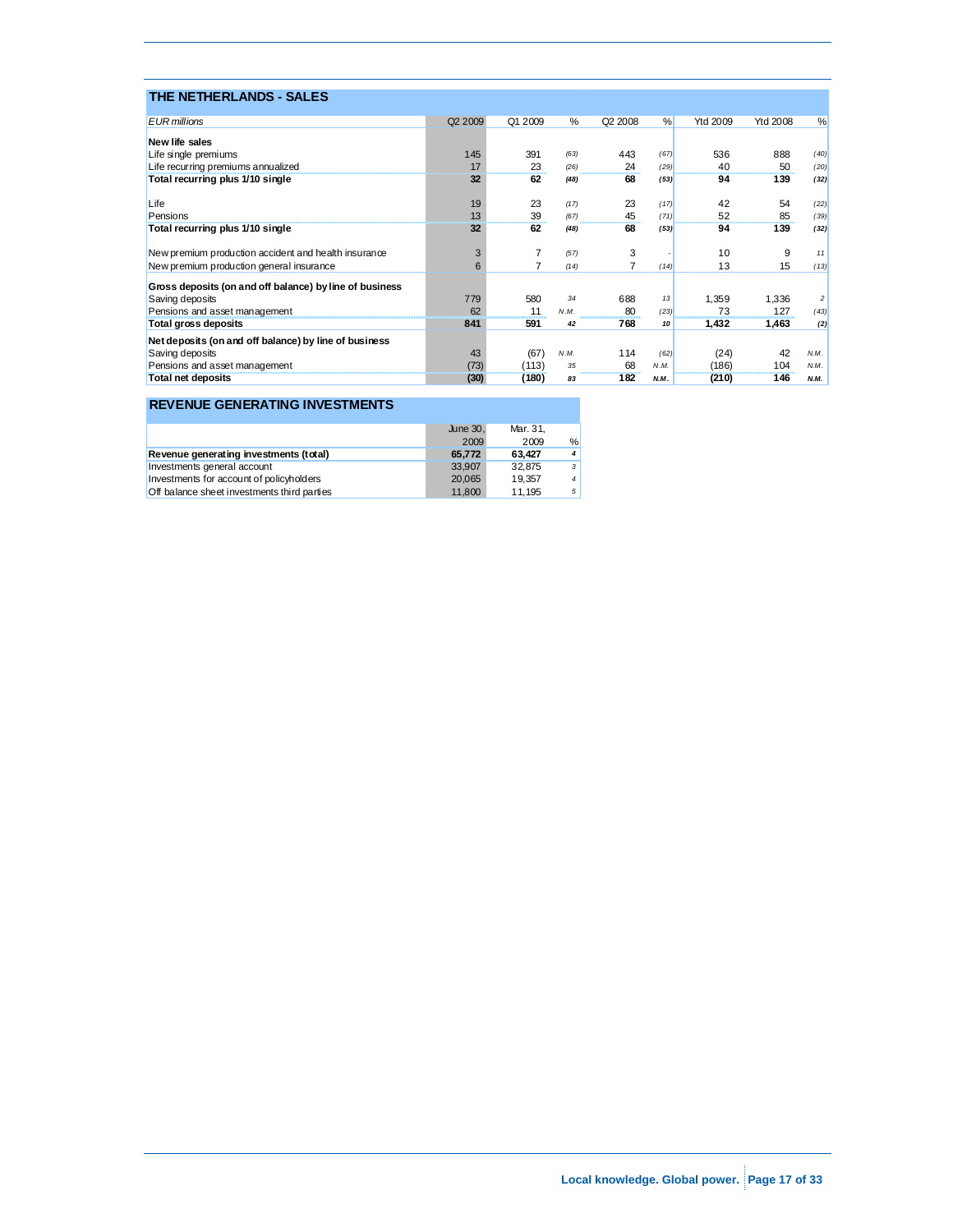# United Kingdom

- o **Underlying earnings before tax of GBP 17 million, down primarily due to lower fund related charges in the pension business**
- o **New life sales decline 16% compared to Q1 2009, driven by annuities**
- o **VNB down compared to Q1 2009 following change in product mix**

#### **Overview**

Lower bond and equity markets compared to Q2 2008 led to a decline in underlying earnings from the United Kingdom. Sales were down across most products compared to both Q1 2009 and Q2 2008. Q2 2008 had been a record quarter in terms of total sales. Value of new business was down as well, due to declines in volumes.

*Please note that results from variable annuities are included in the Other countries section of the results release from Q1 2009.* 

#### **Underlying earnings before tax**

Underlying earnings before tax declined to GBP 17 million compared to Q2 2008, due primarily to the impact of lower equity and corporate bond markets on fund related charges in AEGON's unit-linked pension business in the United Kingdom.

- o Earnings from Life & Protection totaled GBP 11 million in the second quarter of 2009, in line with last year. Growth in the annuity and protection business and favorable mortality results were offset by one-time charges related to the withdrawal from the group employee benefit business and lower investment income;
- o Earnings from Pensions & Asset Management amounted to GBP 8 million, a decline of GBP 19 million, due to a decrease in fund related charges as a result of lower equity and bond markets. Compared to Q1 2009 however, earnings were higher, due to an improvement in financial markets during the second quarter;
- o Distribution activities in Q2 2009 experienced a loss of GBP 2 million, largely because of continued difficult market conditions for mortgage and investment products.

#### **Net income**

Net income amounted to GBP 18 million, a decline compared to Q2 2008 due to lower underlying earnings and higher impairments. Net investment gains totaled GBP 25 million, including a GBP 12 million accounting gain on a derivative instrument for which hedge accounting could no longer be applied.

#### **Commissions and expenses**

Total commissions and expenses in the second quarter of 2009 were up 2% compared to Q2 2008. Commissions were lower because of a change in AEGON's business mix in the United Kingdom. Operating expenses increased by 4% to GBP 106 million, due mainly to restructuring expenses. Q2 2008 had included a provision release related to incentive payments in the asset management business.

#### **Sales and deposits**

New life sales amounted to GBP 223 million in Q2 2009. Compared to the first quarter of 2009, sales were down mainly as a result of lower annuity sales. Sales were also down due to lower group pension sales.

Compared to Q2 2008, sales were down across most products. Group pension sales in Q2 2008 included one large case. Sales from investment bonds suffered from tax changes and worsening market conditions. New life sales in Q2 2008 had also included European variable annuities, which are now reported as deposits in Other countries from Q1 2009.

#### **Value of new business**

Value of new business in Q2 2009 decreased by 24% to GBP 39 million compared to Q1 2009, driven mainly by a decline in annuity volumes. The internal rate of return on new business in Q2 2009 in the United Kingdom decreased to 13.8%, down from 15.0% in Q1 2009.

Please refer to page 30 for more detailed information on VNB.

#### **Revenue-generating investments**

At the end of June 2009, revenue generating investments totaled GBP 47.1 billion in the United Kingdom, up from GBP 44.2 billion in Q1 2009. The increase primarily reflects an overall improvement in financial markets during the second quarter.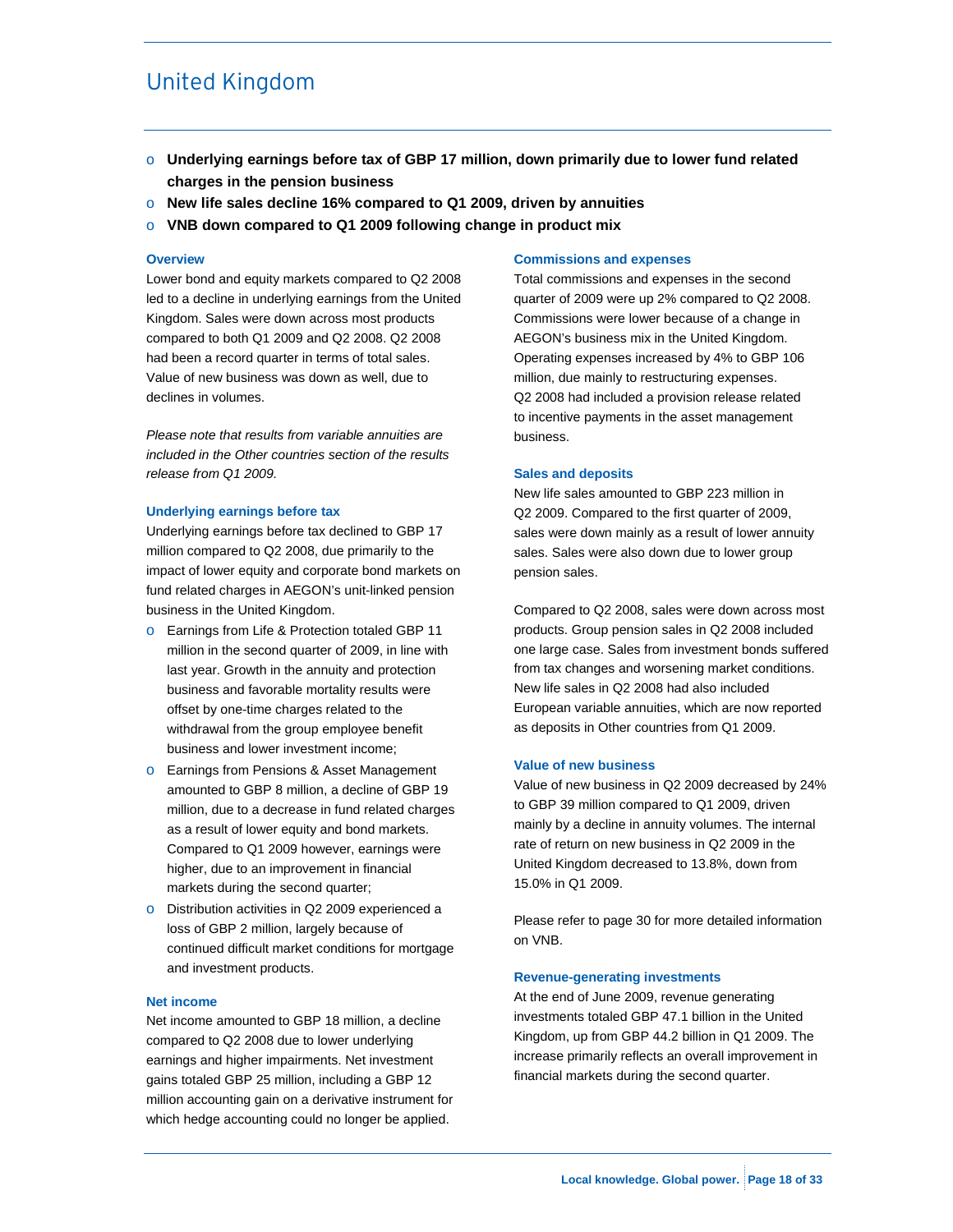| <b>UNITED KINGDOM - EARNINGS</b>                   |              |                     |         |       |                     |                          |                 |                 |                         |
|----------------------------------------------------|--------------|---------------------|---------|-------|---------------------|--------------------------|-----------------|-----------------|-------------------------|
| <b>GBP</b> millions                                | <b>Notes</b> | Q <sub>2</sub> 2009 | Q1 2009 | %     | Q <sub>2</sub> 2008 | %                        | <b>Ytd 2009</b> | <b>Ytd 2008</b> | %                       |
| Underlying earnings before tax by line of business |              |                     |         |       |                     |                          |                 |                 |                         |
| $L$ ife                                            |              | 11                  | 7       | 57    | 11                  |                          | 18              | 19              | (5)                     |
| Life and protection                                |              | 11                  |         | 57    | <br>11              |                          | <br>18          | 19              | (5)                     |
| Pensions and asset management                      |              | 8                   | 3       | 167   | 27                  | (70)                     | 11              | 55              | (80)                    |
| <b>Distribution</b>                                |              | (2)                 | (3)     | 33    |                     | N.M.                     | (5)             | (2)             | (150)                   |
| Underlying earnings before tax                     |              | 17                  | 7       | 143   | 38                  | (55)                     | 24              | 72              | (67)                    |
| Over/(under) performance of fair value items       |              | $\overline{2}$      | (3)     | N.M.  |                     | N.M.                     | (1)             |                 | N.M.                    |
| Operating earnings before tax                      |              | 19                  | 4       | N.M.  | 38                  | (50)                     | 23              | 72              | (68)                    |
| Operating earnings before tax by line of business  |              |                     |         |       |                     |                          |                 |                 |                         |
| Life                                               |              | 11                  |         | 57    | 11                  |                          | 18              | 19              | (5)                     |
| Life and protection                                |              | 11                  |         | 57    | 11                  |                          | 18              | 19              | (5)                     |
| Pensions and asset management                      |              | 10                  |         | N.M.  | 27                  | (63)                     | 10              | 55              | (82)                    |
| <b>Distribution</b>                                |              | (2)                 | (3)     | 33    |                     | N.M.                     | (5)             | (2)             | (150)                   |
| Operating earnings before tax                      |              | 19                  | 4       | N.M.  | 38                  | (50)                     | 23              | 72              | (68)                    |
| Gains/(losses) on investments                      |              | 25                  | 9       | 178   |                     | N.M.                     | 34              | 2               | N.M.                    |
| Impairment charges                                 |              | (31)                | (13)    | (138) | (9)                 | N.M.                     | (44)            | (9)             | N.M.                    |
| Other income/(charges)                             | 9            | 30                  | (22)    | N.M.  | 6                   | N.M.                     | 8               | (35)            | N.M.                    |
| Income before tax                                  |              | 43                  | (22)    | N.M.  | 35                  | 23                       | 21              | 30              | (30)                    |
| Income tax attributable to policyholder return     |              | (30)                | 22      | N.M.  | (6)                 | N.M.                     | (8)             | 35              | N.M.                    |
| Income before income tax on shareholders return    |              | 13                  | ٠       | N.M.  | 29                  | (55)                     | 13              | 65              | (80)                    |
| Income tax on shareholders return                  |              | 5                   | 5       |       | (3)                 | N.M.                     | 10              | (8)             | N.M.                    |
| <b>Net income</b>                                  |              | 18                  | 5       | N.M.  | 26                  | (31)                     | 23              | 57              | (60)                    |
| Net underlying earnings                            |              | 21                  | 10      | 110   | 31                  | (32)                     | 31              | 61              | (49)                    |
| Net operating earnings                             |              | 22                  | 8       | 175   | 31                  | (29)                     | 30              | 61              | (51)                    |
| Commissions and expenses                           |              | 175                 | 159     | 10    | 172                 | $\mathfrak{p}$           | 334             | 329             | $\overline{\mathbf{c}}$ |
| of which operating expenses                        |              | 106                 | 100     | 6     | 102                 | $\overline{\mathcal{A}}$ | 206             | 200             | 3                       |

For the amounts in euro see the Financial Supplement.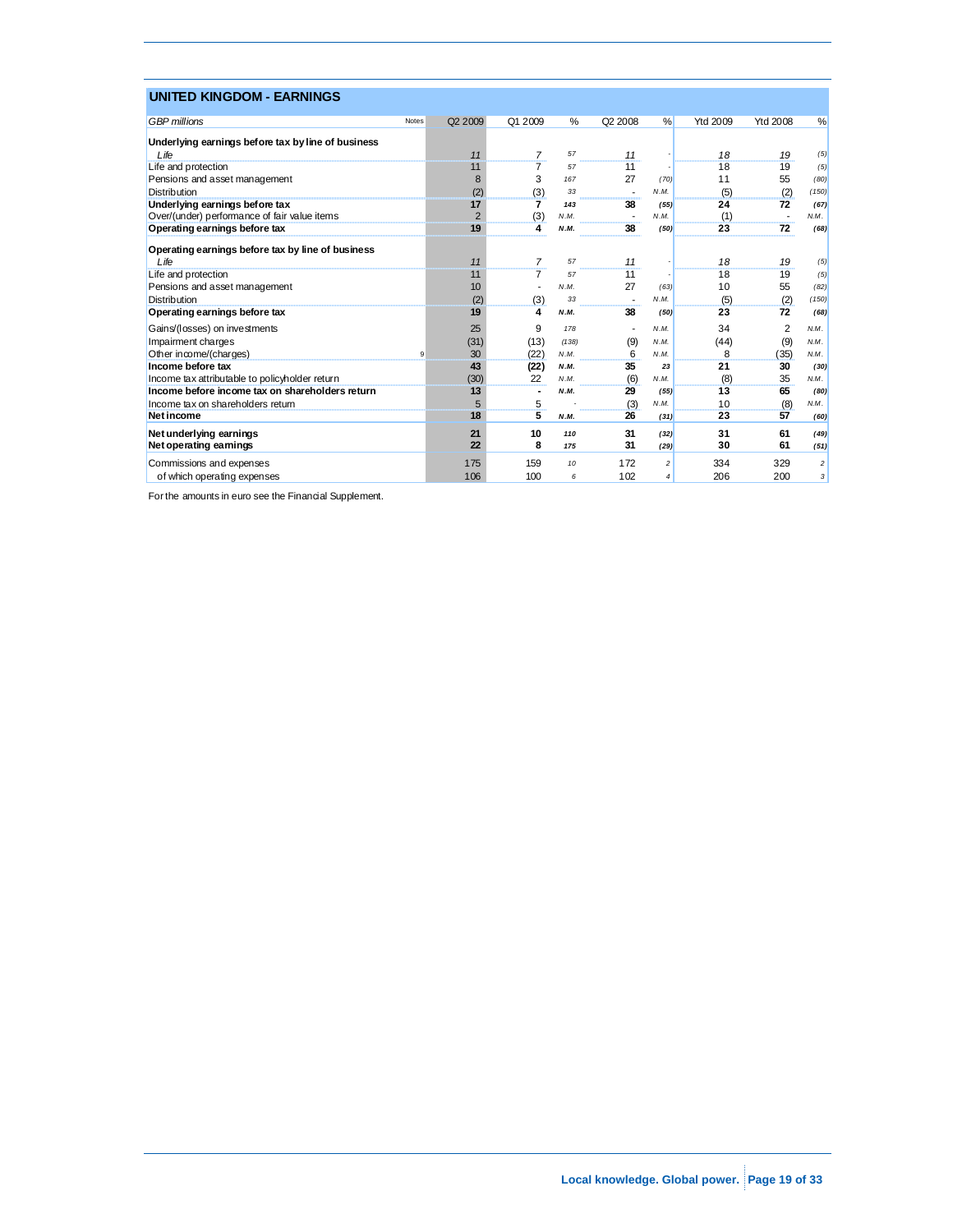| <b>UNITED KINGDOM - SALES</b>                           |                     |         |      |                     |      |          |          |      |
|---------------------------------------------------------|---------------------|---------|------|---------------------|------|----------|----------|------|
| <b>GBP</b> millions<br>Notes                            | Q <sub>2</sub> 2009 | Q1 2009 | $\%$ | Q <sub>2</sub> 2008 | $\%$ | Ytd 2009 | Ytd 2008 | %    |
| New life sales<br>10                                    |                     |         |      |                     |      |          |          |      |
| Life single premiums                                    | 1.017               | 1.317   | (23) | 1.728               | (41) | 2.334    | 3.226    | (28) |
| Life recurring premiums annualized                      | 122                 | 133     | (8)  | 166                 | (27) | 255      | 307<br>  | (17) |
| Total recurring plus 1/10 single                        | 223                 | 265     | (16) | <br>339             | (34) | 488      | 630      | (23) |
| Life                                                    | 41                  | 71      | (42) | 59                  | (31) | 112      | 114      | (2)  |
| Pensions                                                | 182                 | 194     | (6)  | 280                 | (35) | 376      | 516      | (27) |
| Total recurring plus 1/10 single                        | 223                 | 265     | (16) | 339                 | (34) | 488      | 630      | (23) |
| Gross deposits (on and off balance) by line of business |                     |         |      |                     |      |          |          |      |
| Pensions and asset management                           | 134                 | 181     | (26) | 192                 | (30) | 315      | 304      |      |
| Total gross deposits                                    | 134                 | 181     | (26) | 192                 | (30) | 315      | 304      |      |
| Net deposits (on and off balance) by line of business   |                     |         |      |                     |      |          |          |      |
| Pensions and asset management                           | 26                  | (257)   | N.M. | (207)               | N.M. | (231)    | (248)    |      |
| <b>Total net deposits</b>                               | 26                  | (257)   | N.M. | (207                | N.M. | (231)    | (248)    |      |

### **REVENUE GENERATING INVESTMENTS**

|                                                    | June 30.<br>2009 | Mar. 31.<br>2009 | %  |
|----------------------------------------------------|------------------|------------------|----|
| Revenue generating investments (total)             | 47.136           | 44.208           |    |
| Investments general account                        | 5.858            | 5.157            | 14 |
| Investments for account of policyholders           | 39.313           | 37.188           | 6  |
| <b>Off</b> balance sheet investments third parties | 1.965            | 1.863            | 5  |

For the amounts in euro see the Financial Supplement.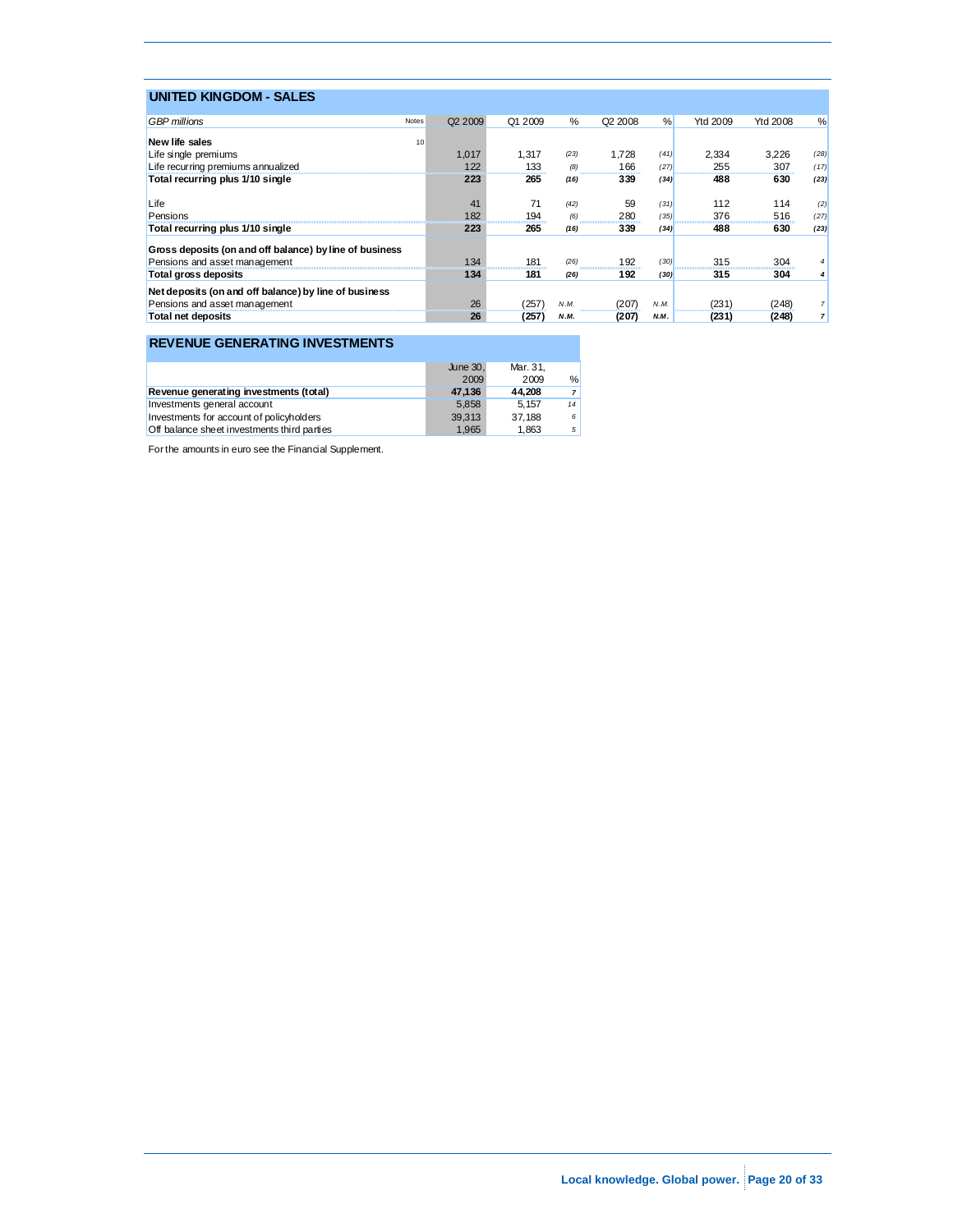# Other countries

- o **Underlying earnings before tax increase to EUR 47 million**
- o **Net income of EUR 42 million, excluding one-time book loss of EUR 385 million on sale of Taiwanese life activities**
- o **New life sales increase 9%\* to EUR 47 million compared to Q1 2009**
- o **Continued strong deposits driven by variable annuity sales in Europe and pensions business in Central & Eastern Europe**
- o **Value of new business increases 10%\* to EUR 34 million, a result of strong performance in Spain**

#### **Overview**

Underlying earnings from Other countries increased 34%\* to EUR 47 million compared to Q2 2008, mainly as a result of improved life earnings in Central & Eastern Europe (CEE) and a higher contribution from La Mondiale Participations in France.

Other countries new life sales increased\* compared to Q1 2009, mainly as a result of higher recurring premium sales in both Spain and CEE. Gross deposits declined\* slightly compared to Q1 2009 to EUR 653 million as deposits in China were lower due to an increasingly competitive environment.

#### **Underlying earnings before tax**

Underlying earnings before tax from Other countries increased compared to Q2 2008 to EUR 47 million in Q2 2009.

- o Earnings from Life & Protection increased to EUR 18 million mainly as a result of higher surrender charges, a reduction in expenses in CEE, further business growth at AEGON's joint ventures in Spain and the sale of its life activities in Taiwan;
- o The inclusion of variable annuities in Europe and continued growth at the asset management joint venture in China led to earnings of EUR 6 million from Individual Savings and Retirement products in Q2 2009;
- o Pensions & Asset Management earnings increased to EUR 5 million as a result of the introduction earlier this year of DPAC in the pension business in Hungary and Poland;
- o Earnings from General Insurance decreased to EUR 8 million as a result of higher claim ratios. Despite this increase, however, these ratios remained well within pricing assumptions;
- o The share of earnings from associate companies increased as a result of higher contribution from La Mondiale Participations in France.

#### **Net income**

Other countries recorded a net loss of EUR 343 million in the second quarter of 2009 as a result of a book loss of EUR 385 million from the sale of the company's Taiwanese life insurance activities. Excluding this one-time loss, net income amounted to EUR 42 million, a strong increase compared to the same period last year\*.

#### **Commissions and expenses**

Commissions and expenses decreased 4%\* as higher operating expenses were more than offset by lower commissions and higher deferred expenses. Commissions decreased slightly\* as a result of lower sales, while expanding operations led to an increase in expenses.

#### **Sales and deposits**

Market turmoil continued to affect sales compared to last year. New life sales totaled EUR 47 million in Q2 2009, an increase compared to Q1 2009\*.

- o In CEE both single and recurring premium production increased compared to Q1 2009, resulting in total new life sales of EUR 18 million for the quarter;
- o In Asia, new life sales rose\* to EUR 6 million. In China, new life sales increased as a result of strong recurring premium product sales, especially in the broker and bank channels;
- o New life sales in Spain were up 9% to EUR 24 million, primarily as a result of increased recurring premium production at AEGON's joint ventures with savings banks compared to Q1 2009. New life sales from the partnership with CAM, which is not consolidated in AEGON's accounts, amounted to EUR 57 million (on a 100% basis);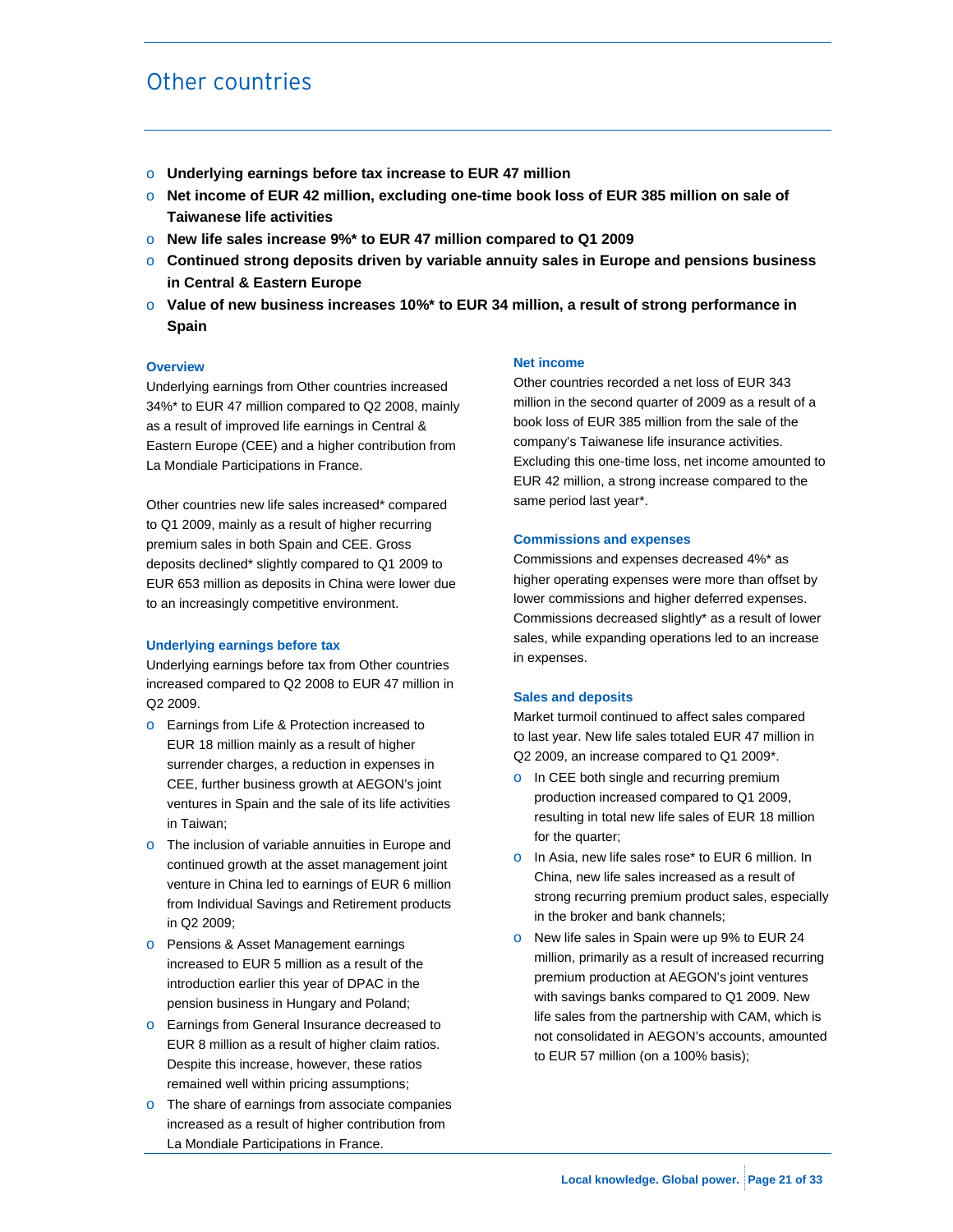o Sales in the highly competitive non-life insurance market in Hungary remained stable compared with Q1 2009 at EUR 5 million.

Total gross deposits from Other countries decreased 7%\* from Q1 2009 to EUR 653 million in Q2 2009 compared with Q1 2009.

- o Variable annuity deposits in Europe increased to EUR 162 million as sales in the United Kingdom were significantly higher as a result of lessening competition and the continued attractiveness of guaranteed products to customers;
- o Retail mutual fund deposits declined to EUR 292 million, mainly as a result of increased competition;
- o Pensions and Asset Management deposits increased to EUR 199 million, due to continued growth in the pension business in CEE.

Net deposits continued to be positive and totaled EUR 155 million in Q2 2009.

#### **Value of new business**

Value of new business from Other countries in Q2 2009 totaled EUR 34 million, an increase of 10%*\**  compared to Q1 2009. In Spain, VNB increased to EUR 27 million, primarily as a result of higher sales and an improved business mix. In CEE, the decrease in VNB to EUR 11 million reflected adverse regulatory changes in the pension business and lower sales levels of unit-linked products due to the current uncertain economic environment.

With the sale of AEGON's insurance operations in Taiwan, VNB in Asia has become negligible as higher production in China was more than offset by lower margins. Sales in India are not included in the current figures. Variable annuities in Europe contributed negatively to VNB, however, products are being re-priced.

At 40%, the internal rate of return from Other countries remains at a high level.

Please refer to page 30 for more detailed VNB information.

#### **Revenue-generating investments**

In Q2 2009, revenue-generating investments increased 14%\* to EUR 10.8 billion, compared to Q1 2009.

*\* Excluding Taiwan*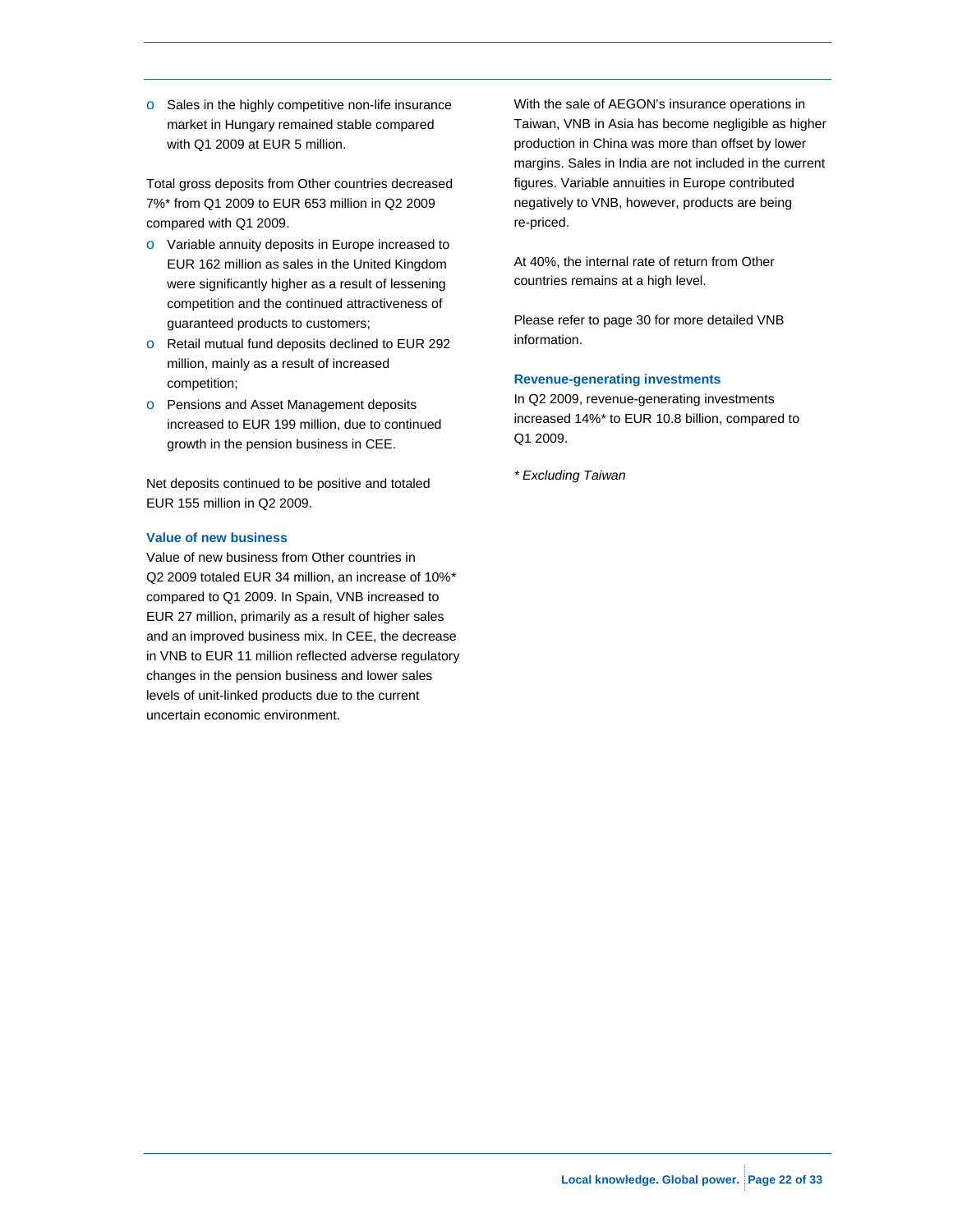| <b>OTHER COUNTRIES - EARNINGS</b>                  |                |                |      |                          |      |                 |                          |                |
|----------------------------------------------------|----------------|----------------|------|--------------------------|------|-----------------|--------------------------|----------------|
| <b>EUR</b> millions                                | Q2 2009        | Q1 2009        | %    | Q2 2008                  | %    | <b>Ytd 2009</b> | <b>Ytd 2008</b>          | %              |
| Underlying earnings before tax by line of business |                |                |      |                          |      |                 |                          |                |
| Life                                               | 17             | $\overline{7}$ | 143  | 6                        | 183  | 24              | 23                       | $\overline{4}$ |
| Accident and health                                |                | $\mathbf{1}$   |      | 1                        |      | $\overline{2}$  | 3                        | (33)           |
| Life and protection                                | 18             | 8              | 125  | 7                        | 157  | 26              | 26                       |                |
| Variable annuities                                 | $\overline{2}$ |                | N.M. | (2)                      | N.M. | 2               | (1)                      | N.M.           |
| Saving products                                    |                | $\mathbf{1}$   | N.M. | 1                        | N.M. | $\mathbf{1}$    | $\mathbf{1}$             |                |
| Retail mutual funds                                | $\overline{4}$ | 4              |      | 4                        |      | 8               | 5                        | 60             |
| Individual savings and retirement products         | 6              | 5              | 20   | 3                        | 100  | 11              | 5                        | 120            |
| Pensions and asset management                      | 5              | 5              |      | 3                        | 67   | 10              | 6                        | 67             |
| General insurance                                  | 8              | 8              |      | 11                       | (27) | 16              | 18                       | (11)           |
| Share in net results of associates                 | 10             | 4              | 150  | 5                        | 100  | 14              | 13                       | 8              |
| Underlying earnings before tax                     | 47             | 30             | 57   | 29                       | 62   | 77              | 68                       | 13             |
| Over/(under) performance of fair value items       | $\overline{2}$ | 1              | 100  | $\overline{\phantom{a}}$ | N.M. | 3               | $\overline{\phantom{a}}$ | N.M.           |
| Operating earnings before tax                      | 49             | 31             | 58   | 29                       | 69   | 80              | 68                       | 18             |
| Operating earnings before tax by line of business  |                |                |      |                          |      |                 |                          |                |
| Life                                               | 17             | 7              | 143  | 6                        | 183  | 24              | 23                       | $\sqrt{4}$     |
| Accident and health                                | $\mathbf{1}$   | $\mathbf{1}$   |      | $\mathbf{1}$             |      | $\overline{c}$  | 3                        | (33)           |
| Life and protection                                | 18             | 8              | 125  | $\overline{7}$           | 157  | 26              | 26                       |                |
| Variable annuities                                 | $\overline{4}$ | 1              | N.M. | (2)                      | N.M. | 5               | (1)                      | N.M.           |
| Saving products                                    |                | $\mathbf{1}$   | N.M. | 1                        | N.M. | $\mathbf{1}$    | $\mathbf{1}$             |                |
| Retail mutual funds                                | $\overline{4}$ | 4              |      | 4                        |      | 8               | 5                        | 60             |
| Individual savings and retirement products         | 8              | 6              | 33   | 3                        | 167  | 14              | 5                        | 180            |
| Pensions and asset management                      | 5              | 5              |      | 3                        | 67   | 10              | 6                        | 67             |
| General insurance                                  | 8              | 8              |      | 11                       | (27) | 16              | 18                       | (11)           |
| Share in net results of associates                 | 10             | $\overline{4}$ | 150  | 5                        | 100  | 14              | 13                       | 8              |
| Operating earnings before tax                      | 49             | 31             | 58   | 29                       | 69   | 80              | 68                       | 18             |
| Gains/(losses) on investments                      | $\overline{2}$ | 4              | (50) | 5                        | (60) | 6               | 5                        | 20             |
| Impairment charges                                 |                | (5)            | N.M. | $\overline{a}$           | N.M. | (5)             | (1)                      | N.M.           |
| Other in come/(charges)                            | (385)          | $\overline{a}$ | N.M  |                          | N.M. | (385)           | $\overline{\phantom{a}}$ | N.M.           |
| Income before tax                                  | (334)          | 30             | N.M. | 34                       | N.M. | (304)           | 72                       | N.M.           |
| Income tax                                         | (9)            | (21)           | 57   | (14)                     | 36   | (30)            | (24)                     | (25)           |
| <b>Net income</b>                                  | (343)          | 9              | N.M. | 20                       | N.M. | (334)           | 48                       | N.M.           |
| Net underlying earnings                            | 38             | 9              | N.M. | 17                       | 124  | 47              | 44                       | $\overline{7}$ |
| Net operating earnings                             | 40             | 10             | N.M. | 17                       | 135  | 50              | 44                       | 14             |
| Commissions and expenses                           | 73             | 98             | (26) | 116                      | (37) | 171             | 207                      | (17)           |
| of which operating expenses                        | 42             | 52             | (19) | 49                       | (14) | 94              | 92                       | $\overline{c}$ |

### Local knowledge. Global power. Page 23 of 33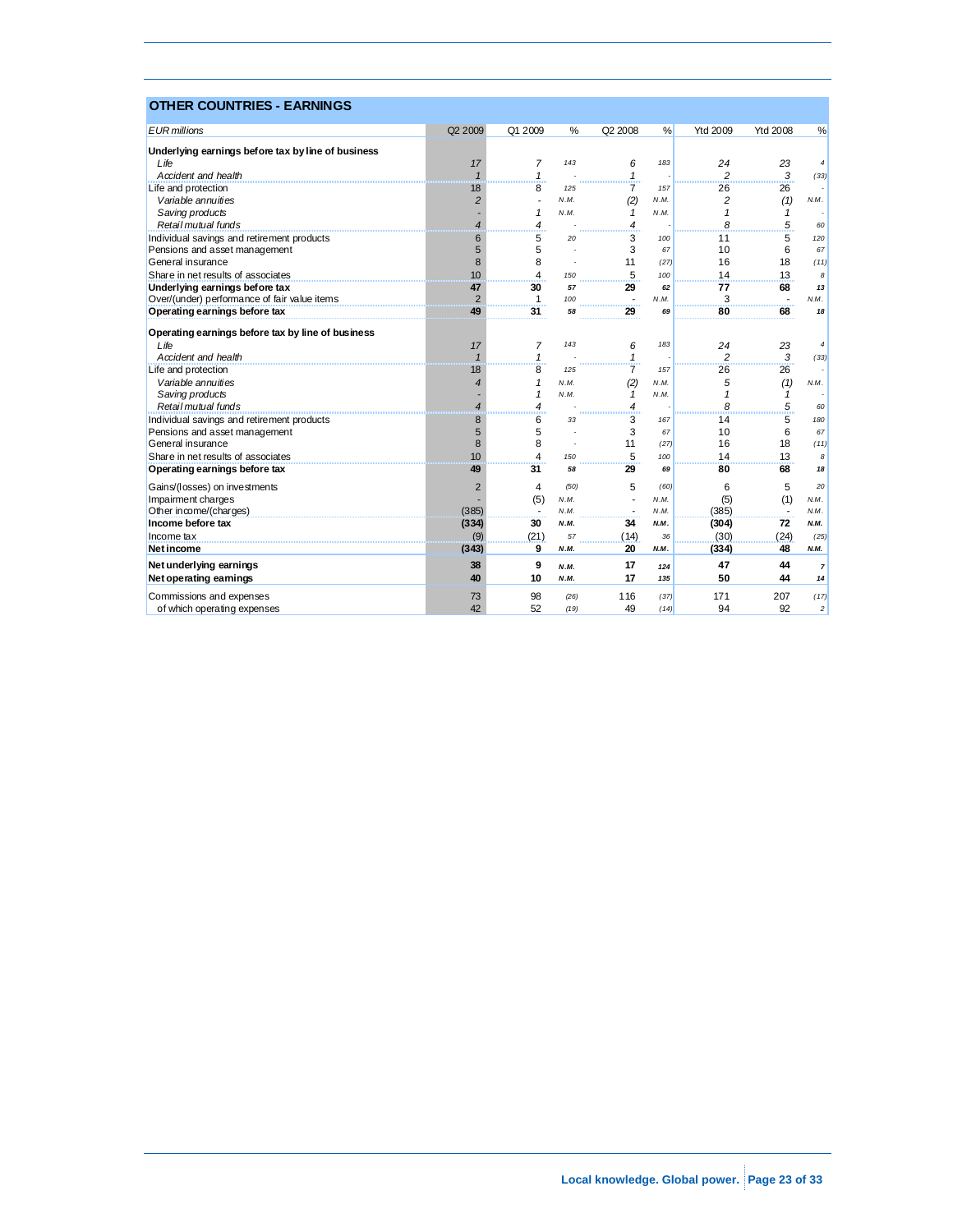| <b>OTHER COUNTRIES - SALES</b>                       |                  |                          |      |                     |      |          |                 |      |
|------------------------------------------------------|------------------|--------------------------|------|---------------------|------|----------|-----------------|------|
| <b>EUR</b> millions                                  | Q2 2009<br>Notes | Q1 2009                  | $\%$ | Q <sub>2</sub> 2008 | %    | Ytd 2009 | <b>Ytd 2008</b> | %    |
| New life sales                                       | 10               |                          |      |                     |      |          |                 |      |
|                                                      |                  | 112                      | (16) | 121                 | (22) | 206      |                 | (30) |
| Life single premiums                                 | 94<br>37         | 39                       |      |                     | (33) | 76       | 293             |      |
| Life recurring premiums annualized                   |                  |                          | (5)  | 55                  |      |          | 94              | (19) |
| Total recurring plus 1/10 single                     | 47               | 50                       | (6)  | 67                  | (30) | 97       | 123             | (21) |
| Life                                                 | 47               | 50                       | (6)  | 66                  | (29) | 97       | 122             | (20) |
| Saving products                                      |                  | $\overline{\phantom{a}}$ | N.M. | 1                   | N.M. |          | 1               | N.M. |
| Total recurring plus 1/10 single                     | 47               | 50                       | (6)  | 67                  | (30) | 97       | 123             | (21) |
| New premium production accident and health insurance |                  | 2                        | (50) |                     |      | 3        | 3               |      |
| New premium production general insurance             | 5                | 5                        |      | 9                   | (44) | 10       | 17              | (41) |
| Gross deposits (on and off balance)                  |                  |                          |      |                     |      |          |                 |      |
| Variable annuities                                   | 162              | 115                      | 41   | 47                  | N.M. | 277      | 82              | N.M. |
| Retail mutual funds                                  | 292              | 406                      | (28) | 340                 | (14) | 698      | 388             | 80   |
| Pensions and asset management                        | 199              | 185                      | 8    | 153                 | 30   | 384      | 304             | 26   |
| Total gross deposits                                 | 653              | 706                      | (8)  | 540                 | 21   | 1,359    | 774             | 76   |
| Net deposits (on and off balance)                    |                  |                          |      |                     |      |          |                 |      |
| Variable annuities                                   | 147              | 109                      | 35   | 43                  | N.M. | 256      | 77              | N.M. |
| Retail mutual funds                                  | (59)             | 98                       | N.M. | 110                 | N.M. | 39       | 116             | (66) |
| Pensions and asset management                        | 67               | 93                       | (28) | 81                  | (17) | 160      | 173             | (8)  |
| <b>Total net deposits</b>                            | 155              | 300                      | (48) | 234                 | (34) | 455      | 366             | 24   |

### **REVENUE GENERATING INVESTMENTS**

|                                             | June 30.<br>2009 | Mar. 31.<br>2009 | %               |
|---------------------------------------------|------------------|------------------|-----------------|
| Revenue generating investments (total)      | 10.760           | 13.350           | (19)            |
| Investments general account                 | 2.608            | 6.030            | (57)            |
| Investments for account of policyholders    | 2.046            | 2.085            | (2)             |
| Off balance sheet investments third parties | 6.106            | 5.235            | 17 <sup>1</sup> |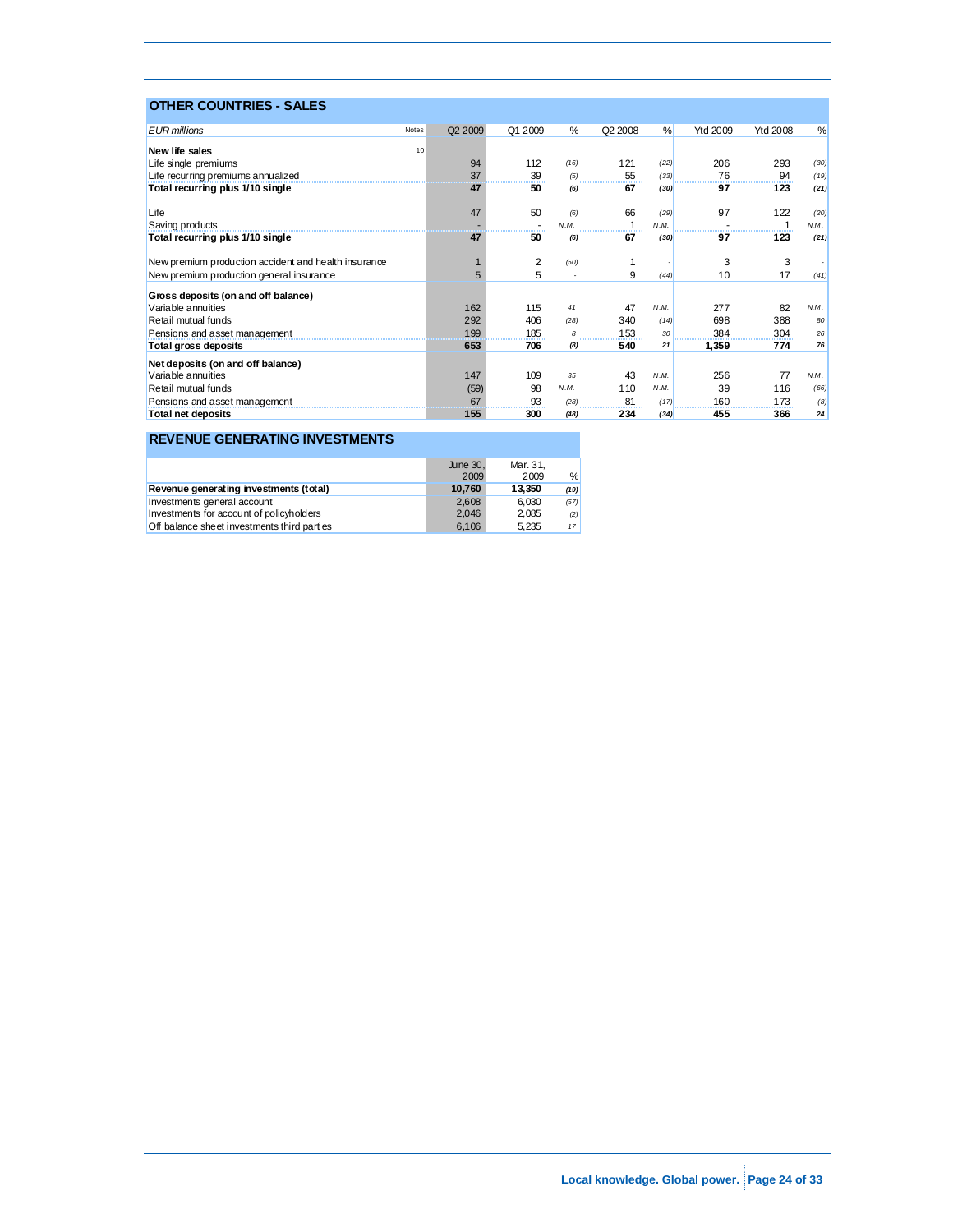# Operational highlights first six months 2009

|            |                          | <u>FINANCIAL OVERVIEW, HI ZUUS TEAR-TO-DATE GEOGRAFFIICALL T</u> |        |                          |                |                  |                                                  |                |
|------------|--------------------------|------------------------------------------------------------------|--------|--------------------------|----------------|------------------|--------------------------------------------------|----------------|
|            |                          |                                                                  |        |                          |                |                  | amounts in million EUR (unless otherwise stated) |                |
|            | United                   |                                                                  |        |                          |                |                  | Holding,<br>other                                |                |
| Americas   | Kingdom                  |                                                                  |        | The                      | United         | Other            | activities &                                     | Total          |
| <b>USD</b> | <b>GBP</b>               |                                                                  |        | Americas Netherlands     | Kingdom        | countries        | eliminations                                     | <b>EUR</b>     |
|            |                          | Underlying earnings before tax by line of business               |        |                          |                |                  |                                                  |                |
| 438        | 18                       | Life and protection                                              | 328    | 130                      | 21             | 26               |                                                  | 505            |
| (324)      | $\overline{\phantom{a}}$ | Individual savings and retirement products                       | (243)  | (19)                     | $\overline{a}$ | 11               |                                                  | (251)          |
| 27         | 11                       | Pensions and asset management                                    | 21     | 83                       | 11             | 10 <sup>10</sup> |                                                  | 125            |
| 158        | $\blacksquare$           | Institutional products                                           | 118    | $\sim$                   |                |                  |                                                  | 118            |
| (13)       | $\blacksquare$           | Life reinsurance                                                 | (10)   | $\overline{\phantom{a}}$ |                |                  |                                                  | (10)           |
|            | (5)                      | Distribution                                                     |        | 12                       | (5)            |                  |                                                  | $\overline{7}$ |
|            | $\blacksquare$           | General insurance                                                |        | (5)                      |                | 16               |                                                  | 11             |
|            |                          | Interest charges and other                                       |        |                          |                |                  | (135)                                            | (135)          |
| (3)        | $\blacksquare$           | Share in net results of associates                               | (2)    |                          |                | 14               |                                                  | 12             |
| 283        | 24                       | Underlying earnings before tax                                   | 212    | 201                      | 27             | 77               | (135)                                            | 382            |
| 198        | (1)                      | Over/(under) performance of fair value items                     | 149    | (243)                    | (1)            | 3                | (136)                                            | (228)          |
| 481        | 23                       | Operating earnings before tax                                    | 361    | (42)                     | 26             | 80               | (271)                                            | 154            |
|            |                          |                                                                  |        |                          |                |                  |                                                  |                |
|            |                          | Operating earnings before tax by line of business                |        |                          |                |                  |                                                  |                |
| 404        | 18                       | Life and protection                                              | 302    | 100                      | 21             | 26               |                                                  | 449            |
| (284)      | $\blacksquare$           | Individual savings and retirement products                       | (213)  | (19)                     |                | 14               |                                                  | (218)          |
| 12         | 10                       | Pensions and asset management                                    | 10     | (130)                    | 10             | 10               |                                                  | (100)          |
| 192        | $\blacksquare$           | Institutional products                                           | 144    |                          |                |                  |                                                  | 144            |
| 160        | $\overline{\phantom{a}}$ | Life reinsurance                                                 | 120    |                          |                |                  |                                                  | 120            |
|            | (5)                      | Distribution                                                     |        | 12                       | (5)            |                  |                                                  | 7              |
|            | $\blacksquare$           | General insurance                                                |        | (5)                      |                | 16               |                                                  | 11             |
|            |                          | Interest charges and other                                       |        |                          |                |                  | (271)                                            | (271)          |
| (3)        | $\overline{\phantom{a}}$ | Share in net results of associates                               | (2)    |                          |                | 14               |                                                  | 12             |
| 481        | 23                       | Operating earnings before tax                                    | 361    | (42)                     | 26             | 80               | (271)                                            | 154            |
|            |                          |                                                                  |        |                          |                |                  |                                                  |                |
| 32         | 34                       | Gains/(losses) on investments                                    | 25     | 68                       | 38             | 6                | 71                                               | 208            |
| (819)      | (44)                     | Impairment charges                                               | (614)  | (106)                    | (49)           | (5)              | (5)                                              | (779)          |
| 1          | 8                        | Other income/(charges)                                           | $\sim$ | $\blacksquare$           | 9              | (385)            |                                                  | (376)          |
| (305)      | 21                       | Income before tax                                                | (228)  | (80)                     | 24             | (304)            | (205)                                            | (793)          |
| 504        | 2                        | Income tax                                                       | 377    | 43                       | 2              | (30)             | 67                                               | 459            |
| 199        | 23                       | Net income                                                       | 149    | (37)                     | 26             | (334)            | (138)                                            | (334)          |
| 286        | 31                       | Net underlying earnings                                          | 215    | 148                      | 35             | 47               | (102)                                            | 343            |
| 415        | 30                       | Net operating earnings                                           | 311    | (33)                     | 34             | 50               | (194)                                            | 168            |
|            |                          |                                                                  |        |                          |                |                  |                                                  |                |

### **FINANCIAL OVERVIEW, H1 2009 YEAR-TO-DATE GEOGRAPHICALLY**

#### **Net income**

AEGON reported a net loss for H1 2009 of EUR 334 million compared with net income of EUR 429 million for the same period the previous year. The net loss includes underlying earnings before tax of EUR 382 million, impairments totaling EUR 779 million, a EUR 228 million underperformance of fair value items (including a loss of EUR 136 million due to a narrowing of AEGON's own credit spread), a EUR 385 million one-time loss related to the sale of the company's Taiwanese life insurance activities and a tax benefit of EUR 459 million. Excluding the onetime loss related to the sale of AEGON's Taiwan life insurance activities, total net income for H1 2009 amounted to EUR 51 million.

#### **Underlying earnings before tax**

AEGON's underlying earnings in H1 2009 totaled EUR 382 million, a decline from H1 2008 – due mainly to lower financial markets and a narrowing in investment spreads. A decline in equity markets during Q1 2009 led to accelerated amortization of deferred policy acquisition costs in AEGON's variable annuity business in the Americas.

Although equity markets did recover in the second quarter of 2009, the amortization of DPAC was not reversed due to the reversion to the mean methodology. Fee income was down in H1 2009 due to lower assets balances, in particular in the Americas and in the pension business in the United Kingdom. Earnings were also adversely affected by measures designed to preserve capital and reduce risk in the company's asset portfolio. In the Americas, asset allocation to cash and treasury and agency bonds was increased significantly, following an announcement that the company would downsize its institutional spread business, which led to lower investment spreads during the first six months of 2009.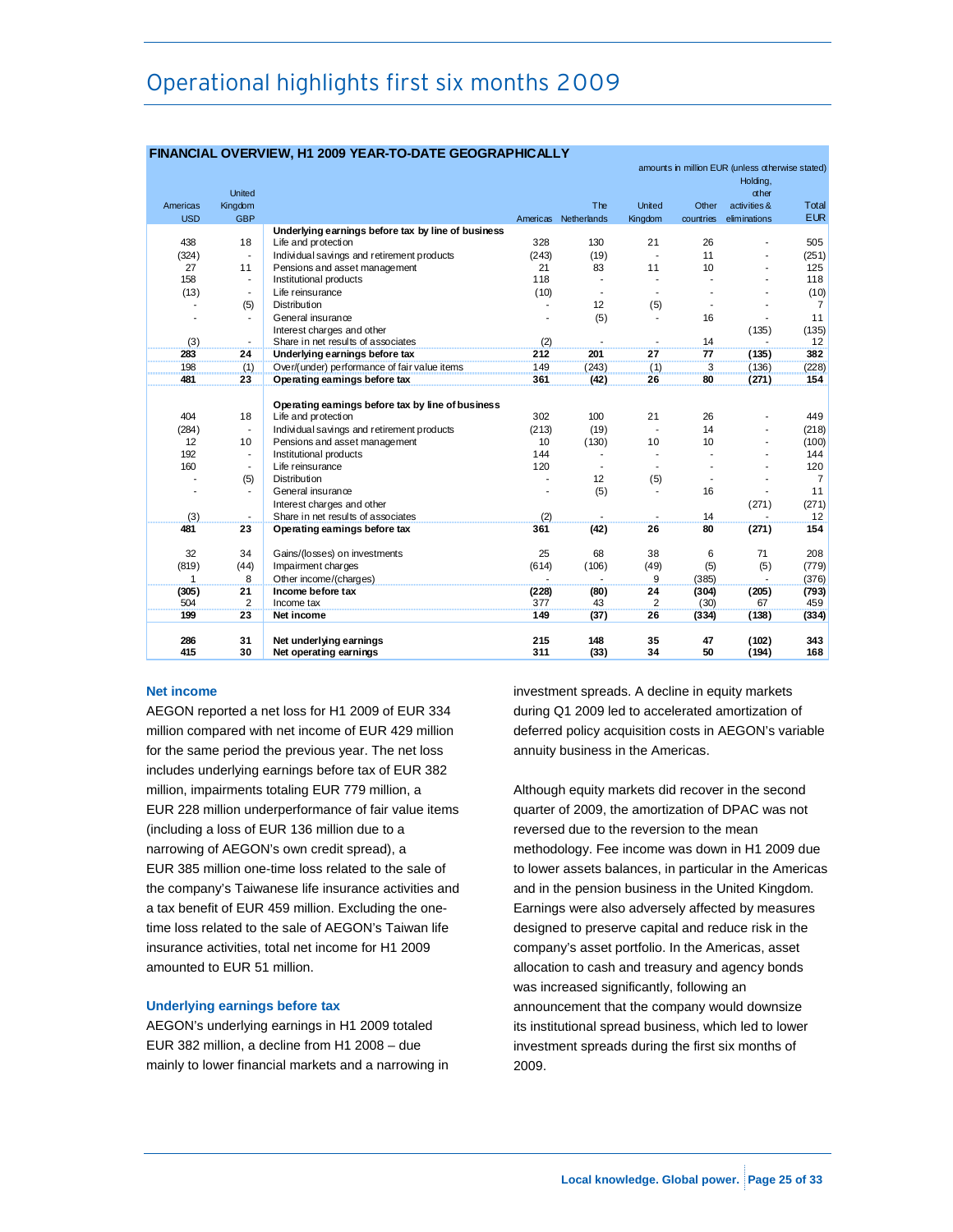#### **Fair value items**

Net income for H1 2009 included an underperformance on fair value items of EUR 228 million.

In the first half of 2009, certain alternative investment classes in the Americas, particularly real estate and private equity, underperformed expected long-term returns by EUR 205 million. During the period, the fair value of credit derivatives rose EUR 119 million, due to a significant decline in credit spreads.

Fair value items also include the under/overperformance of assets held through profit or loss and backing liabilities of a specific portfolio of group pension contracts in the Netherlands. In H1 2009, these assets underperformed expected long-term returns by EUR 54 million. Until the second quarter of 2009, the assets backing this portfolio of liabilities were accounted for as 'fair value through profit or loss'. These assets were replaced at the beginning of Q2 2009 by a portfolio of assets accounted for as 'available for sale'. As a result, this item will not recur in future quarters as a fair value item.

For consistency, the net impact of fair value movements in guarantees and related hedges in the Netherlands is now included under fair value items. Prior to the fourth quarter 2008, this item was reported under gains/losses on investments. Results for previous years have been adjusted to reflect this change (please refer to AEGON's Financial Supplement).

In the first half of 2009, net fair value gains of EUR 216 million on guarantees and related hedges in the Americas were offset by the negative impact of EUR 189 million from fair value movements in guarantees and related hedges in the Netherlands.

The fair value of certain products with guarantees includes a credit spread in the discount rates, a reflection of dislocated, volatile and illiquid markets.

Three bonds issued by AEGON N.V. and their related hedge instruments are held at fair value through profit or loss and included in fair value items. AEGON's credit spread narrowed substantially during the first half of 2009, leading to a loss on these bonds of EUR 136 million.

#### **Net gains/losses on investments**

In the first half of 2009, gains on investments totaled EUR 208 million, primarily the result of net gains on the sale of bonds and shares in the Netherlands and positive results from economic hedges in the Americas, the United Kingdom and at holding level.

#### **Impairment charges**

Impairment charges during the first half of 2009 amounted to EUR 779 million, including EUR 256 million related to subprime mortgage asset backed securities and a further EUR 157 million to residential mortgage backed securities, both in the Americas. The remaining impairments were primarily from corporate credit investments in the Americas, the United Kingdom and the Netherlands.

#### **Tax**

Net income in the first half of 2009 included a tax benefit of EUR 459 million, stemming from impairments, mark-to-market losses on fair value items and tax exempt items in the Netherlands and the Americas. AEGON also booked a tax gain of EUR 252 million related to cross border intercompany reinsurance transactions between Ireland and the United States. The loss from the sale of AEGON's Taiwanese life activities did not lead to tax relief on earnings for the second quarter of 2009.

#### **Commission and expenses**

Commissions and expenses for the first half of 2009 were up 2% at constant currency. While commissions were lower, amortization charges were up, due to accelerated amortization of DPAC in the Americas' variable annuity business. Operating expenses were up 3% at constant currency in H1 2009 as an increase in employee benefit and restructuring expenses in several businesses offset cost savings. Excluding the impact from these items, operating expenses were down 5% in H1 2009.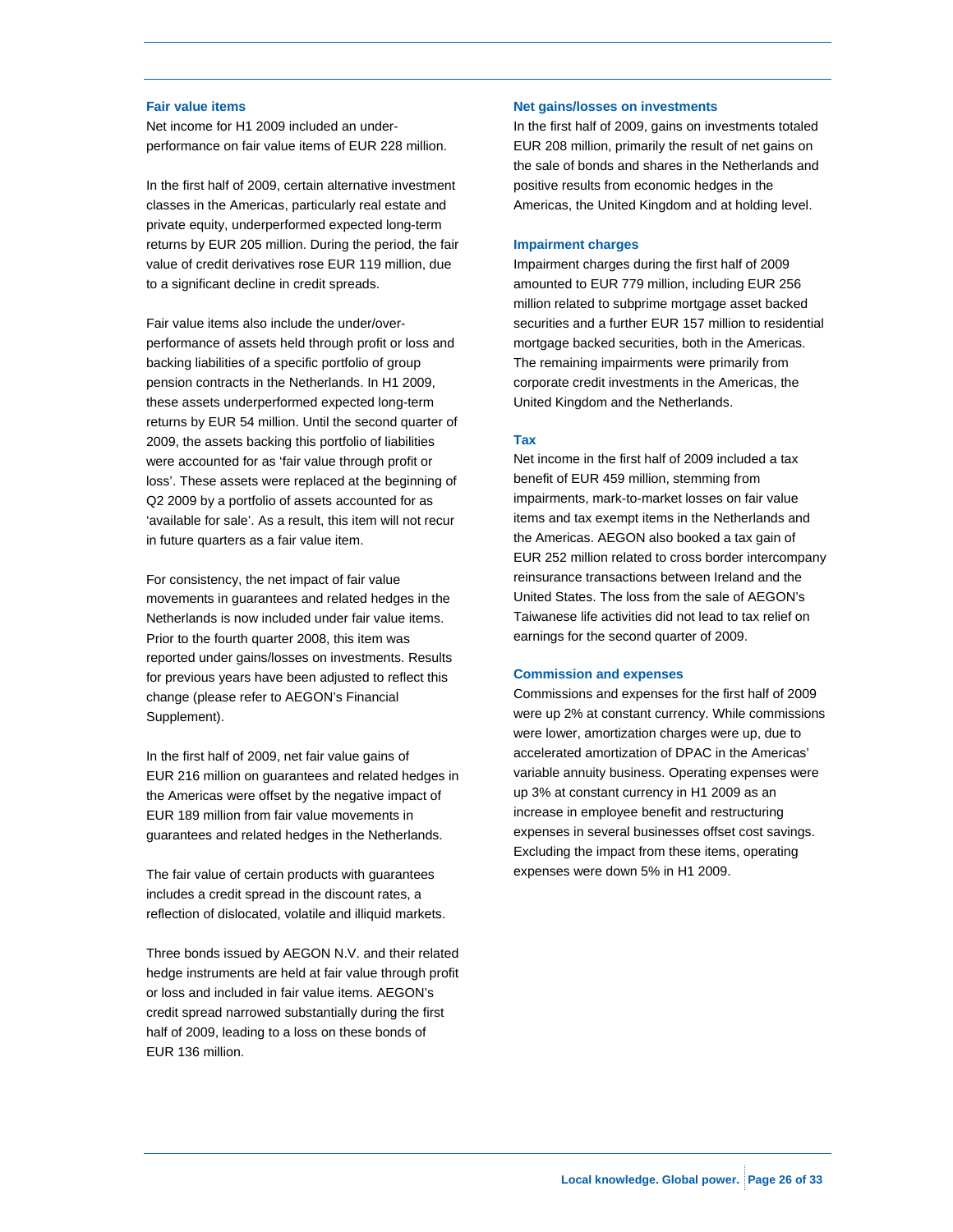#### **Sales**

#### *New life sales*

AEGON's new life sales declined 28% in the first half of 2009 compared with the same period last year. Sales were down in most countries with the exception of Spain. The financial crisis and the change in economic conditions impacted unit-linked sales across several countries, as well as BOLI/COLI sales in the Americas. Life reinsurance sales were also down. Sales in the United Kingdom declined from record levels seen during the first half of last year. In the Netherlands, sales of group pensions proved volatile in H1 2009 following a standstill in the market in H2 2008.

#### *Deposits*

Total gross deposits excluding institutional guaranteed products rose 9% in the first half of 2009, compared with the same period the previous year, mainly as a result of higher fixed annuity sales. Variable annuity sales were also up, while sales of retirement plans in the pension business were strong, particularly when taking into account the impact of lower financial markets on existing investments. Pension deposits in Central & Eastern Europe remained strong, reflecting growth in the business as well as the inclusion of recent acquisitions.

#### **Capital**

At the end of June 2009, core capital, excluding AEGON's revaluation reserves, was EUR 15.8 billion, down from EUR 16.2 billion at the end of 2008. Core capital, including the revaluation account, consisted of EUR 7.6 billion in shareholders' equity and a further EUR 3 billion in convertible core capital securities. Shareholders' equity had amounted to EUR 6.1 billion at the end of 2008.

Excess capital, above AA capital adequacy requirements, amounted to EUR 3.5 billion, an increase from EUR 2.9 billion at the end of 2008. During the first six months of 2009, the positive impact from statutory earnings and measures to preserve capital and reduce financial risk was partly offset by impairments and rating migration.

In its Annual Report 2008, AEGON extensively described certain risk categories and risk factors which could have a material adverse effect on its financial position and results. The company believes that the risks identified for the second half of 2009 are in line with the risks AEGON N.V. presented in its Annual Report 2008.

#### *Equity market sensitivities*

During Q2 2009, AEGON implemented a macro hedge program for equity exposure related to its retail variable annuity portfolio to reduce the sensitivity of AEGON's capital position to equity market movements. This program, a combination of out-ofthe-money put options and linear hedge instruments, is in place for twelve months, but can be extended for a longer period. The hedge instruments will be carried at fair value through profit or loss and will be reported in fair value items.

#### **Outlook**

As a result of actions taken, AEGON's capital position remains strong with excess capital at the end of the second quarter of 2009 of EUR 3.5 billion over AA capital adequacy requirements, a strong improvement over the EUR 2.7 billion at the end of Q1 2009.

AEGON's strong excess capital position allows the company to re-deploy capital in the business and reverse the earnings impact from de-risking initiatives, while continuing to focus on capital efficiency and reallocation of capital to markets with higher growth and return prospects. AEGON expects to continue to maintain an amount of excess capital substantially above AA capital adequacy requirements - an important safeguard against a possible deterioration in world financial markets.

Last year, AEGON announced cost savings measures totaling EUR 150 million in 2009. These cost measures are well on track to achieve the full year target.

Because of uncertain economic conditions, AEGON still expects an elevated level of asset impairments in its investment portfolio in 2009 compared to its longterm assumptions.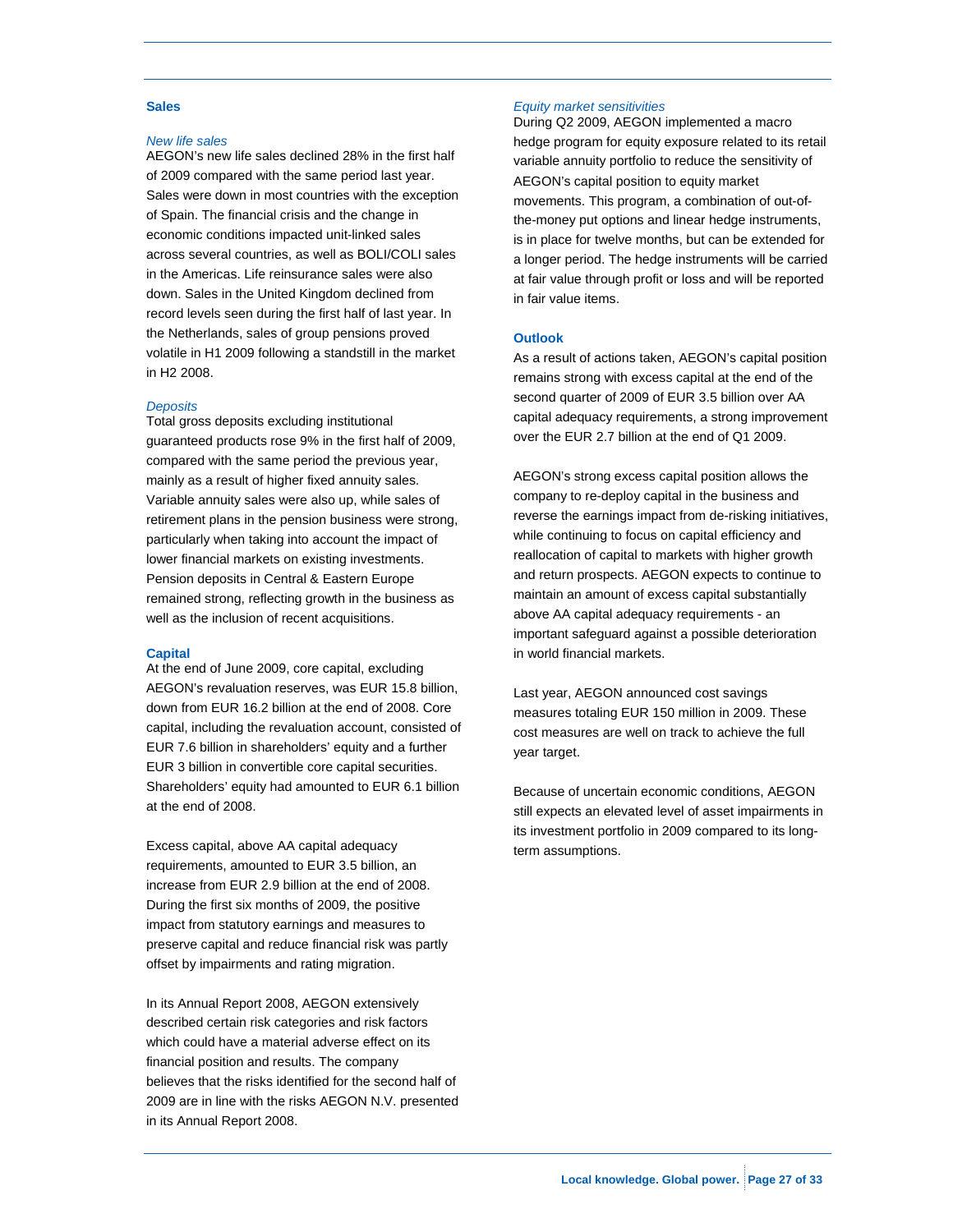# Appendix II - Tables

### **NET UNDERLYING EARNINGS GEOGRAPHICALLY**

| <b>EUR</b> millions     | Note <sub>s</sub> | Q <sub>2</sub> 2009 | Q1 2009 | %    | Q <sub>2</sub> 2008 | %    | <b>Ytd 2009</b> | <b>Ytd 2008</b> | %     |
|-------------------------|-------------------|---------------------|---------|------|---------------------|------|-----------------|-----------------|-------|
|                         |                   |                     |         |      |                     |      |                 |                 |       |
| Americas                |                   | 259                 | (44)    | N.M. | 321                 | (19) | 215             | 669             | (68)  |
| The Netherlands         | 6                 | 93                  | 55      | 69   | 92                  |      | 148             | 184             | (20)  |
| United Kingdom          |                   | 24                  |         | 118  | 39                  | (38) | 35              | 79              | (56)  |
| Other countries         |                   | 38                  | 9       | N.M. | 17                  | 124  | 47              | 44              |       |
| Holding and other       |                   | (57)                | (45)    | (27) | (32)                | (78) | (102)           | (36)            | (183) |
| Net underlying earnings |                   | 357                 | (14)    | N.M. | 437                 | (18) | 343             | 940             | (64)  |

#### **OVER/UNDER PERFORMANCE OF FAIR VALUE ITEMS**

| EUR millions                                                        |       |       |       |                          |      |       |                          |      |
|---------------------------------------------------------------------|-------|-------|-------|--------------------------|------|-------|--------------------------|------|
| Operating earnings before tax                                       | 373   | (219) | N.M.  | 644                      | (42) | 154   | 861                      | (82) |
| (Over)/under performance of fair value items - Americas             | (181) | 32    | N.M.  | (100)                    | (81) | (149) | 274                      | N.M. |
| (Over)/under performance of fair value items - The Netherlands<br>6 | 53    | 190   | (72)  | 37                       | 43   | 243   | 191                      | 27   |
| (Over)/under performance of fair value items - United Kingdom       | (2)   | 3     | N.M.  | $\overline{\phantom{a}}$ | N.M. |       | $\overline{\phantom{a}}$ | N.M. |
| (Over)/under performance of fair value items - Other countries      | (2)   | (1)   | (100) | $\overline{\phantom{a}}$ | N.M. | (3)   | $\overline{\phantom{a}}$ | N.M. |
| (Over)/under performance of fair value items - Holding and other    | 163   | (27)  | N.M.  | 15                       | N.M  | 136   | (72)                     | N.M. |
| Underlying earnings before tax                                      | 404   | (22)  | N.M.  | 596                      | (32) | 382   | 1.254                    | (70) |
|                                                                     |       |       |       |                          |      |       |                          |      |
| Net underlying earnings                                             | 357   | (14)  | N.M.  | 437                      | (18) | 343   | 940                      | (64) |

### **AMERICAS - OVER/UNDER PERFORMANCE OF FAIR VALUE ITEMS**

| <b>USD</b> millions                                              |     |      |      |     |      |      |       |      |
|------------------------------------------------------------------|-----|------|------|-----|------|------|-------|------|
|                                                                  |     |      |      |     |      |      |       |      |
| Over/(under) performance of fair value items by line of business |     |      |      |     |      |      |       |      |
| Life and protection                                              | 11  | (45) | N.M. | 22  | (50) | (34) | (8)   | N.M. |
| Individual savings and retirement products                       | 31  | 9    | N.M. | 29  |      | 40   | (231) | N.M. |
| Pensions and asset management                                    | (2) | (13) | 85   | 4   | N.M. | (15) | (3)   | N.M. |
| Institutional products                                           | 133 | (99) | N.M. | 80  | 66   | 34   | (164) | N.M. |
| Life reinsurance                                                 | 67  | 106  | (37) | 6   | N.M. | 173  | (13)  | N.M. |
| Total over/(under) performance of fair value items               | 240 | (42) | N.M. | 141 | 70   | 198  | (419) | N.M. |
|                                                                  |     |      |      |     |      |      |       |      |
| Total over/(under) performance of fair value items in EUR        | 181 | (32) | N.M. | 100 | 81   | 149  | (274) | N.M. |

#### **THE NETHERLANDS - OVER/UNDER PERFORMANCE OF FAIR VALUE ITEMS**

| <b>EUR</b> millions                                              |      |       |    |      |       |       |       |       |
|------------------------------------------------------------------|------|-------|----|------|-------|-------|-------|-------|
| Over/(under) performance of fair value items by line of business |      |       |    |      |       |       |       |       |
| Life and protection                                              | (4)  | (26)  | 85 | (2)  | (100) | (30)  | (21)  | (43)  |
| Pensions and asset management                                    | (49) | (164) | 70 | (35) | (40)  | (213) | (170) | (2.5) |
| Total over/(under) performance of fair value items               | (53) | (190) | 72 | (37  | (43)  | (243) | (191) | (27)  |

#### **UNITED KINGDOM - OVER/UNDER PERFORMANCE OF FAIR VALUE ITEMS**

| <b>GBP</b> millions                                              |     |      |      |  |      |
|------------------------------------------------------------------|-----|------|------|--|------|
| Over/(under) performance of fair value items by line of business |     |      |      |  |      |
| Pensions and asset management                                    | (3) | N.M. | N.M  |  | N.M. |
| Total over/(under) performance of fair value items               |     | N.M. | N.M. |  | N.M. |

# **OTHER COUNTRIES - OVER/UNDER PERFORMANCE OF FAIR VALUE ITEMS**  *EUR millions*

| ___                                                              |  |     |             |      |
|------------------------------------------------------------------|--|-----|-------------|------|
| Over/(under) performance of fair value items by line of business |  |     |             |      |
| Variable annuities                                               |  | 100 |             |      |
| Total over/(under) performance of fair value items               |  | 100 | <b>N.M.</b> | N.M. |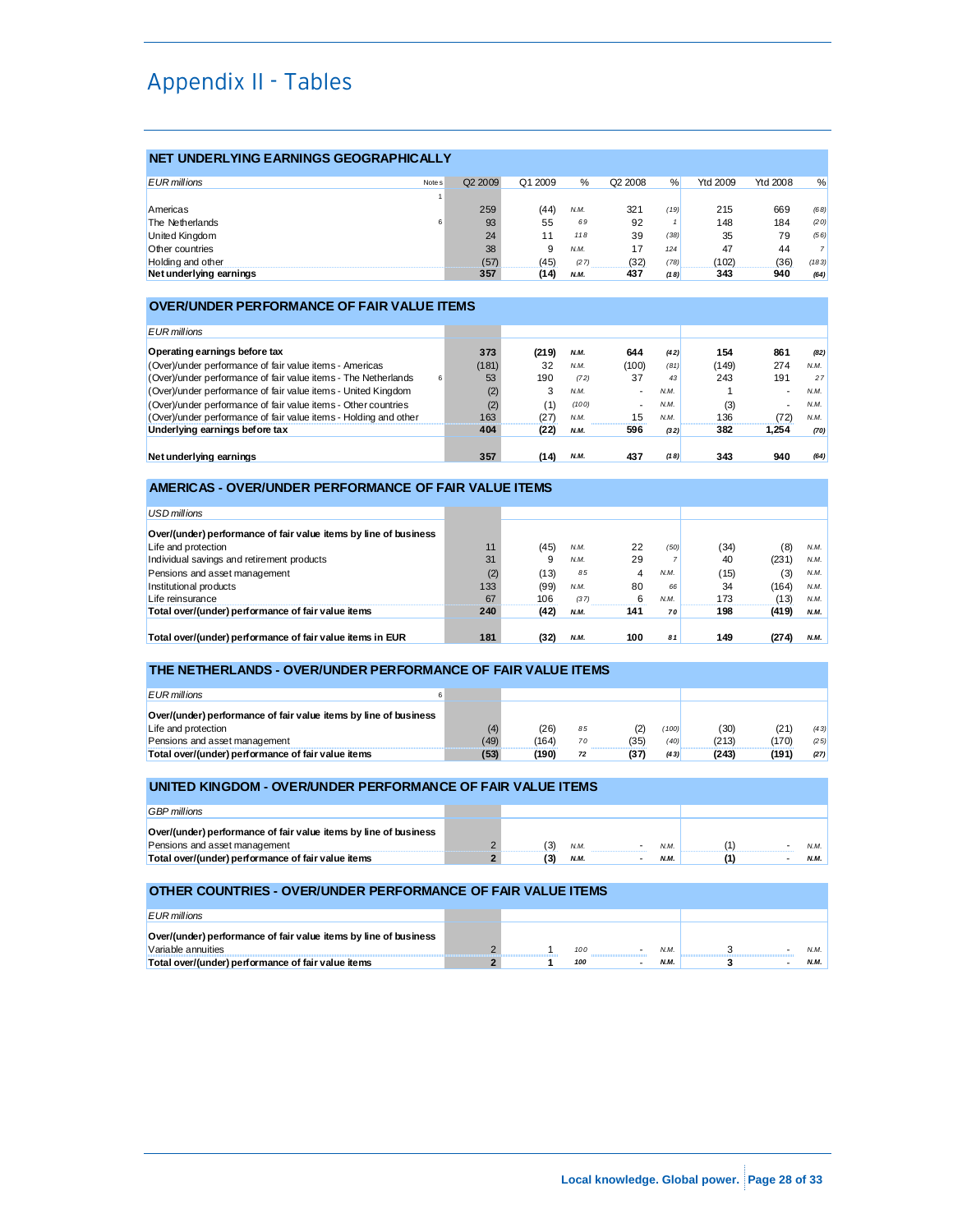| <b>SALES</b>                                                 |                      |              |                |                     |                |                 |                 |                      |
|--------------------------------------------------------------|----------------------|--------------|----------------|---------------------|----------------|-----------------|-----------------|----------------------|
| <b>EUR</b> millions                                          | Q <sub>2</sub> 2009  | Q1 2009      | %              | Q <sub>2</sub> 2008 | %              | <b>Ytd 2009</b> | <b>Ytd 2008</b> | %                    |
| <b>New life sales</b>                                        | 469                  | 543          |                | 729                 |                | 1.012           | 1.415           |                      |
| Gross deposits (on and off balance)                          | 6,762                | 8,241        | (14)<br>(18)   | 9,131               | (36)<br>(26)   | 15,003          | 17,767          | (28)<br>(16)         |
|                                                              |                      |              |                |                     |                |                 |                 |                      |
| <b>New life sales</b>                                        |                      |              |                |                     |                |                 |                 |                      |
| Life single premiums                                         | 1,504                | 2.025        | (26)           | 2.880               | (48)           | 3.529           | 5.637           | (37)                 |
| Life recurring premiums annualized                           | 318                  | 341          | (7)            | 441                 | (28)           | 659             | 851             | (23)                 |
| Total recurring plus 1/10 single                             | 469                  | 543          | (14)           | 729                 | (36)           | 1,012           | 1.415           | (28)                 |
| Life                                                         | 213                  | 249          | (14)           | 280                 | (24)           | 462             | 564             | (18)                 |
| Saving products                                              |                      |              | N.M.           | $\mathbf{1}$        | N.M.           | J.              | $\mathbf{1}$    | N.M.                 |
| Pensions                                                     | 221                  | 253          | (13)           | 398                 | (44)           | 474             | 750             | (37)                 |
| <b>BOLI/COLI</b>                                             | $\mathbf 1$          | $\mathbf{1}$ | $\overline{a}$ | $\overline{4}$      | (75)           | 2               | 13              | (85)                 |
| Life reinsurance                                             | 34                   | 40           | (15)           | 46                  | (26)           | 74              | 87              | (15)                 |
| Total recurring plus 1/10 single                             | 469                  | 543          | (14)           | 729                 | (36)           | 1,012           | 1,415           | (28)                 |
| New premium production accident and health insurance         | 146                  | 164          | (11)           | 141                 | $\overline{4}$ | 310             | 307             | $\mathbf{1}$         |
| New premium production general insurance                     | 11                   | 12           | (8)            | 16                  | (31)           | 23              | 32              | (28)                 |
| Gross deposits (on and off balance)                          |                      |              |                |                     |                |                 |                 |                      |
| <b>Fixed annuities</b>                                       | 928<br>949           | 1,628<br>714 | (43)           | 875<br>717          | 6              | 2,556           | 1,181<br>1.402  | 116                  |
| Variable annuities<br>Saving products                        | 779                  | 580          | 33<br>34       | 688                 | 32<br>13       | 1.663<br>1,359  | 1,336           | 19<br>$\overline{c}$ |
| Retail mutual funds                                          | 671                  | 642          | 5              | 908                 | (26)           | 1,313           | 1.472           |                      |
| Pensions and asset management                                | 2,319                | 2,829        | (18)           | 2,461               | (6)            | 5,148           | 5,644           | (11)<br>(9)          |
| Institutional guaranteed products                            | 1,115                | 1.848        | (40)           | 3.481               | (68)           | 2,963           | 6.730           | (56)                 |
| Life reinsurance                                             | $\blacktriangleleft$ |              | N.M.           | $\mathbf{1}$        |                | 1               | 2               | (50)                 |
| <b>Total gross deposits</b>                                  | 6,762                | 8.241        | (18)           | 9.131               | (26)           | 15.003          | 17,767          | (16)                 |
| Total gross deposits excl. institutional guaranteed products | 5,647                | 6,393        | (12)           | 5,650               |                | 12,040          | 11,037          | 9                    |
|                                                              |                      |              |                |                     |                |                 |                 |                      |
| Net deposits (on and off balance) by line of business        |                      |              |                |                     |                |                 |                 |                      |
| <b>Fixed annuities</b>                                       | 145                  | 688          | (79)           | (24)                | N.M.           | 833             | (819)           | N.M.                 |
| Variable annuities                                           | 412                  | 78           | N.M.           | (102)               | N.M.           | 490             | (254)           | N.M.                 |
| Saving deposits                                              | 43                   | (67)         | N.M.           | 114                 | (62)           | (24)            | 42              | N.M.                 |
| Retail mutual funds                                          | 23                   | (98)         | N.M.           | 416                 | (94)           | (75)            | 587             | N.M.                 |
| Pensions and asset management                                | 246                  | 506          | (51)           | 180                 | 37             | 752             | 1,350           | (44)                 |
| Institutional guaranteed products                            | (1, 432)             | (2,354)      | 39             | 401                 | N.M.           | (3,786)         | (794)           | N.M.                 |
| Life reinsurance                                             | (12)                 | (16)         | 25             | (14)                | 14             | (28)            | (29)            | 3                    |
| <b>Total net deposits</b>                                    | (575)                | (1,263)      | 54             | 971                 | N.M.           | (1,838)         | 83              | N.M.                 |
| Total net deposits excl. institutional guaranteed products   | 857                  | 1,091        | (21)           | 570                 | 50             | 1,948           | 877             | 122                  |
| <b>EMPLOYEE NUMBERS</b>                                      | At                   | At           |                |                     |                |                 |                 |                      |
|                                                              | June 30,             | Dec. 31,     |                |                     |                |                 |                 |                      |
|                                                              | 2009                 | 2008         |                |                     |                |                 |                 |                      |
|                                                              | 29.463               | 31.425       |                |                     |                |                 |                 |                      |
| Number of employees                                          |                      |              |                |                     |                |                 |                 |                      |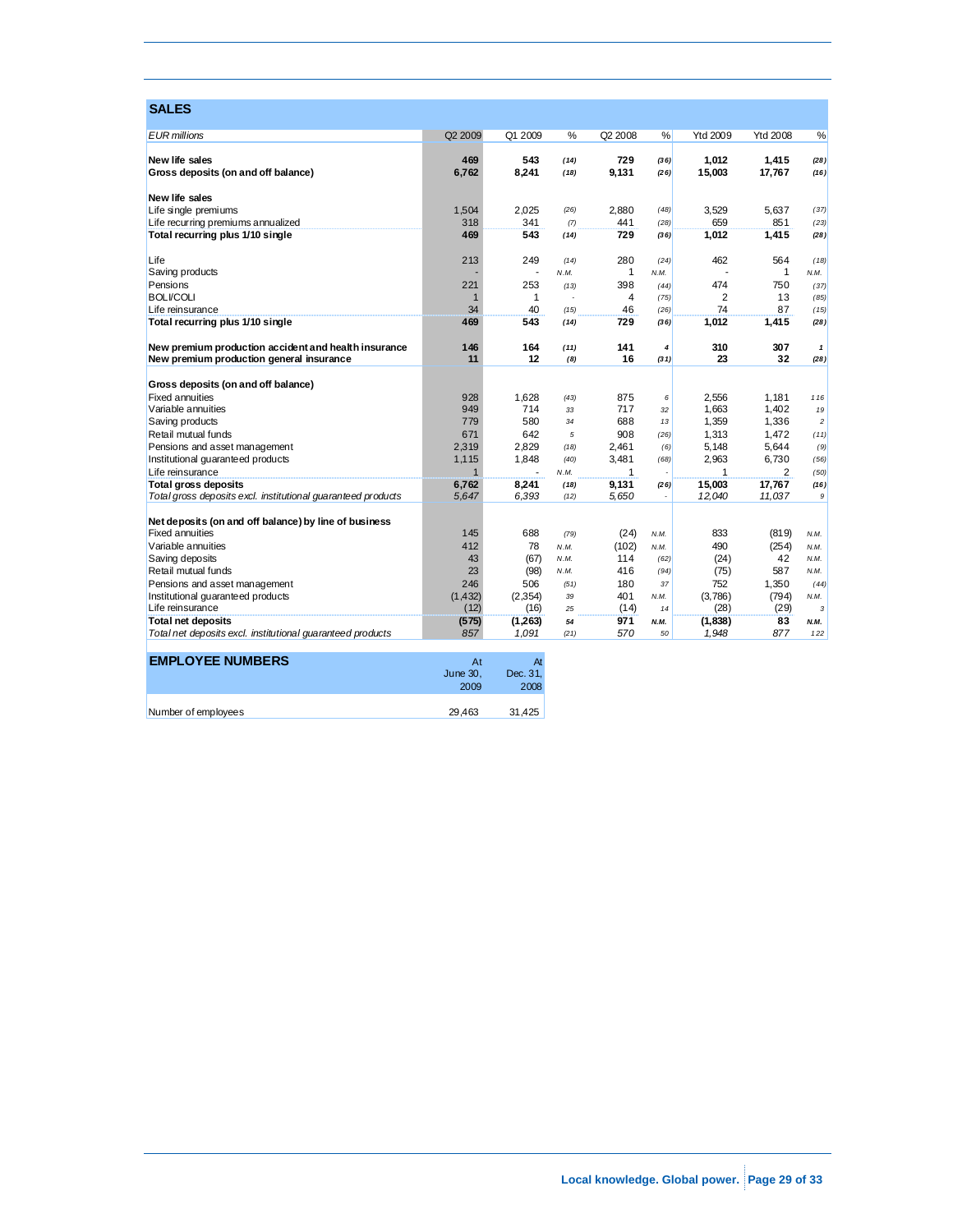| <b>VALUE OF NEW BUSINESS AND IRR</b> |                     |             |      |            |      |                 |                 |      |
|--------------------------------------|---------------------|-------------|------|------------|------|-----------------|-----------------|------|
|                                      | <b>VNB</b>          | <b>VNB</b>  |      | <b>VNB</b> |      | <b>VNB</b>      | <b>VNB</b>      |      |
|                                      | <b>EUR</b>          | <b>EUR</b>  |      | <b>EUR</b> |      | <b>EUR</b>      | <b>EUR</b>      |      |
| EUR millions, after tax              | Q <sub>2</sub> 2009 | Q1 2009     | %    | Q2 2008    | %    | <b>Ytd 2009</b> | <b>Ytd 2008</b> | %    |
|                                      |                     |             |      |            |      |                 |                 |      |
| Americas                             | 66                  | 79          | (16) | 100        | (34) | 145             | 179             | (19) |
| The Netherlands                      | 36                  | 31          | 16   | 11         | N.M. | 67              | 22              | N.M. |
| United Kingdom                       | 45                  | 57          | (21) | 64         | (30) | 102             | 117             | (13) |
| <b>Other Countries</b>               | 34                  | 33<br>      | 3    | 38<br>     | (11) | 68              | 80<br>.         | (15) |
| Total                                | 181                 | 201         | (10) | 212        | (15) | 382             | 398             | (4)  |
|                                      |                     |             |      |            |      |                 |                 |      |
|                                      | IRR <sub>%</sub>    | <b>IRR%</b> |      | IRR%       |      |                 |                 |      |
| EUR millions, after tax              | Q <sub>2</sub> 2009 | Q1 2009     |      | Q2 2008    |      |                 |                 |      |
| Americas                             | 11.1                | 10.3        |      | 12.4       |      |                 |                 |      |
| The Netherlands                      | 29.5                | 14.1        |      | 10.4       |      |                 |                 |      |
|                                      |                     |             |      |            |      |                 |                 |      |
| United Kingdom                       | 13.8                | 15.0        |      | 13.4       |      |                 |                 |      |
| <b>Other Countries</b>               | 39.5                | 37.0        |      | 42.8       |      |                 |                 |      |
| Total                                | 21.9                | 17.8        |      | 18.0       |      |                 |                 |      |

| MODELED NEW BUSINESS, APE AND DEPOSITS |                   |                     |            |      |         |      |                         |                         |      |  |
|----------------------------------------|-------------------|---------------------|------------|------|---------|------|-------------------------|-------------------------|------|--|
| <b>Premium business</b>                |                   |                     |            |      |         |      |                         | <b>Premium business</b> |      |  |
|                                        |                   |                     | <b>APE</b> |      |         |      |                         | <b>APE</b>              |      |  |
| <b>EUR</b> millions                    | Note <sub>s</sub> | Q <sub>2</sub> 2009 | Q1 2009    | %    | Q2 2008 | %    | Ytd 2009                | <b>Ytd 2008</b>         | %    |  |
|                                        | 11                |                     |            |      |         |      |                         |                         |      |  |
| Americas                               |                   | 245                 | 266        | (8)  | 268     | (9)  | 511                     | 562                     | (9)  |  |
| The Netherlands                        |                   | 44                  | 78         | (44) | 97      | (55) | 122                     | 171                     | (29) |  |
| United Kingdom                         |                   | 261                 | 312        | (16) | 424     | (38) | 573                     | 802                     | (29) |  |
| Other Countries                        |                   | 104                 | 114        | (9)  | 106     | (2)  | 218                     | 208                     | 5    |  |
| Total                                  |                   | 654                 | 769        | (15) | 895     | (27) | 1.423                   | 1.743                   | (18) |  |
|                                        |                   |                     |            |      |         |      |                         |                         |      |  |
| <b>Deposit business</b>                |                   |                     |            |      |         |      | <b>Deposit business</b> |                         |      |  |
| <b>Deposits</b>                        |                   |                     |            |      |         |      |                         | <b>Deposits</b>         |      |  |

|                        |                     | <b>Deposits</b> |     |         |      |          | <b>Deposits</b> |      |
|------------------------|---------------------|-----------------|-----|---------|------|----------|-----------------|------|
| <b>EUR</b> millions    | Q <sub>2</sub> 2009 | Q1 2009         | %   | Q2 2008 | %    | Ytd 2009 | <b>Ytd 2008</b> | %    |
|                        |                     |                 |     |         |      |          |                 |      |
| Americas               | 5.112               | 5.252           | (3) | 6.627   | (23) | 10.364   | 12.624          | (18) |
| <b>Other Countries</b> | 186                 | 136             | 37  | 23      | N.M. | 322      | 52              | N.M. |
| Total                  | 5.298               | 5,389           | (2) | 6.649   | (20) | 10.687   | 12.676          | (16) |

| <b>VNB/PVNBP SUMMARY</b> |                   |                     |                         |                         |                |                 |              |                      |                    |
|--------------------------|-------------------|---------------------|-------------------------|-------------------------|----------------|-----------------|--------------|----------------------|--------------------|
|                          |                   |                     | <b>Premium business</b> | <b>Premium business</b> |                |                 |              |                      |                    |
|                          |                   | <b>VNB</b>          |                         | <b>PVNBP VNB/ PVNBP</b> | <b>VNB/APE</b> | <b>VNB</b>      | <b>PVNBP</b> | VNB/<br><b>PVNBP</b> | VNB/<br><b>APE</b> |
| <b>EUR</b> millions      | Note <sub>s</sub> | Q <sub>2</sub> 2009 |                         | %                       | %              | <b>Ytd 2009</b> |              | %                    | %                  |
|                          | 12                |                     |                         |                         |                |                 |              |                      |                    |
| Americas                 |                   | 33                  | 1.106                   | 3.0                     | 13.5           | 65              | 2.337        | 2.8                  | 12.6               |
| The Netherlands          |                   | 36                  | 353                     | 10.3                    | 82.4           | 67              | 1.000        | 6.7                  | 55.1               |
| United Kingdom           |                   | 45                  | 1.619                   | 2.8                     | 17.3           | 102             | 3.643        | 2.8                  | 17.8               |
| <b>Other Countries</b>   |                   | 36                  | 821                     | 4.4                     | 34.6           | 71<br>          | 1.752        | 4.0                  | 32.4               |
| Total                    |                   | 151                 | 3.900                   | 3.9                     | 23.0           | 305             | 8.732        | 3.5                  | 21.4               |

|                        |                   |                     | <b>Deposit business</b> |                         | <b>Deposit business</b> |            |              |                      |                         |
|------------------------|-------------------|---------------------|-------------------------|-------------------------|-------------------------|------------|--------------|----------------------|-------------------------|
|                        |                   | <b>VNB</b>          |                         | <b>PVNBP VNB/ PVNBP</b> | VNB/<br><b>Deposits</b> | <b>VNB</b> | <b>PVNBP</b> | VNB/<br><b>PVNBP</b> | VNB/<br><b>Deposits</b> |
| <b>EUR</b> millions    | Note <sub>s</sub> | Q <sub>2</sub> 2009 |                         | %                       | %                       | Ytd 2009   |              | %                    | %                       |
|                        | 12                |                     |                         |                         |                         |            |              |                      |                         |
| Americas               |                   | 33                  | 6.502                   | 0.5                     | 0.6                     | 80         | 12.887       | 0.6                  | 0.8                     |
| <b>Other Countries</b> |                   | (2)                 | 347                     | (0.7)                   | (1.2)                   | (3)        | 667          | (0.4)                | (0.8)                   |
| Total                  |                   | 30                  | 6.849                   | 0.4                     | 0.6                     | 78         | 13.554       | 0.6                  | 0.7                     |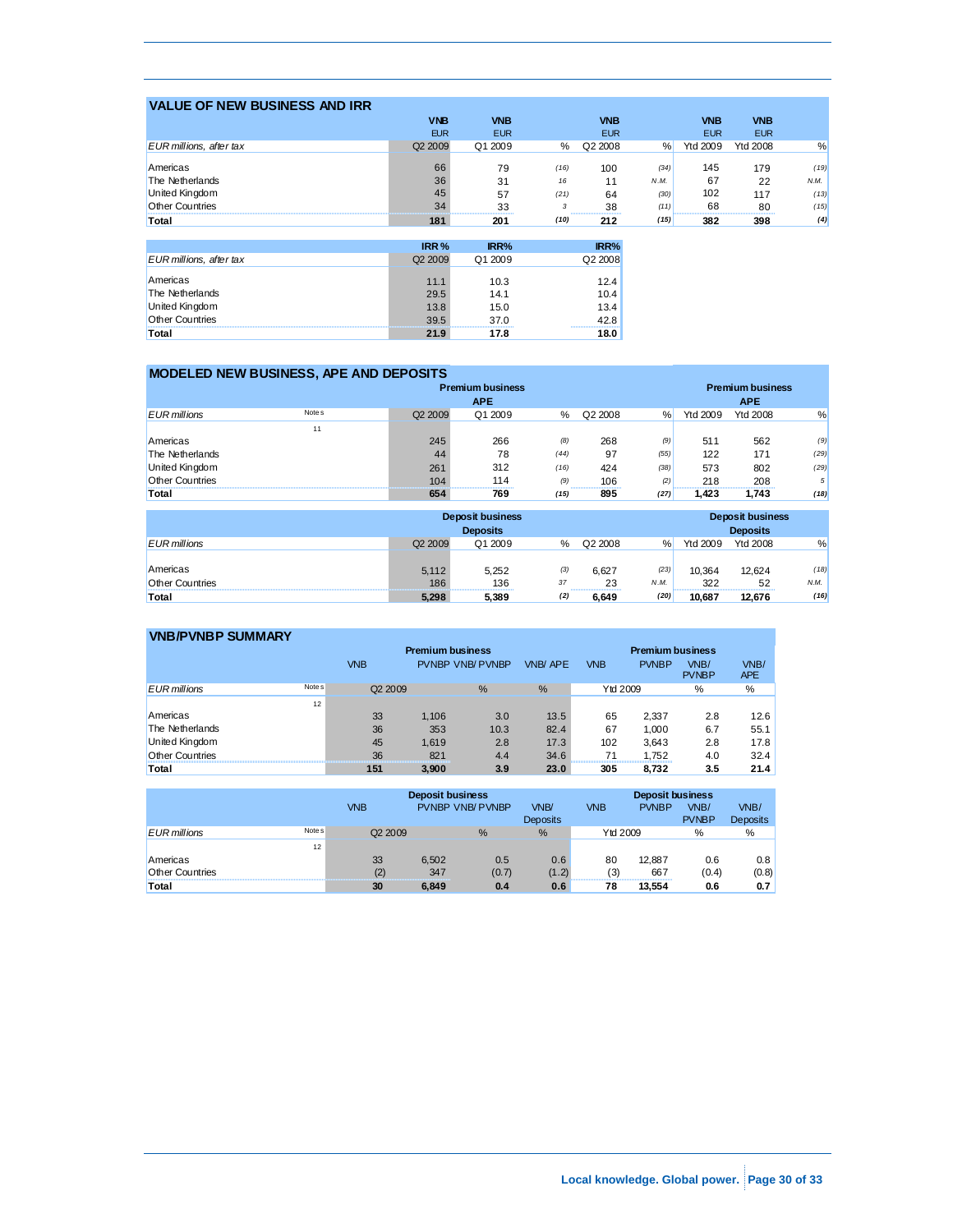#### **Notes:**

 $1)$  Certain assets held by AEGON Americas, AEGON The Netherlands and AEGON UK are carried at fair value, and managed on a total return basis, with no offsetting changes in the valuation of related liabilities. These include assets such as hedge funds, private equities, real estate limited partnerships, convertible bonds and structured products. Underlying earnings exclude any over- or underperformance compared to management's long-term expected return on these assets. Based on current holdings and asset class returns, the long-term expected return on an annual basis is 8-10%, depending on the asset class, including cash income and market value changes. The expected earnings from these asset classes are net of DPAC where applicable.

In addition, certain products offered by AEGON Americas contain guarantees and are reported on a fair value basis, including the segregated funds offered by AEGON Canada and the total return annuities and guarantees on variable annuities of AEGON USA. The earnings on these products are impacted by movements in equity markets and risk free interest rates. Shortterm developments in the financial markets may therefore cause volatility in earnings. Included in underlying earnings is a longterm expected return on these products, and any over- or underperformance compared to management's expected return is excluded from underlying earnings. The fair value movements of certain guarantees and the fair value change of derivatives that hedge certain risks on these guarantees of AEGON the Netherlands and Variable Annuities Europe (included in Other countries) are excluded from underlying earnings.

The Holding includes certain issued bonds that are held at fair value through profit or loss. The interest rate risk on these bonds is hedged using swaps. The change in AEGON's credit spread resulted in a loss of EUR 163 mln in Q2 2009 on the fair

- 
- 
- 
- value movement on these bonds.<br>
<sup>2)</sup> Net income refers to net income attributable to equity holders of AEGON N.V.<br>
<sup>3)</sup> New life sales is defined as new recurring premiums + 1/10 of single premiums.<br>
<sup>4)</sup> Deposits on and o equity excluding the preferred shares and the revaluation reserve.<br><sup>6)</sup> In order to maintain consistency in definitions, starting in the fourth quarter 2008, the net impact of the fair value movements of
- guarantees and the related hedges in the Netherlands has been excluded from underlying earnings. Previously, differences in fair value between guarantees and related hedges, referenced as hedge ineffectiveness, were reported in gain/losses on<br>investments. Results from previous years have been adjusted.
- $\eta$  Capital securities that are denominated in foreign currencies are, for purposes of calculating the capital base ratio, revalued to the period-end exchange rate.<br>All ratios exclude AEGON's revaluation reserve.<br>Included in other non-operating income/(charges) are charges made to policyholders with respect to income tax.
- 
- 
- There is an equal and opposite tax charge which is reported in the line Income tax attributable to policyholder return.<br>
<sup>10)</sup> Includes production on investment contracts without a discretionary participation feature of wh not recognized as revenues but are directly added to our investment contract liabilities.<br>
<sup>11)</sup> APE = recurring premium + 1/10 single premium.<br>
<sup>12)</sup> PVNBP: Present Value New Business Premium.
- 
- 

#### **Currencies**

Income statement items: average rate 1 EUR = USD 1.3349 (2008: USD 1.5309).

Income statement items: average rate 1 EUR = GBP 0.8920 (2008: GBP 0.7763).

Balance sheet items: closing rate 1 EUR = USD 1.4134 (2008: USD 1.5764; year-end 2008: USD 1.3917).

Balance sheet items: closing rate 1 EUR = GBP 0.8521 (2008: GBP 0.7923; year-end 2008: GBP 0.9525).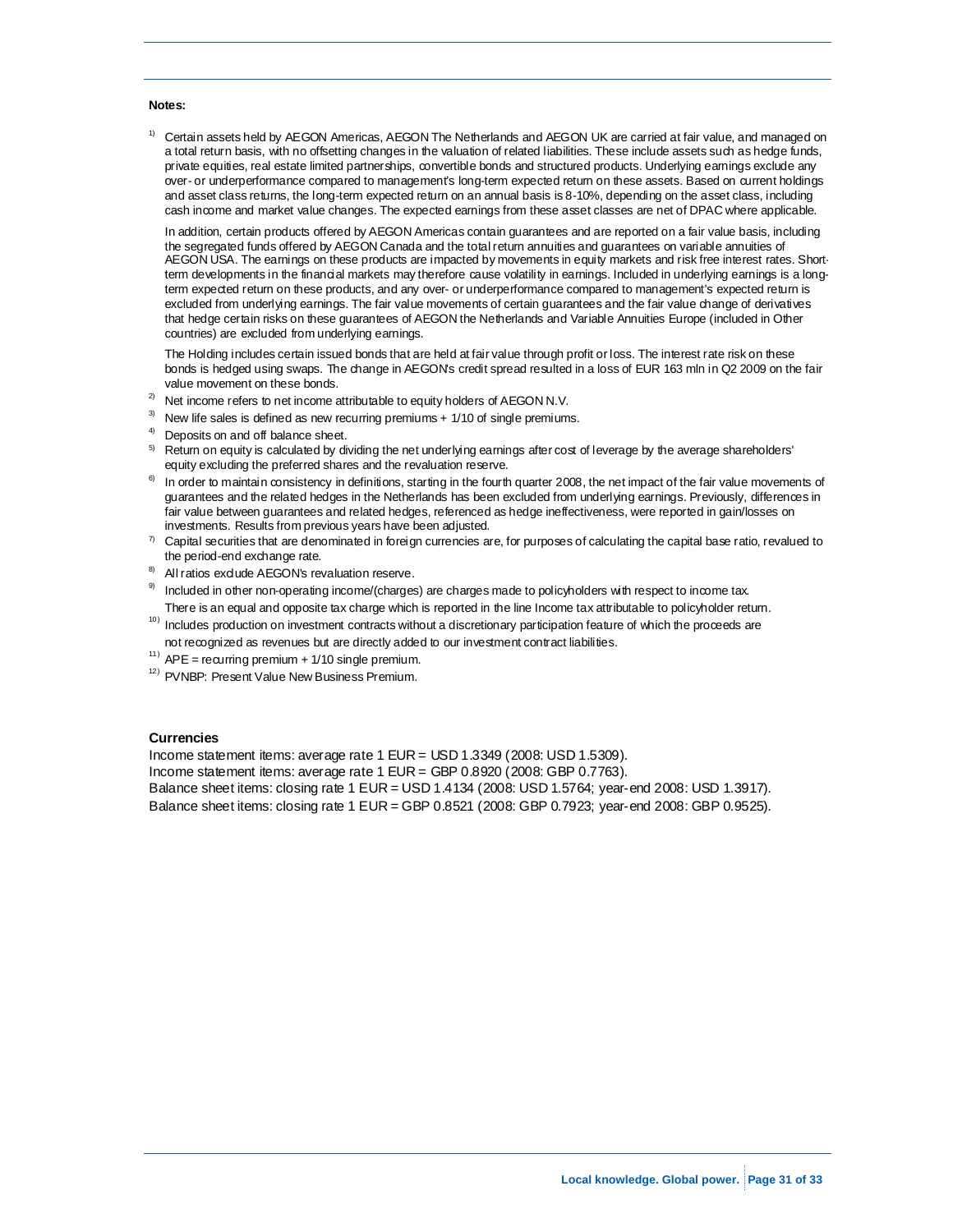# About AEGON

As an international life insurance, pension and investment company based in The Hague, AEGON has businesses in over twenty markets in the Americas, Europe and Asia. AEGON companies employ approximately 29,500 people and have over 40 million customers across the globe.

| <b>Key figures</b>                                                                                                      | <b>Second quarter</b><br>2009                                            | <b>First quarter</b><br>2009                                              |
|-------------------------------------------------------------------------------------------------------------------------|--------------------------------------------------------------------------|---------------------------------------------------------------------------|
| Underlying earnings before tax<br>New life sales<br>Gross deposits<br>Revenue generating investments<br>(End of period) | EUR 404 million<br>EUR 469 million<br>EUR 6.8 billion<br>EUR 342 billion | EUR (22) million<br>EUR 543 million<br>EUR 8.2 billion<br>EUR 334 billion |

#### **Group Corporate Communications & Investor Relations**

**Media relations**  Phone: + 31 (0)70 – 344 8956 E-mail: gcc-ir@aegon.com

#### **Investor relations**

Phone: + 31 (0)70 – 344 8305 or 877 548 9668 – toll free USA only E-mail: ir@aegon.com

### **Media conference call**  8:00 am CET Audio webcast on www.aeegon.com

**Analyst & investor call** 

9:00 am CET Audio webcast on www.aegon.com Call-in numbers (listen only): USA: +1 480 629 9822 UK: + 44 208 515 2302 NL: +31 20 796 5332

#### **Website:** www.aegon.com

#### **Supplements:**

AEGON's Q2 2009 Financial Supplement and Condensed Consolidated Interim Financial Statements are available on www.aegon.com.